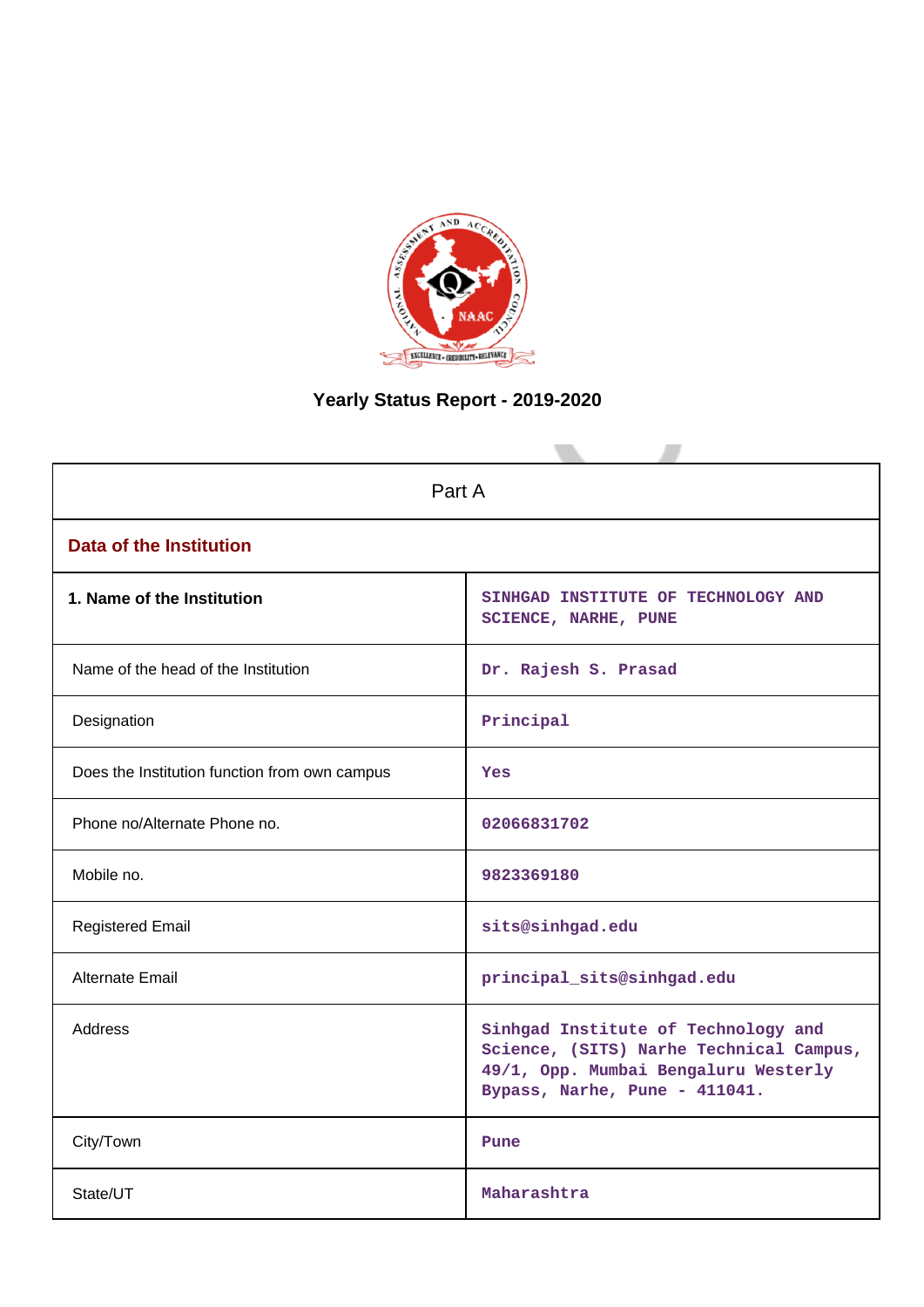| Pincode                                                                  |                                      |             | 411041                                                                     |                         |             |  |  |  |
|--------------------------------------------------------------------------|--------------------------------------|-------------|----------------------------------------------------------------------------|-------------------------|-------------|--|--|--|
| 2. Institutional Status                                                  |                                      |             |                                                                            |                         |             |  |  |  |
| Affiliated / Constituent                                                 |                                      |             | Affiliated                                                                 |                         |             |  |  |  |
| Type of Institution                                                      |                                      |             | Co-education                                                               |                         |             |  |  |  |
| Location                                                                 |                                      |             | Rural                                                                      |                         |             |  |  |  |
| <b>Financial Status</b>                                                  |                                      |             | private                                                                    |                         |             |  |  |  |
| Name of the IQAC co-ordinator/Director                                   |                                      |             | Mrs. Geeta S. Navale                                                       |                         |             |  |  |  |
| Phone no/Alternate Phone no.                                             |                                      |             | 02066831731                                                                |                         |             |  |  |  |
| Mobile no.                                                               |                                      |             | 9423235254                                                                 |                         |             |  |  |  |
| <b>Registered Email</b>                                                  |                                      |             | iqac_sits@sinhgad.edu                                                      |                         |             |  |  |  |
| Alternate Email                                                          |                                      |             | principal_sits@sinhgad.edu                                                 |                         |             |  |  |  |
| 3. Website Address                                                       |                                      |             |                                                                            |                         |             |  |  |  |
| Web-link of the AQAR: (Previous Academic Year)                           |                                      |             | http://cms.sinhqad.edu/media/478516/<br>agar_ay%202018-19_submitted.pdf    |                         |             |  |  |  |
| 4. Whether Academic Calendar prepared during<br>the year                 |                                      |             | Yes                                                                        |                         |             |  |  |  |
| if yes, whether it is uploaded in the institutional website:<br>Weblink: |                                      |             | https://drive.google.com/file/d/1i61 3E<br>F9absISB19zLjeqt3C9OtcsHwQ/view |                         |             |  |  |  |
| <b>5. Accrediation Details</b>                                           |                                      |             |                                                                            |                         |             |  |  |  |
| Cycle                                                                    | Grade                                | <b>CGPA</b> | Year of<br>Accrediation                                                    | Validity<br>Period From | Period To   |  |  |  |
| $\mathbf{1}$                                                             | в                                    | 2.38        | 2016                                                                       | 16-Sep-2016             | 15-Sep-2021 |  |  |  |
| 6. Date of Establishment of IQAC                                         |                                      |             | $01 - Jan - 2018$                                                          |                         |             |  |  |  |
|                                                                          | 7. Internal Quality Assurance System |             |                                                                            |                         |             |  |  |  |
|                                                                          |                                      |             | Quality initiatives by IQAC during the year for promoting quality culture  |                         |             |  |  |  |
| Item /Title of the quality initiative by                                 |                                      |             | Date & Duration<br>Number of participants/ beneficiaries                   |                         |             |  |  |  |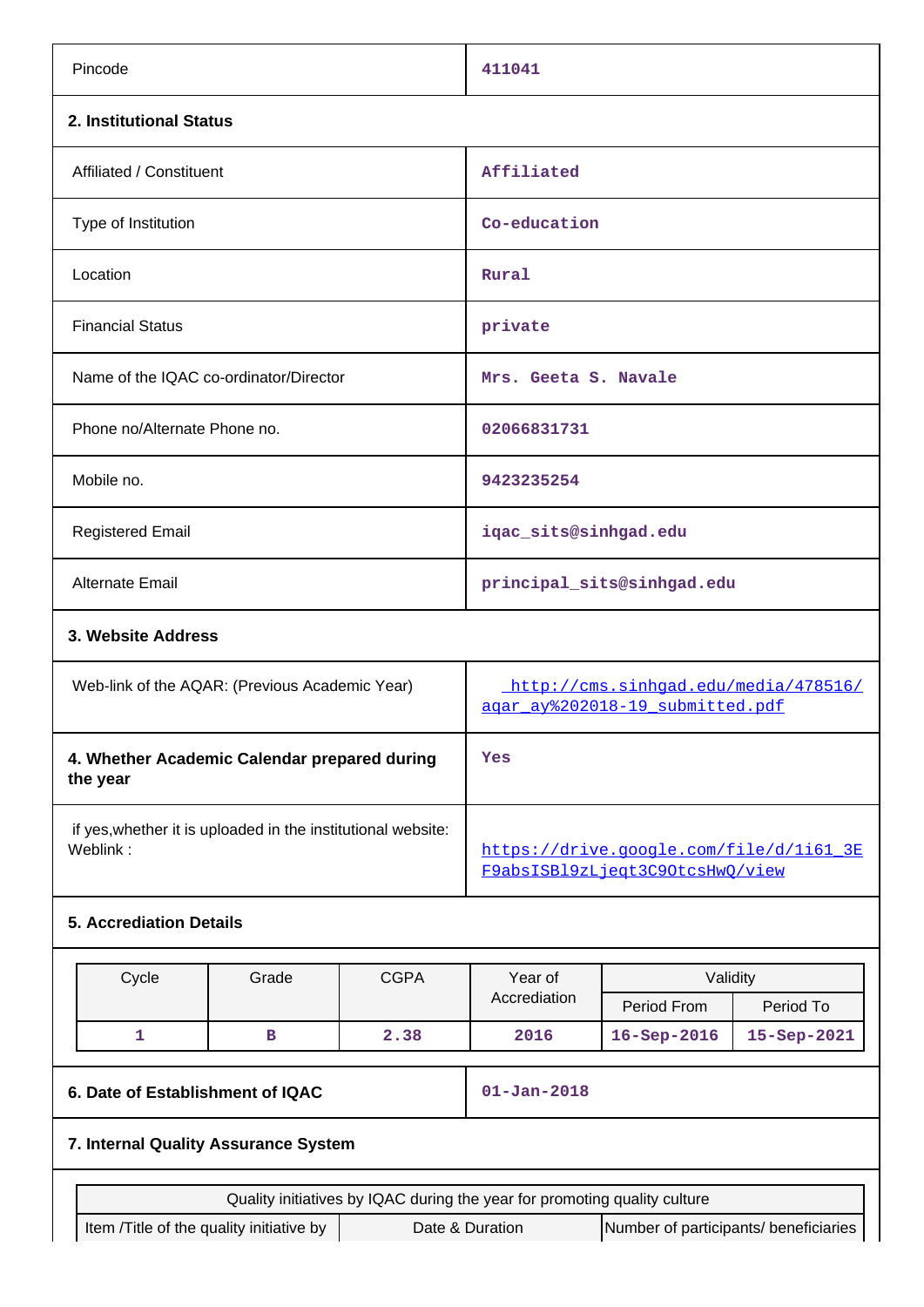|                                                                                                                   | <b>IQAC</b>                                                                                                                 |                     |  |                  |                        |   |                                |        |
|-------------------------------------------------------------------------------------------------------------------|-----------------------------------------------------------------------------------------------------------------------------|---------------------|--|------------------|------------------------|---|--------------------------------|--------|
|                                                                                                                   | Mid Semester Academic<br>Review                                                                                             |                     |  | 19-Aug-2020<br>2 |                        | 6 |                                |        |
|                                                                                                                   | Monthly Academic<br>Monitoring                                                                                              |                     |  |                  | $19 - Jul - 2019$<br>1 |   |                                | 6      |
|                                                                                                                   |                                                                                                                             |                     |  |                  | View File              |   |                                |        |
|                                                                                                                   | 8. Provide the list of funds by Central/ State Government- UGC/CSIR/DST/DBT/ICMR/TEQIP/World<br><b>Bank/CPE of UGC etc.</b> |                     |  |                  |                        |   |                                |        |
|                                                                                                                   | Institution/Departmen<br>t/Faculty                                                                                          | Scheme              |  |                  | <b>Funding Agency</b>  |   | Year of award with<br>duration | Amount |
|                                                                                                                   | <b>SITS</b>                                                                                                                 | Research<br>Project |  |                  | BCUD, SPPU,<br>Pune    |   | 2019<br>730                    | 1.25   |
|                                                                                                                   |                                                                                                                             |                     |  |                  | No Files Uploaded !!!  |   |                                |        |
| 9. Whether composition of IQAC as per latest<br><b>NAAC</b> guidelines:                                           |                                                                                                                             |                     |  |                  | Yes                    |   |                                |        |
|                                                                                                                   | Upload latest notification of formation of IQAC                                                                             |                     |  |                  | View File              |   |                                |        |
|                                                                                                                   | 10. Number of IQAC meetings held during the<br>year :                                                                       |                     |  |                  | 4                      |   |                                |        |
|                                                                                                                   | The minutes of IQAC meeting and compliances to the<br>decisions have been uploaded on the institutional<br>website          |                     |  | Yes              |                        |   |                                |        |
| Upload the minutes of meeting and action taken report                                                             |                                                                                                                             |                     |  | View File        |                        |   |                                |        |
| 11. Whether IQAC received funding from any of<br>the funding agency to support its activities<br>during the year? |                                                                                                                             |                     |  | <b>No</b>        |                        |   |                                |        |

#### **12. Significant contributions made by IQAC during the current year(maximum five bullets)**

**To improve academic performance IQAC committee works to add value to the academics by encouraging curricular, cocurricular and extracurricular activities such as workshops, technical exhibitions, seminars, sports and cultural activities and inter departmental visits. Value Addition Programs for undergraduate students like Ansys, development in refrigeration, Machine Learning, Geometric Design and Tolerance, Data Science Using Python, Python Programming, Internet of Things (IoT), etc. A platform is provided to the students to improve their skills through IIT Spoken tutorials for second year, third year and final year undergraduate where students can opt for various programming languages and software such as C, C, Java, Python, Latex etc.For academic monitoring, inter department audit was conducted. The respective committee gave the observations for deviations if any accordingly suggestions to each department were conveyed to comply the deviations observed in stipulated time. Publication in peer reviewed International journals was suggested.**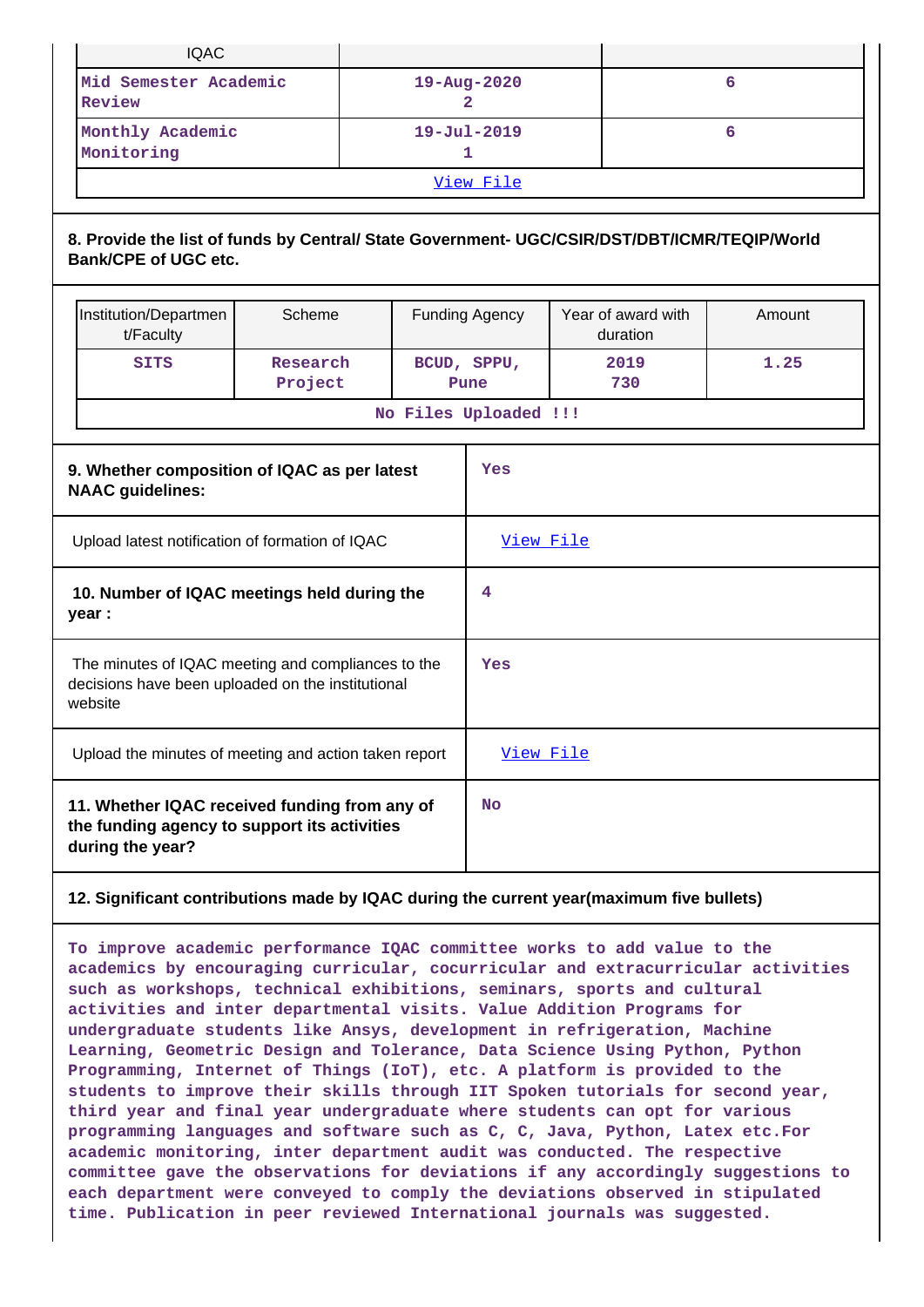**Motivating sessions on research methodology are suggested to conduct in every department. Regular ParentTeacher meetings are conducted in every department to take feedback from parents regarding teaching learning process and other facilities in the institute. As per guidelines of IQAC, student feedbacks were conducted. Further, the necessary training and corrective measures has been suggested to the faculties for the AY 201819. Faculty and students are encouraged to participate in an online professional development program through Coursera.**

#### [View File](https://assessmentonline.naac.gov.in/public/Postacc/Contribution/7630_Contribution.xlsx)

**13. Plan of action chalked out by the IQAC in the beginning of the academic year towards Quality Enhancement and outcome achieved by the end of the academic year**

| Plan of Action                                                                                                       | Achivements/Outcomes                                                                                                                                                                                                                                     |
|----------------------------------------------------------------------------------------------------------------------|----------------------------------------------------------------------------------------------------------------------------------------------------------------------------------------------------------------------------------------------------------|
| To conduct an Academic Audit of<br>Departments in the mid of the semester                                            | Academic audit was conducted. 15<br>different meetings were held to<br>facilitate interaction between IQAC,<br>Departments and various stakeholders.<br>View File                                                                                        |
| 14. Whether AQAR was placed before statutory<br>body?                                                                | Yes                                                                                                                                                                                                                                                      |
| Name of Statutory Body                                                                                               | <b>Meeting Date</b>                                                                                                                                                                                                                                      |
| IQAC Surveillance Committee                                                                                          | 30-Sep-2020                                                                                                                                                                                                                                              |
| 15. Whether NAAC/or any other accredited<br>body(s) visited IQAC or interacted with it to<br>assess the functioning? | No                                                                                                                                                                                                                                                       |
| 16. Whether institutional data submitted to<br><b>AISHE:</b>                                                         | Yes                                                                                                                                                                                                                                                      |
| Year of Submission                                                                                                   | 2020                                                                                                                                                                                                                                                     |
| Date of Submission                                                                                                   | $03 - Jan - 2020$                                                                                                                                                                                                                                        |
| 17. Does the Institution have Management<br><b>Information System?</b>                                               | Yes                                                                                                                                                                                                                                                      |
| If yes, give a brief descripiton and a list of modules<br>currently operational (maximum 500 words)                  | • Student information for training and<br>placement officer. . Maintaining the<br>college website . Communication of<br>important information to general public<br>through website and Conventional<br>notices. • Student information through<br>Talley. |
|                                                                                                                      | Part B                                                                                                                                                                                                                                                   |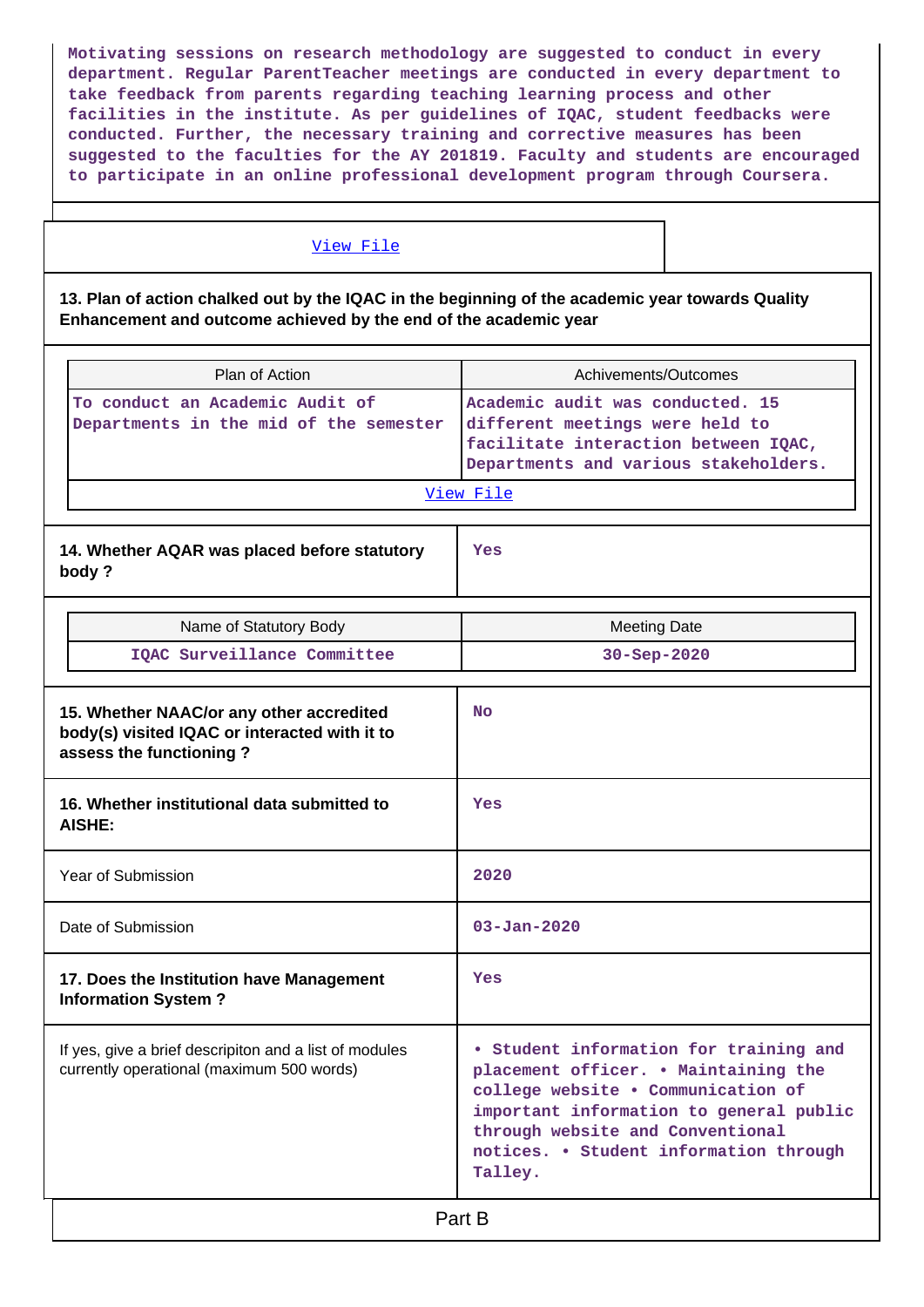## **CRITERION I – CURRICULAR ASPECTS**

#### **1.1 – Curriculum Planning and Implementation**

 1.1.1 – Institution has the mechanism for well planned curriculum delivery and documentation. Explain in 500 words

 **Being the affiliated institute, the institute implements the curriculum prescribed by Savitribai Phule Pune University (SPPU). The SPPU provide the academic calendar for every semester. The university academic calendar provides date of commencement of the academic session, duration of semester, period of examinations like university practical/oral examinations and final semester examinations etc. Based on the university academic calendar, college prepares the academic calendar which provides detailing of the curriculum implementation. For effective implementation of the curriculum, the following process is developed and deployed. At the outset, the Principal of the college conducts meetings with the various department heads to develop strategies for effective implementation of the curriculum and accordingly academic calendar of institute get prepared. It mentions dates of commencement of the academic session, duration of semester, period of internal assessment tests like Unit tests, Prelim examination, mock practical/oral exam, mock online exams, final semester examinations etc. Other activities like guest lectures, workshops/trainings for students, industrial visits, project reviews are also planned and get executed accordingly. The department allocates subjects to teachers and prepare time table. The teachers prepare the teaching materials and delivery content before the commencement of teaching. The teaching/practical plan is prepared by the individual and conducted lectures/practicals accordingly.**

| 1.1.2 – Certificate/ Diploma Courses introduced during the academic year |                                                                                                       |                          |          |                       |                      |  |  |  |  |  |
|--------------------------------------------------------------------------|-------------------------------------------------------------------------------------------------------|--------------------------|----------|-----------------------|----------------------|--|--|--|--|--|
| Certificate                                                              | Diploma Courses                                                                                       | Dates of<br>Introduction | Duration |                       | Skill<br>Development |  |  |  |  |  |
|                                                                          | Nil<br>Nil                                                                                            | Nil                      | 00       | Nil                   | Nil                  |  |  |  |  |  |
|                                                                          | 1.2 - Academic Flexibility                                                                            |                          |          |                       |                      |  |  |  |  |  |
|                                                                          | 1.2.1 – New programmes/courses introduced during the academic year                                    |                          |          |                       |                      |  |  |  |  |  |
|                                                                          | Programme/Course                                                                                      | Programme Specialization |          | Dates of Introduction |                      |  |  |  |  |  |
|                                                                          | BЕ                                                                                                    | Nil                      |          | Nill                  |                      |  |  |  |  |  |
|                                                                          | No file uploaded.                                                                                     |                          |          |                       |                      |  |  |  |  |  |
| 100                                                                      | Dreargammes in which Choice Board Cradit Custom (CBCC) (Floative course overcoming implemented at the |                          |          |                       |                      |  |  |  |  |  |

 1.2.2 – Programmes in which Choice Based Credit System (CBCS)/Elective course system implemented at the affiliated Colleges (if applicable) during the academic year.

| Name of programmes adopting<br><b>CBCS</b> | Programme Specialization                   | Date of implementation of<br><b>CBCS/Elective Course System</b> |
|--------------------------------------------|--------------------------------------------|-----------------------------------------------------------------|
| BE                                         | Computer (DMW,<br>MC, STOA, HCI, SCOA, CC) | 17/06/2019                                                      |
| BE                                         | BAI, STQA, IOT,<br>IT (<br>SMA)            | 17/06/2019                                                      |
| BE                                         | E&TC (IOT, EPD, ML,<br>AVE, WSN)           | 17/06/2019                                                      |
| BE                                         | Mechanical (FEA, AE,<br>EAM, PDD, OR)      | 17/06/2019                                                      |
| ВE                                         | Civil (SACE, ACT,                          | 17/06/2019                                                      |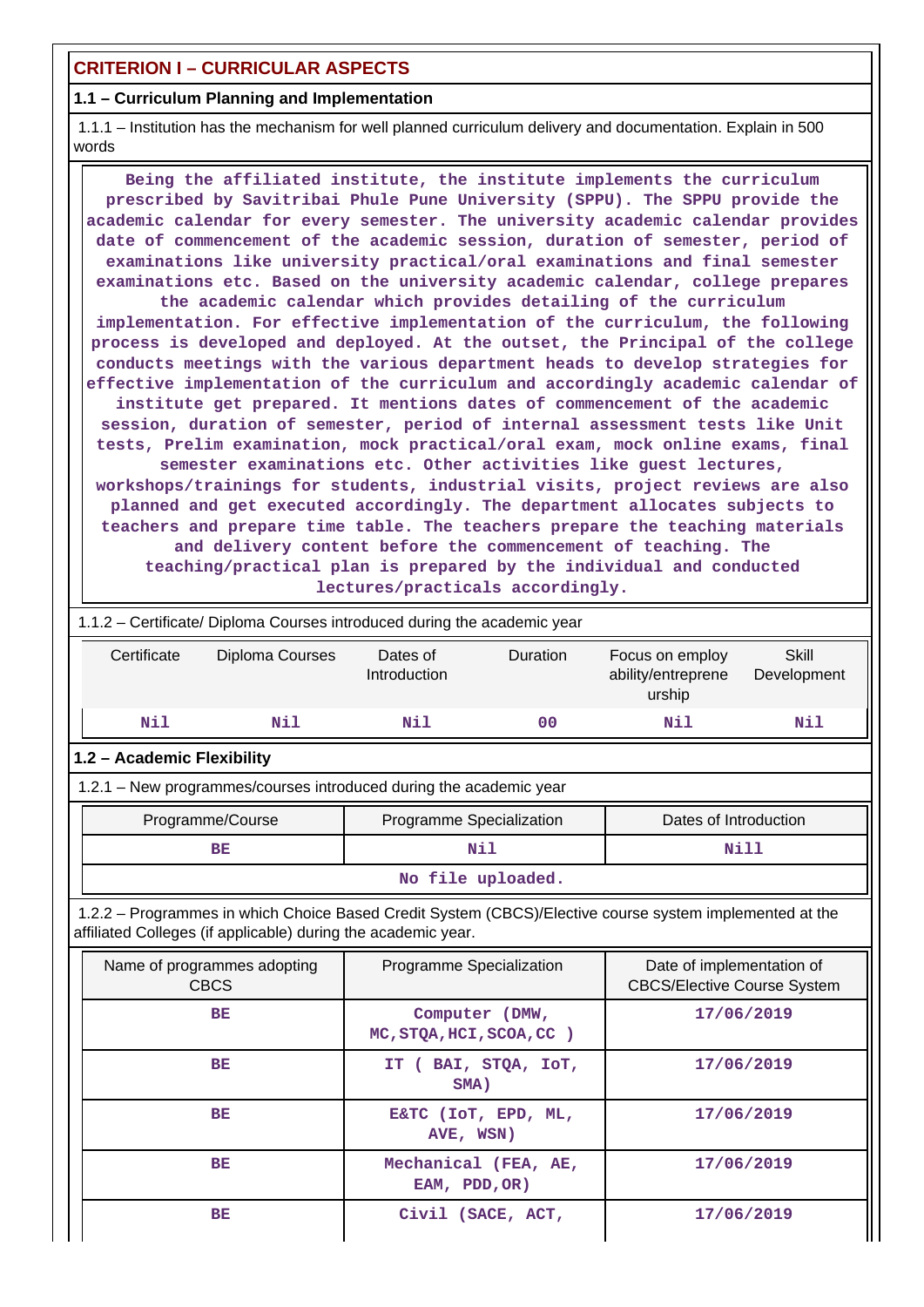|                                                                                                                                                                                                                                                                                                                                                                                                                                                                                                                                                                                                                                                                                                                                                                                                                                                                                                                                                                                                                                                                                                                                                                                                                                                                                                                                                                                                                                                                                                                                                                                                                                                                                                                                                                       | IWRPM, TOM&MIS, APC, CM) |                      |                                                              |  |  |  |
|-----------------------------------------------------------------------------------------------------------------------------------------------------------------------------------------------------------------------------------------------------------------------------------------------------------------------------------------------------------------------------------------------------------------------------------------------------------------------------------------------------------------------------------------------------------------------------------------------------------------------------------------------------------------------------------------------------------------------------------------------------------------------------------------------------------------------------------------------------------------------------------------------------------------------------------------------------------------------------------------------------------------------------------------------------------------------------------------------------------------------------------------------------------------------------------------------------------------------------------------------------------------------------------------------------------------------------------------------------------------------------------------------------------------------------------------------------------------------------------------------------------------------------------------------------------------------------------------------------------------------------------------------------------------------------------------------------------------------------------------------------------------------|--------------------------|----------------------|--------------------------------------------------------------|--|--|--|
| 1.2.3 - Students enrolled in Certificate/ Diploma Courses introduced during the year                                                                                                                                                                                                                                                                                                                                                                                                                                                                                                                                                                                                                                                                                                                                                                                                                                                                                                                                                                                                                                                                                                                                                                                                                                                                                                                                                                                                                                                                                                                                                                                                                                                                                  |                          |                      |                                                              |  |  |  |
|                                                                                                                                                                                                                                                                                                                                                                                                                                                                                                                                                                                                                                                                                                                                                                                                                                                                                                                                                                                                                                                                                                                                                                                                                                                                                                                                                                                                                                                                                                                                                                                                                                                                                                                                                                       | Certificate              | Diploma Course       |                                                              |  |  |  |
| <b>Number of Students</b>                                                                                                                                                                                                                                                                                                                                                                                                                                                                                                                                                                                                                                                                                                                                                                                                                                                                                                                                                                                                                                                                                                                                                                                                                                                                                                                                                                                                                                                                                                                                                                                                                                                                                                                                             |                          | Nil                  | Nil                                                          |  |  |  |
| 1.3 - Curriculum Enrichment                                                                                                                                                                                                                                                                                                                                                                                                                                                                                                                                                                                                                                                                                                                                                                                                                                                                                                                                                                                                                                                                                                                                                                                                                                                                                                                                                                                                                                                                                                                                                                                                                                                                                                                                           |                          |                      |                                                              |  |  |  |
| 1.3.1 – Value-added courses imparting transferable and life skills offered during the year                                                                                                                                                                                                                                                                                                                                                                                                                                                                                                                                                                                                                                                                                                                                                                                                                                                                                                                                                                                                                                                                                                                                                                                                                                                                                                                                                                                                                                                                                                                                                                                                                                                                            |                          |                      |                                                              |  |  |  |
| <b>Value Added Courses</b>                                                                                                                                                                                                                                                                                                                                                                                                                                                                                                                                                                                                                                                                                                                                                                                                                                                                                                                                                                                                                                                                                                                                                                                                                                                                                                                                                                                                                                                                                                                                                                                                                                                                                                                                            | Date of Introduction     |                      | Number of Students Enrolled                                  |  |  |  |
| Machine Learning                                                                                                                                                                                                                                                                                                                                                                                                                                                                                                                                                                                                                                                                                                                                                                                                                                                                                                                                                                                                                                                                                                                                                                                                                                                                                                                                                                                                                                                                                                                                                                                                                                                                                                                                                      |                          | 06/02/2020           | 50                                                           |  |  |  |
|                                                                                                                                                                                                                                                                                                                                                                                                                                                                                                                                                                                                                                                                                                                                                                                                                                                                                                                                                                                                                                                                                                                                                                                                                                                                                                                                                                                                                                                                                                                                                                                                                                                                                                                                                                       |                          | View File            |                                                              |  |  |  |
| 1.3.2 - Field Projects / Internships under taken during the year                                                                                                                                                                                                                                                                                                                                                                                                                                                                                                                                                                                                                                                                                                                                                                                                                                                                                                                                                                                                                                                                                                                                                                                                                                                                                                                                                                                                                                                                                                                                                                                                                                                                                                      |                          |                      |                                                              |  |  |  |
| Project/Programme Title                                                                                                                                                                                                                                                                                                                                                                                                                                                                                                                                                                                                                                                                                                                                                                                                                                                                                                                                                                                                                                                                                                                                                                                                                                                                                                                                                                                                                                                                                                                                                                                                                                                                                                                                               | Programme Specialization |                      | No. of students enrolled for Field<br>Projects / Internships |  |  |  |
| BE                                                                                                                                                                                                                                                                                                                                                                                                                                                                                                                                                                                                                                                                                                                                                                                                                                                                                                                                                                                                                                                                                                                                                                                                                                                                                                                                                                                                                                                                                                                                                                                                                                                                                                                                                                    |                          | Computer Engineering | 101                                                          |  |  |  |
|                                                                                                                                                                                                                                                                                                                                                                                                                                                                                                                                                                                                                                                                                                                                                                                                                                                                                                                                                                                                                                                                                                                                                                                                                                                                                                                                                                                                                                                                                                                                                                                                                                                                                                                                                                       |                          | View File            |                                                              |  |  |  |
| 1.4 - Feedback System                                                                                                                                                                                                                                                                                                                                                                                                                                                                                                                                                                                                                                                                                                                                                                                                                                                                                                                                                                                                                                                                                                                                                                                                                                                                                                                                                                                                                                                                                                                                                                                                                                                                                                                                                 |                          |                      |                                                              |  |  |  |
| 1.4.1 - Whether structured feedback received from all the stakeholders.                                                                                                                                                                                                                                                                                                                                                                                                                                                                                                                                                                                                                                                                                                                                                                                                                                                                                                                                                                                                                                                                                                                                                                                                                                                                                                                                                                                                                                                                                                                                                                                                                                                                                               |                          |                      |                                                              |  |  |  |
| <b>Students</b>                                                                                                                                                                                                                                                                                                                                                                                                                                                                                                                                                                                                                                                                                                                                                                                                                                                                                                                                                                                                                                                                                                                                                                                                                                                                                                                                                                                                                                                                                                                                                                                                                                                                                                                                                       |                          |                      | Yes                                                          |  |  |  |
| <b>Teachers</b>                                                                                                                                                                                                                                                                                                                                                                                                                                                                                                                                                                                                                                                                                                                                                                                                                                                                                                                                                                                                                                                                                                                                                                                                                                                                                                                                                                                                                                                                                                                                                                                                                                                                                                                                                       |                          |                      | Yes                                                          |  |  |  |
| Employers                                                                                                                                                                                                                                                                                                                                                                                                                                                                                                                                                                                                                                                                                                                                                                                                                                                                                                                                                                                                                                                                                                                                                                                                                                                                                                                                                                                                                                                                                                                                                                                                                                                                                                                                                             |                          | Yes                  |                                                              |  |  |  |
| Alumni                                                                                                                                                                                                                                                                                                                                                                                                                                                                                                                                                                                                                                                                                                                                                                                                                                                                                                                                                                                                                                                                                                                                                                                                                                                                                                                                                                                                                                                                                                                                                                                                                                                                                                                                                                |                          | Yes                  |                                                              |  |  |  |
| Parents                                                                                                                                                                                                                                                                                                                                                                                                                                                                                                                                                                                                                                                                                                                                                                                                                                                                                                                                                                                                                                                                                                                                                                                                                                                                                                                                                                                                                                                                                                                                                                                                                                                                                                                                                               |                          | Yes                  |                                                              |  |  |  |
| 1.4.2 - How the feedback obtained is being analyzed and utilized for overall development of the institution?<br>(maximum 500 words)                                                                                                                                                                                                                                                                                                                                                                                                                                                                                                                                                                                                                                                                                                                                                                                                                                                                                                                                                                                                                                                                                                                                                                                                                                                                                                                                                                                                                                                                                                                                                                                                                                   |                          |                      |                                                              |  |  |  |
| <b>Feedback Obtained</b>                                                                                                                                                                                                                                                                                                                                                                                                                                                                                                                                                                                                                                                                                                                                                                                                                                                                                                                                                                                                                                                                                                                                                                                                                                                                                                                                                                                                                                                                                                                                                                                                                                                                                                                                              |                          |                      |                                                              |  |  |  |
| The institution collects feedback on curriculum aspects and courses from<br>different stakeholders such as students, alumni, parents and employers. Once<br>the feedback is analyzed and valuable suggestions given are considered and<br>necessary actions are executed. Institute collects the feedback<br>physically/online from stakeholders viz. Students and Parents on different<br>aspects. Feedback from industry, R D establishments, professional bodies also<br>are obtained. During alumni interaction suggestions and feedback is collected.<br>The questionnaire is intended to collect information relating to your<br>satisfaction towards the curriculum, teaching, learning and evaluation. After<br>collecting and assessing the feedback from the various stakeholders on<br>curriculum aspects, the valuable suggestions if any, necessary actions are<br>executed. The Institution would like to include the following Curriculum<br>Aspects which enrich the curriculum: 1. Flexible and Choice Based Credit System<br>to learn soft core elective courses, professional elective courses and open<br>elective courses offered across the departments. 2. Value added courses. 3.<br>Courses on communication skills / Professional ethics / Environmental<br>Engineering, and Employability Skills. 4. Design experiments in many laboratory<br>courses thereby stimulating creativity and innovation in students. 5.<br>Introduction of Project Based Learning approach. Every semester institute<br>collects feedback from students, parents, alumni employers to strengthen the<br>quality of teaching-learning environment and to provide best possible<br>facilities. At the end of the semester, Institute collects online feedback on |                          |                      |                                                              |  |  |  |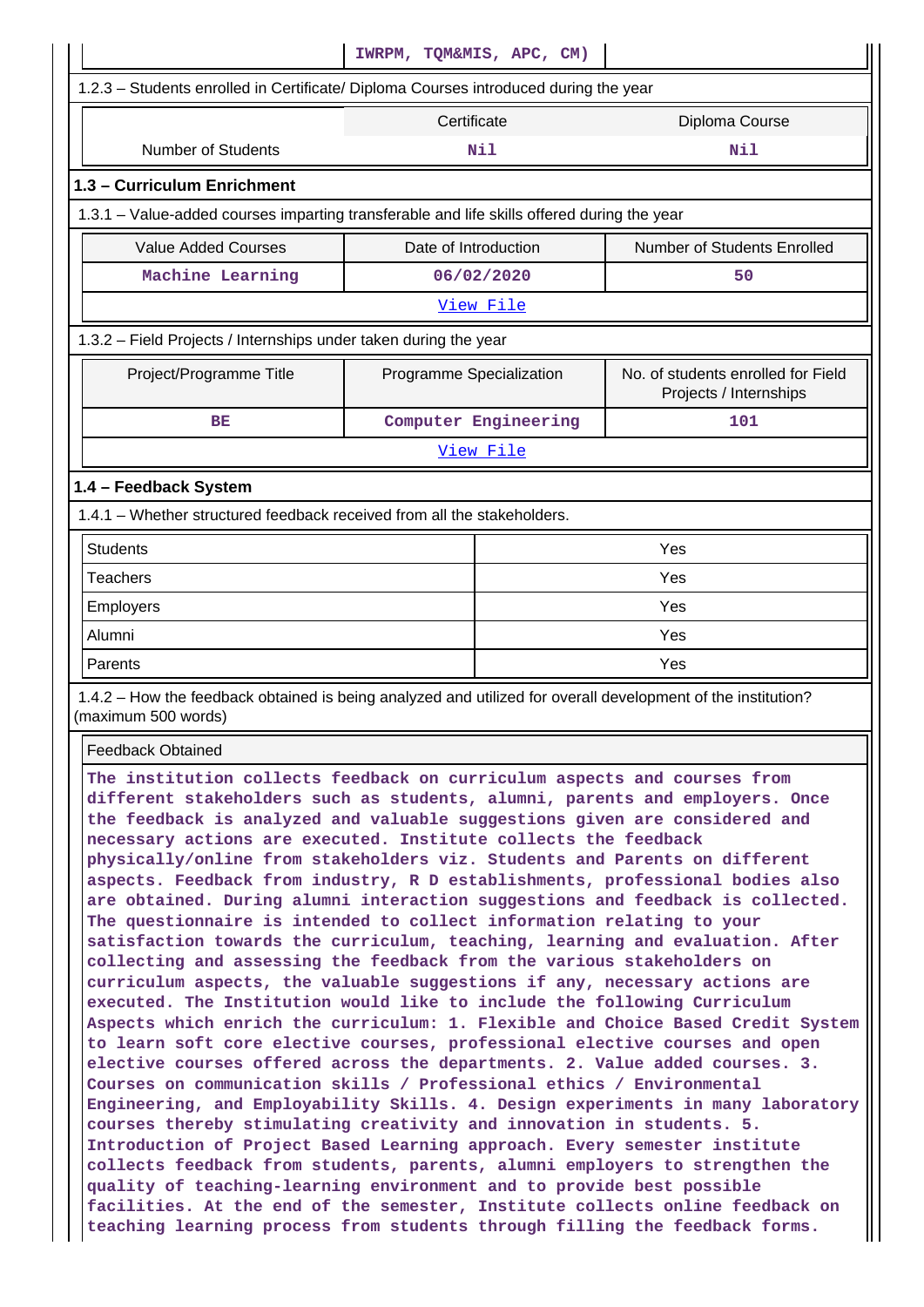**Proper counseling done for necessary improvement for teachers having poor performance. Institute organizes parent teacher meet at every semester. During parent teacher meet feedback is taken from parents to enhance academic excellence of their wards by taking suggestions directly. The parents gave a very positive feedback regarding the activities and facilities provided by the college. Few parents gave suggestions like arrange remedial sessions for failed students, create awareness about research going on worldwide among students encourage them for self-study. Considering valuable suggestions of the parents remedial sessions are conducted for failed students results have improved, students are motivated to utilize lab facility library facility beyond college time, guest lectures/seminars arranged on recent technologies in IT industry. Alumni industry/employer feedback also taken. Few suggestions are like student must undertake internship in summer and winter vacation, conduct more entrepreneurship induction programs, encourage project based learning, conduct more workshops that will enhance the student's technical skills. Institute has taken actions for Improvements like guest lectures/seminars arranged for entrepreneurship awareness, emphasis given on quality mini projects, internship opportunities provided to students via faculty contacts alumni.**

## **CRITERION II – TEACHING- LEARNING AND EVALUATION**

#### **2.1 – Student Enrolment and Profile**

#### 2.1.1 – Demand Ratio during the year

| Name of the<br>Programme | Programme<br>Specialization                   | Number of seats<br>available | Number of<br>Application received | <b>Students Enrolled</b> |
|--------------------------|-----------------------------------------------|------------------------------|-----------------------------------|--------------------------|
| BE                       | Civil                                         | 120                          | 28                                | 28                       |
| <b>BE</b>                | Mechanical                                    | 120                          | 7                                 | 7                        |
| <b>BE</b>                | Electronics &<br>Telecommunicati<br><b>on</b> | 120                          | 20                                | 20                       |
| <b>BE</b>                | Information<br>Technology                     | 60                           | 75                                | 63                       |
| <b>BE</b>                | Computer Engg<br>(Second Shift)               | 60                           | 70                                | 61                       |
| <b>BE</b>                | Computer Engg<br>(First Shift)                | 60                           | 80                                | 65                       |
|                          |                                               | No file uploaded.            |                                   |                          |

#### **2.2 – Catering to Student Diversity**

2.2.1 – Student - Full time teacher ratio (current year data)

| Year | Number of                           | Number of          | Number of                          | Number of         | Number of        |
|------|-------------------------------------|--------------------|------------------------------------|-------------------|------------------|
|      | students enrolled students enrolled |                    | fulltime teachers                  | fulltime teachers | teachers         |
|      | in the institution                  | in the institution | available in the                   | available in the  | teaching both UG |
|      | (UG)                                | (PG)               | institution                        | institution       | and PG courses   |
|      |                                     |                    | teaching only UG Iteaching only PG |                   |                  |
|      |                                     |                    | courses                            | courses           |                  |
| 2019 | 2031                                | Nill               | 115                                | Nill              | 115              |

## **2.3 – Teaching - Learning Process**

 2.3.1 – Percentage of teachers using ICT for effective teaching with Learning Management Systems (LMS), Elearning resources etc. (current year data)

| Number of        |
|------------------|
| Teachers on Roll |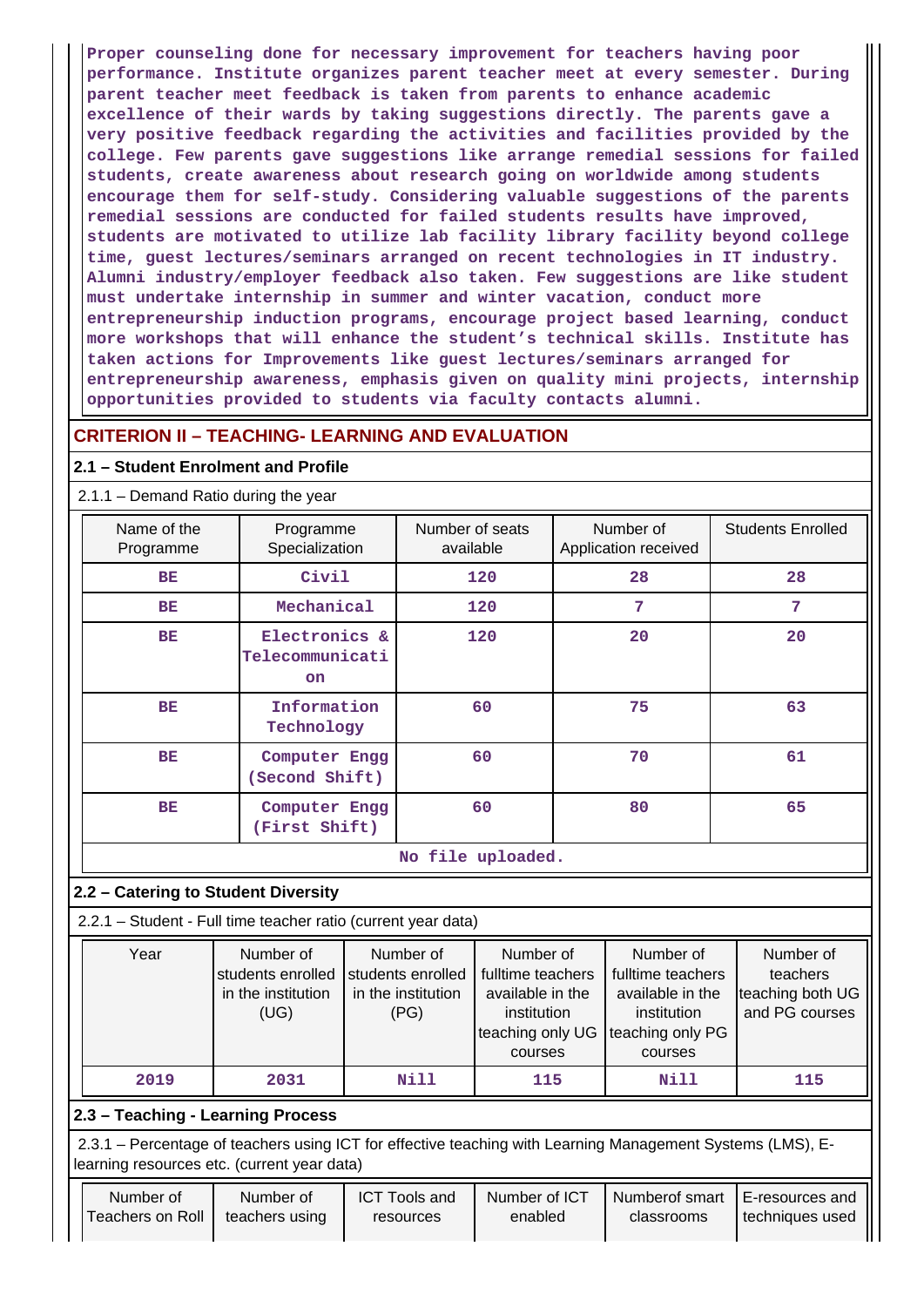|                                      |                                                                                                                                                                                                                                                                                                                                                                                                                                                                                                                                                                                                                                                                                                    | ICT (LMS, e-<br>Resources) |                         |                     | available                                                                                         | Classrooms             |                        |                                                                |                                                                                       |                                                                                                                    |  |  |  |  |  |  |  |
|--------------------------------------|----------------------------------------------------------------------------------------------------------------------------------------------------------------------------------------------------------------------------------------------------------------------------------------------------------------------------------------------------------------------------------------------------------------------------------------------------------------------------------------------------------------------------------------------------------------------------------------------------------------------------------------------------------------------------------------------------|----------------------------|-------------------------|---------------------|---------------------------------------------------------------------------------------------------|------------------------|------------------------|----------------------------------------------------------------|---------------------------------------------------------------------------------------|--------------------------------------------------------------------------------------------------------------------|--|--|--|--|--|--|--|
|                                      | 115                                                                                                                                                                                                                                                                                                                                                                                                                                                                                                                                                                                                                                                                                                |                            | 115                     |                     | 30                                                                                                | 20                     |                        |                                                                | 5                                                                                     | 33                                                                                                                 |  |  |  |  |  |  |  |
|                                      |                                                                                                                                                                                                                                                                                                                                                                                                                                                                                                                                                                                                                                                                                                    |                            |                         |                     | View File of ICT Tools and resources                                                              |                        |                        |                                                                |                                                                                       |                                                                                                                    |  |  |  |  |  |  |  |
|                                      |                                                                                                                                                                                                                                                                                                                                                                                                                                                                                                                                                                                                                                                                                                    |                            |                         |                     | View File of E-resources and techniques used                                                      |                        |                        |                                                                |                                                                                       |                                                                                                                    |  |  |  |  |  |  |  |
|                                      |                                                                                                                                                                                                                                                                                                                                                                                                                                                                                                                                                                                                                                                                                                    |                            |                         |                     | 2.3.2 - Students mentoring system available in the institution? Give details. (maximum 500 words) |                        |                        |                                                                |                                                                                       |                                                                                                                    |  |  |  |  |  |  |  |
|                                      | Teacher Guardian (TG) system is available in the institution. Per twenty students one TG is allotted and he/she is<br>responsible for all parental support towards the students. Objective: To Guide students in their academic and<br>personal problems. Responsibilities: • Address students' queries. • Motivate students for improvement of their<br>performance. • Call parents if their ward is not regular in college. • Take weekly meeting of students to address<br>their queries. • Send attendance and unit test marks to parents at the end of every month via letter/SMS. •<br>Maintain the leave applications of students and handover to class coordinator at the end of semester. |                            |                         |                     |                                                                                                   |                        |                        |                                                                |                                                                                       |                                                                                                                    |  |  |  |  |  |  |  |
|                                      | Number of students enrolled in the<br>Number of fulltime teachers<br>Mentor: Mentee Ratio<br>institution                                                                                                                                                                                                                                                                                                                                                                                                                                                                                                                                                                                           |                            |                         |                     |                                                                                                   |                        |                        |                                                                |                                                                                       |                                                                                                                    |  |  |  |  |  |  |  |
|                                      |                                                                                                                                                                                                                                                                                                                                                                                                                                                                                                                                                                                                                                                                                                    | 2031                       |                         |                     |                                                                                                   | 115                    |                        |                                                                |                                                                                       | 1:19                                                                                                               |  |  |  |  |  |  |  |
|                                      | 2.4 - Teacher Profile and Quality                                                                                                                                                                                                                                                                                                                                                                                                                                                                                                                                                                                                                                                                  |                            |                         |                     |                                                                                                   |                        |                        |                                                                |                                                                                       |                                                                                                                    |  |  |  |  |  |  |  |
|                                      |                                                                                                                                                                                                                                                                                                                                                                                                                                                                                                                                                                                                                                                                                                    |                            |                         |                     | 2.4.1 - Number of full time teachers appointed during the year                                    |                        |                        |                                                                |                                                                                       |                                                                                                                    |  |  |  |  |  |  |  |
|                                      | No. of sanctioned<br>positions                                                                                                                                                                                                                                                                                                                                                                                                                                                                                                                                                                                                                                                                     |                            | No. of filled positions |                     | Vacant positions                                                                                  |                        |                        | Positions filled during<br>the current year                    |                                                                                       | No. of faculty with<br>Ph.D                                                                                        |  |  |  |  |  |  |  |
|                                      | 114                                                                                                                                                                                                                                                                                                                                                                                                                                                                                                                                                                                                                                                                                                |                            | 115                     |                     |                                                                                                   | <b>Nill</b>            |                        | <b>Nill</b>                                                    |                                                                                       | 10                                                                                                                 |  |  |  |  |  |  |  |
|                                      | 2.4.2 - Honours and recognition received by teachers (received awards, recognition, fellowships at State, National,<br>International level from Government, recognised bodies during the year)                                                                                                                                                                                                                                                                                                                                                                                                                                                                                                     |                            |                         |                     |                                                                                                   |                        |                        |                                                                |                                                                                       |                                                                                                                    |  |  |  |  |  |  |  |
|                                      | Year of Award                                                                                                                                                                                                                                                                                                                                                                                                                                                                                                                                                                                                                                                                                      |                            |                         | international level | Name of full time teachers<br>receiving awards from<br>state level, national level,               | Designation            |                        |                                                                | Name of the award,<br>fellowship, received from<br>Government or recognized<br>bodies |                                                                                                                    |  |  |  |  |  |  |  |
|                                      | 2019                                                                                                                                                                                                                                                                                                                                                                                                                                                                                                                                                                                                                                                                                               |                            |                         | Neha Shahare        |                                                                                                   | Assistant<br>Professor |                        |                                                                | Young Researcher<br>Award                                                             |                                                                                                                    |  |  |  |  |  |  |  |
|                                      | 2020                                                                                                                                                                                                                                                                                                                                                                                                                                                                                                                                                                                                                                                                                               |                            |                         | D D Mondal          |                                                                                                   |                        | Assistant<br>Professor |                                                                |                                                                                       | International<br>Scholarship for 3<br>years Ph.D. Program<br>from Lincoln<br>University, Malesia                   |  |  |  |  |  |  |  |
|                                      |                                                                                                                                                                                                                                                                                                                                                                                                                                                                                                                                                                                                                                                                                                    |                            |                         |                     | No file uploaded.                                                                                 |                        |                        |                                                                |                                                                                       |                                                                                                                    |  |  |  |  |  |  |  |
| 2.5 - Evaluation Process and Reforms |                                                                                                                                                                                                                                                                                                                                                                                                                                                                                                                                                                                                                                                                                                    |                            |                         |                     |                                                                                                   |                        |                        |                                                                |                                                                                       |                                                                                                                    |  |  |  |  |  |  |  |
| the year                             |                                                                                                                                                                                                                                                                                                                                                                                                                                                                                                                                                                                                                                                                                                    |                            |                         |                     |                                                                                                   |                        |                        |                                                                |                                                                                       | 2.5.1 – Number of days from the date of semester-end/ year- end examination till the declaration of results during |  |  |  |  |  |  |  |
|                                      | Programme Name                                                                                                                                                                                                                                                                                                                                                                                                                                                                                                                                                                                                                                                                                     |                            | Programme Code          |                     | Semester/year                                                                                     |                        |                        | Last date of the last<br>semester-end/year-<br>end examination |                                                                                       | Date of declaration of<br>results of semester-<br>end/ year- end<br>examination                                    |  |  |  |  |  |  |  |
|                                      | ВE                                                                                                                                                                                                                                                                                                                                                                                                                                                                                                                                                                                                                                                                                                 |                            | Computer<br>Engineering |                     | SEM I                                                                                             |                        |                        | 05/12/2019                                                     |                                                                                       | 22/02/2019                                                                                                         |  |  |  |  |  |  |  |
|                                      |                                                                                                                                                                                                                                                                                                                                                                                                                                                                                                                                                                                                                                                                                                    |                            |                         |                     |                                                                                                   | View File              |                        |                                                                |                                                                                       |                                                                                                                    |  |  |  |  |  |  |  |
|                                      |                                                                                                                                                                                                                                                                                                                                                                                                                                                                                                                                                                                                                                                                                                    |                            |                         |                     |                                                                                                   |                        |                        |                                                                |                                                                                       | 2.5.2 - Reforms initiated on Continuous Internal Evaluation(CIE) system at the institutional level (250 words)     |  |  |  |  |  |  |  |
|                                      |                                                                                                                                                                                                                                                                                                                                                                                                                                                                                                                                                                                                                                                                                                    |                            |                         |                     |                                                                                                   |                        |                        |                                                                |                                                                                       | Students are made aware of timetable, academic calendar roll list by displaying                                    |  |  |  |  |  |  |  |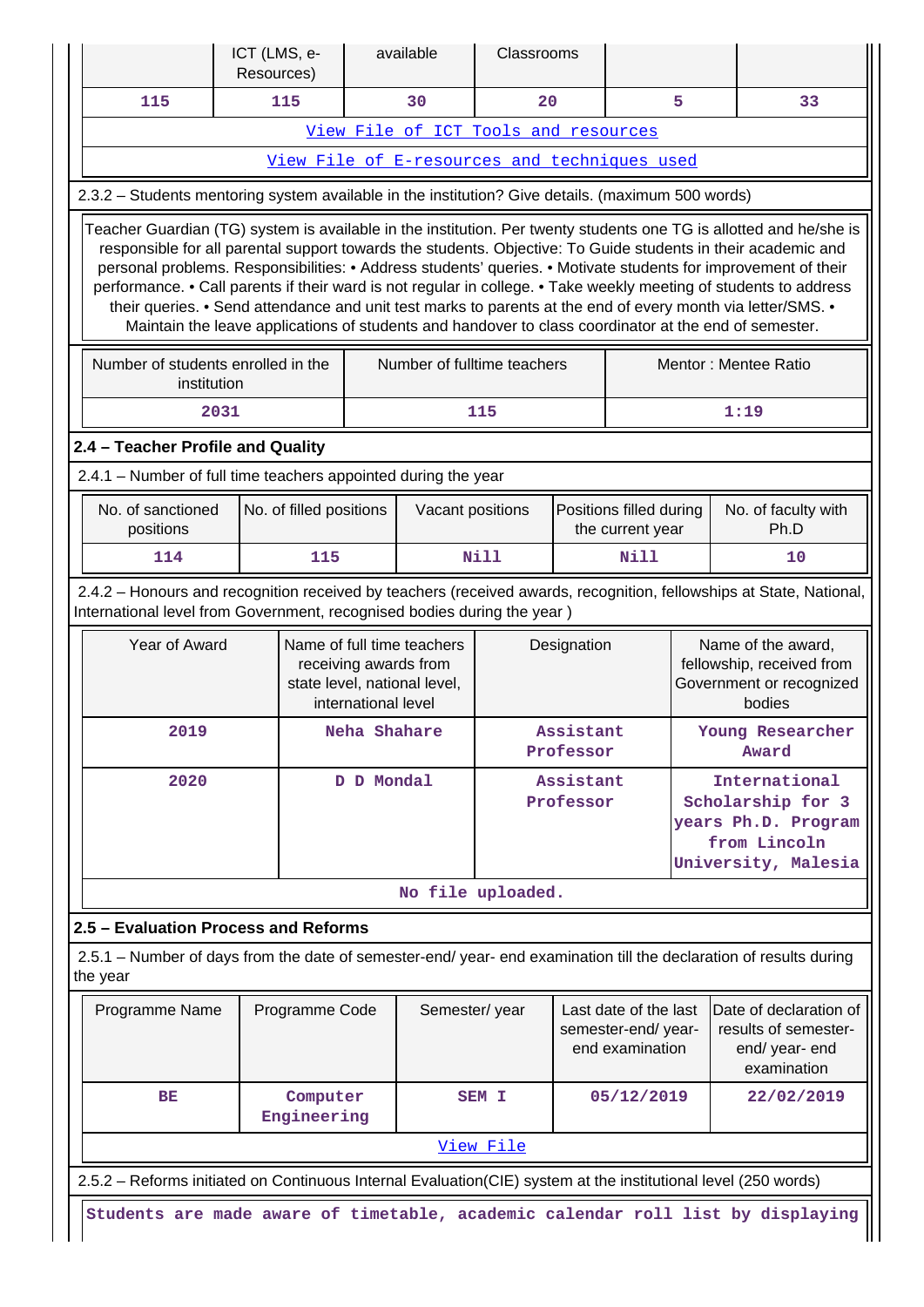**on the notice boards before start of the semester. The information about Continuous Evaluation process Rubrics is provided to the students at the beginning of the semester. 1. Performance of the students is continuously evaluated throughout the semester in terms of Term work. Term work assessment is based on journal, assignments, attendance, tests, TG meetings and mock performance. 2. Reforms in Test Prelim Examination– A) A question papers for each subject are taken from the subject teacher. Papers are sets to achieve higher cognitive levels. B) Question bank is provided for the test. E) Marking scheme and ideal solution is discussed in the class. This reforms help to improve the student's performance by continuous evaluation. The learning process starts at the beginning of the semester instead of studying at the end. Students also get an opportunity to score good marks. F) Failed and absent students in the tests are asked to solve the question paper with all options and submit to respective teacher. 3. Reforms in Assignments- A) The assignments are based on SPPU question papers. B) Assignments are also given in the form of presentation, case study. 4. Reforms in Lab work/Journals- A) For every semester, experiment list is finalised based on the list given by SPPU. List is changed every semester by modifying or adding few experiments. B) The evaluation of the Lab work/Journal is done as per the rubrics designed for that lab work. C) Few subjects have a mini project or a case study which enhances student's skills as well as their knowledge of modern tools and team spirit. 5. Reforms in Mock Practical Performance- A) For every semester, mock practical/oral is conducted twice in a semester. B) The evaluation of mock practical/oral is done as per rubrics. 6. Reforms in TG Meeting- A) Each student is allocated a teacher guardian who conducts biweekly meeting with students. B) Students are motivated to participate in curricular extracurricular activities by the TGs. Also if any student is facing any issues will be discussed. C) Students are expected to attend these meetings and marks are given for attending meetings participating in activities. 7. Reforms in Project Evaluation- While selecting the project, the projects based on real life applications, investigation of the latest development in specific field or Interdisciplinary projects are encouraged. A) The project groups are formed before the commencement of the VII semester. B) A project calendar for entire semester is displayed at the beginning of the semester. C) Industry sponsored projects are encouraged to get industry exposure. D) The evaluation of the project is done based on i) Weekly meeting of the students with respective guides and their ability to timely complete the task assigned by the guide. ii) 3 Review presentations supported by project report. Interdepartment academic monitoring is carried out twice in a semester. Respective committee checks if any work is pending and ensures particular department completes it.**

 2.5.3 – Academic calendar prepared and adhered for conduct of Examination and other related matters (250 words)

 **Academic calendar is used to schedule all technical and non technical activities during the academic year. It is useful for smooth conduction of activities. As it includes all dates for internal exams like unit tests, preliminary exams and mocks, students can prepare accordingly for internal exams. Also the guest lectures and workshops can be executed as per the plan. Based on the university academic calendar, college prepares the academic calendar which provides detailing of the curriculum implementation. For effective implementation of the curriculum, the following process is developed and deployed. At the outset, the Principal of the college conducts meetings with the various department heads to develop strategies for effective implementation of the curriculum and accordingly academic calendar of institute get prepared. In the semester-one of academic year 2019-20, all activities: Unit Test, STP sessions, Mid-term submission, Guest Lectures, Workshops, Industrial Visits, Parent Teacher Meet,Preliminary Exam were conducted as per the academic calendar. But in the Semester-Two, some activities like Industrial**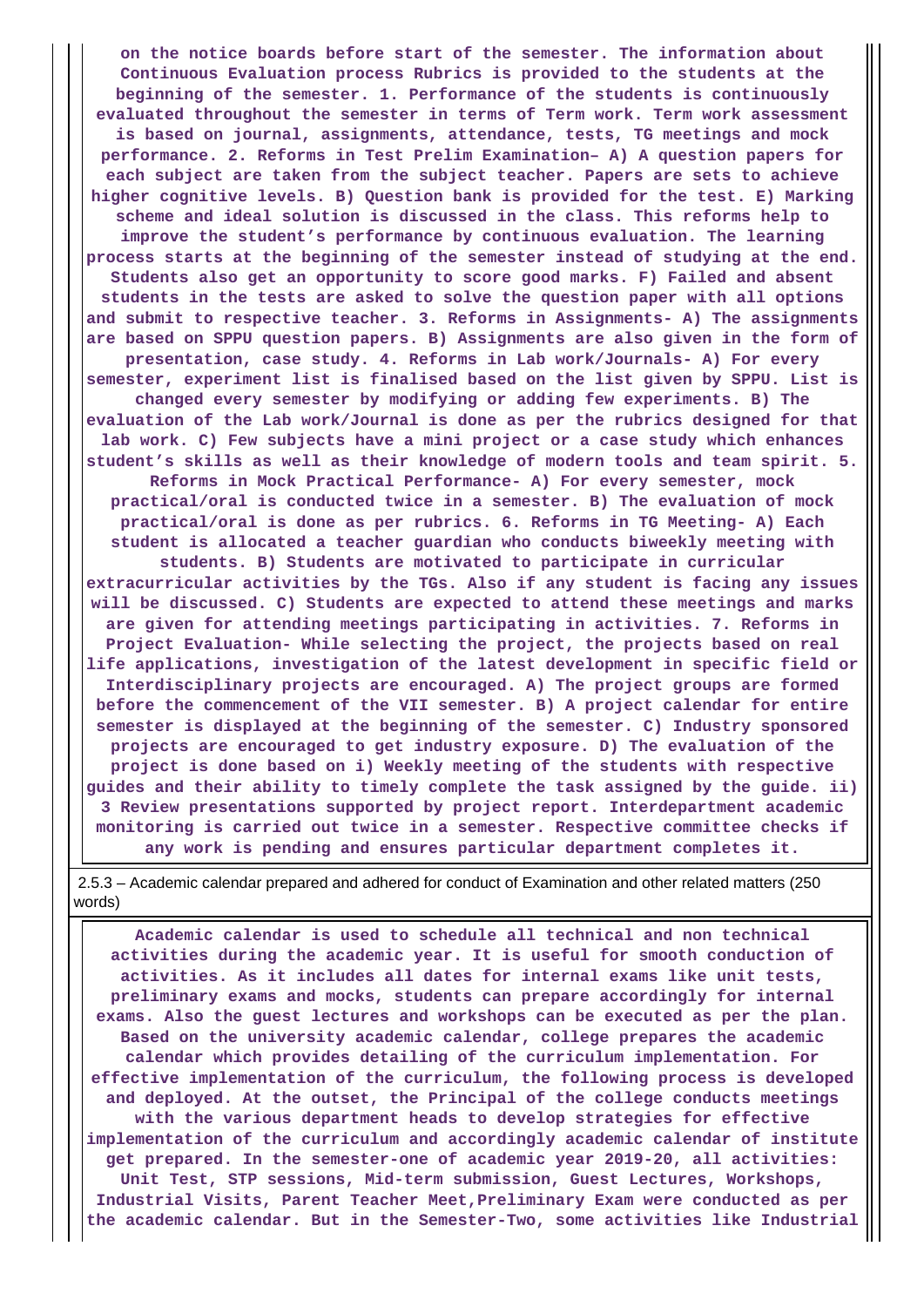**visits which were scheduled in the last week of March could not be completed because of pandemic situation. Also preliminary exams were conducted online.**

#### **2.6 – Student Performance and Learning Outcomes**

 2.6.1 – Program outcomes, program specific outcomes and course outcomes for all programs offered by the institution are stated and displayed in website of the institution (to provide the weblink)

<https://drive.google.com/file/d/1BkvXSle-Ur5E3TZfgzFq24UQtDN8oHFh/view>

2.6.2 – Pass percentage of students

| Programme<br>Code | Programme<br>Name    | Programme<br>Specialization | Number of<br>students<br>appeared in the<br>final year<br>examination | Number of<br>students passed<br>in final year<br>examination | Pass Percentage |  |  |
|-------------------|----------------------|-----------------------------|-----------------------------------------------------------------------|--------------------------------------------------------------|-----------------|--|--|
| 618224510         | BE<br>BE<br>Computer |                             | 79                                                                    | 78                                                           | 98.73           |  |  |
| View File         |                      |                             |                                                                       |                                                              |                 |  |  |

#### **2.7 – Student Satisfaction Survey**

 2.7.1 – Student Satisfaction Survey (SSS) on overall institutional performance (Institution may design the questionnaire) (results and details be provided as weblink)

 [https://docs.google.com/forms/d/118bRNCp3c\\_XliFDOEt3DvCWZ3LDm61GLL2yh8xZ4wwk](https://docs.google.com/forms/d/118bRNCp3c_XliFDOEt3DvCWZ3LDm61GLL2yh8xZ4wwk/viewanalytics) [/viewanalytics](https://docs.google.com/forms/d/118bRNCp3c_XliFDOEt3DvCWZ3LDm61GLL2yh8xZ4wwk/viewanalytics) 

## **CRITERION III – RESEARCH, INNOVATIONS AND EXTENSION**

#### **3.1 – Resource Mobilization for Research**

3.1.1 – Research funds sanctioned and received from various agencies, industry and other organisations

| Nature of the Project  | <b>Duration</b> | Name of the funding<br>agency | Total grant<br>sanctioned | Amount received<br>during the year |
|------------------------|-----------------|-------------------------------|---------------------------|------------------------------------|
| Any Other<br>(Specify) | 730             | <b>BCUD</b><br>(SPPU, Pune)   | 1.25                      | 1.25                               |
|                        |                 | No file uploaded.             |                           |                                    |

#### **3.2 – Innovation Ecosystem**

 3.2.1 – Workshops/Seminars Conducted on Intellectual Property Rights (IPR) and Industry-Academia Innovative practices during the year

| Title of workshop/seminar                                                                            |                 | Name of the Dept.      |  | Date          |          |  |
|------------------------------------------------------------------------------------------------------|-----------------|------------------------|--|---------------|----------|--|
| Intellectual Property<br>(IP) standing in<br>individual phase and in a<br>startups achievements      |                 | Mechanical Engineering |  | 02/07/2020    |          |  |
| 3.2.2 - Awards for Innovation won by Institution/Teachers/Research scholars/Students during the year |                 |                        |  |               |          |  |
| Title of the innovation                                                                              | Name of Awardee | <b>Awarding Agency</b> |  | Date of award | Category |  |

| <b>Best</b><br>Researcher<br>Award                                                      | Neha<br>S. Shahare |              | <b>ITSR</b><br>Foundation<br>India |  | 22/02/2020       | <b>Best</b><br>Researcher<br>Award |  |  |
|-----------------------------------------------------------------------------------------|--------------------|--------------|------------------------------------|--|------------------|------------------------------------|--|--|
|                                                                                         |                    |              | View File                          |  |                  |                                    |  |  |
| 3.2.3 – No. of Incubation centre created, start-ups incubated on campus during the year |                    |              |                                    |  |                  |                                    |  |  |
| Incubation                                                                              | Name               | Sponsered By | Name of the                        |  | Nature of Start- | Date of                            |  |  |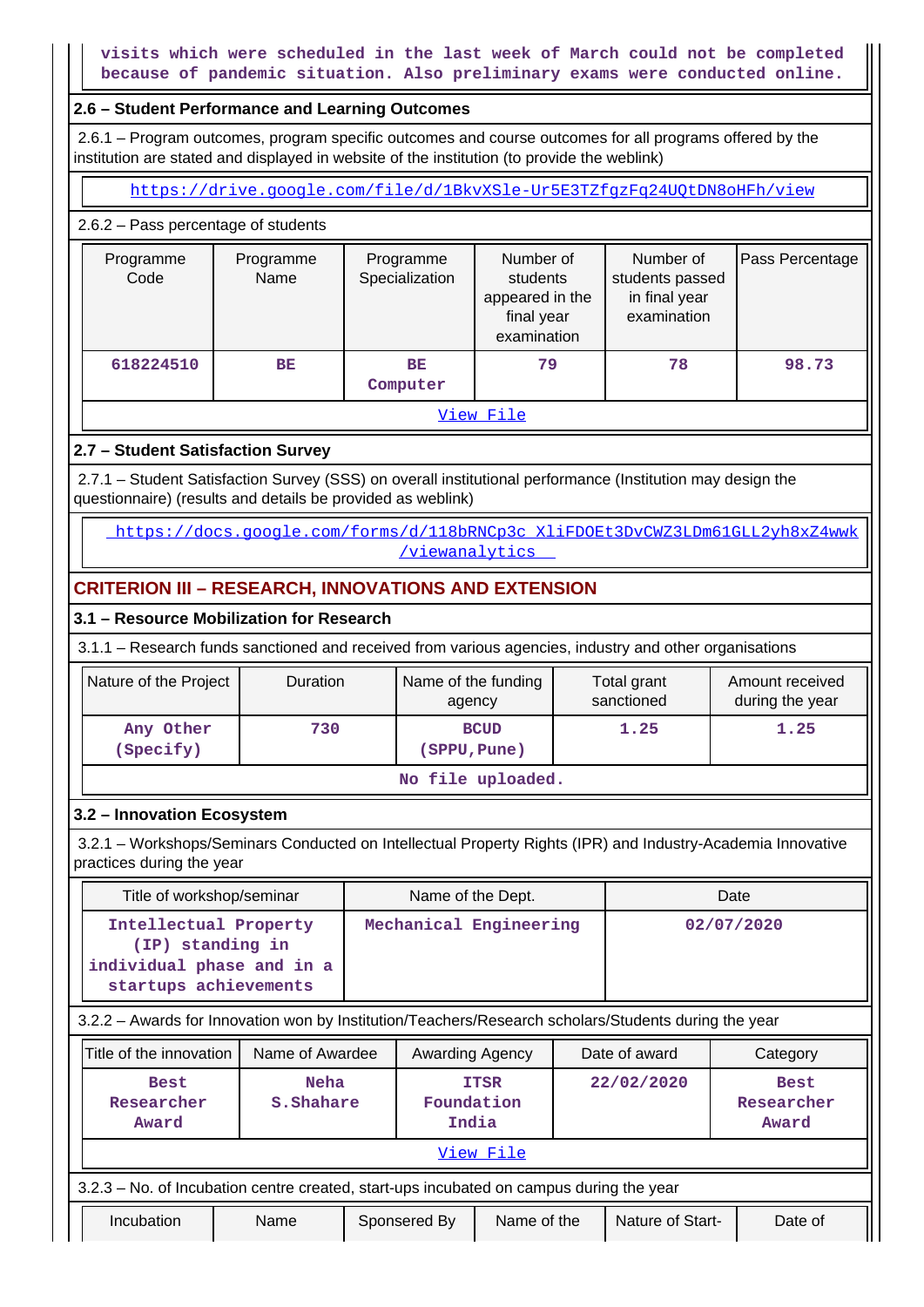| Center                                                                                                                                                                |                                        |                                                                                                     |                        |           | Start-up                               | up                                                                 | Commencement                                         |
|-----------------------------------------------------------------------------------------------------------------------------------------------------------------------|----------------------------------------|-----------------------------------------------------------------------------------------------------|------------------------|-----------|----------------------------------------|--------------------------------------------------------------------|------------------------------------------------------|
| Incubation                                                                                                                                                            | Innovation<br>Incubation<br>Laboratory | Ministry<br>of Micro,<br>Small and<br>Medium<br>Enterprises<br>$(MSME)$ ,<br>Government<br>of India |                        |           | Innovation<br>Incubation<br>Laboratory | Sponsored<br>by MSME                                               | 04/02/2020                                           |
|                                                                                                                                                                       |                                        |                                                                                                     | No file uploaded.      |           |                                        |                                                                    |                                                      |
| 3.3 - Research Publications and Awards                                                                                                                                |                                        |                                                                                                     |                        |           |                                        |                                                                    |                                                      |
| 3.3.1 – Incentive to the teachers who receive recognition/awards                                                                                                      |                                        |                                                                                                     |                        |           |                                        |                                                                    |                                                      |
|                                                                                                                                                                       | <b>State</b>                           |                                                                                                     | National               |           |                                        | International                                                      |                                                      |
|                                                                                                                                                                       | 0                                      |                                                                                                     | 1                      |           |                                        | 1                                                                  |                                                      |
| 3.3.2 - Ph. Ds awarded during the year (applicable for PG College, Research Center)                                                                                   |                                        |                                                                                                     |                        |           |                                        |                                                                    |                                                      |
|                                                                                                                                                                       | Name of the Department                 |                                                                                                     |                        |           |                                        | Number of PhD's Awarded                                            |                                                      |
|                                                                                                                                                                       | Electronics Telecommunication          |                                                                                                     |                        |           |                                        | 1                                                                  |                                                      |
|                                                                                                                                                                       | Computer Engineering                   |                                                                                                     |                        |           |                                        | 1                                                                  |                                                      |
| 3.3.3 - Research Publications in the Journals notified on UGC website during the year                                                                                 |                                        |                                                                                                     |                        |           |                                        |                                                                    |                                                      |
| <b>Type</b>                                                                                                                                                           |                                        | Department                                                                                          |                        |           | Number of Publication                  |                                                                    | Average Impact Factor (if<br>any)                    |
| International                                                                                                                                                         |                                        | Computer<br>Engineering                                                                             | 40<br>0                |           |                                        |                                                                    |                                                      |
|                                                                                                                                                                       |                                        |                                                                                                     |                        | View File |                                        |                                                                    |                                                      |
| 3.3.4 - Books and Chapters in edited Volumes / Books published, and papers in National/International Conference<br>Proceedings per Teacher during the year            |                                        |                                                                                                     |                        |           |                                        |                                                                    |                                                      |
|                                                                                                                                                                       | Department                             |                                                                                                     |                        |           |                                        | Number of Publication                                              |                                                      |
|                                                                                                                                                                       | Information Technology                 |                                                                                                     |                        |           |                                        | 4                                                                  |                                                      |
|                                                                                                                                                                       | Electronics Telecommuncation           |                                                                                                     |                        |           |                                        | 5                                                                  |                                                      |
|                                                                                                                                                                       | Civil Engineering                      |                                                                                                     |                        |           |                                        | 14                                                                 |                                                      |
|                                                                                                                                                                       | Mechanical Engineering                 |                                                                                                     |                        |           |                                        | 43                                                                 |                                                      |
|                                                                                                                                                                       | Computer Engineering                   |                                                                                                     |                        |           |                                        | 57                                                                 |                                                      |
|                                                                                                                                                                       |                                        |                                                                                                     | No file uploaded.      |           |                                        |                                                                    |                                                      |
| 3.3.5 - Bibliometrics of the publications during the last Academic year based on average citation index in Scopus/<br>Web of Science or PubMed/ Indian Citation Index |                                        |                                                                                                     |                        |           |                                        |                                                                    |                                                      |
| Title of the<br>Paper                                                                                                                                                 | Name of<br>Author                      | Title of journal                                                                                    | Year of<br>publication |           | <b>Citation Index</b>                  | Institutional<br>affiliation as<br>mentioned in<br>the publication | Number of<br>citations<br>excluding self<br>citation |
| Multi-<br>objective<br>fractional<br>gravitatio<br>nal search<br>algorithm                                                                                            | Dr.<br>Rajesh S.<br>Prasad             | The<br>journal of<br>mobile com<br>munication<br>computatio<br>n and info                           |                        | 2019      | $\mathbf{0}$                           | SITS,<br>Narhe                                                     | 21                                                   |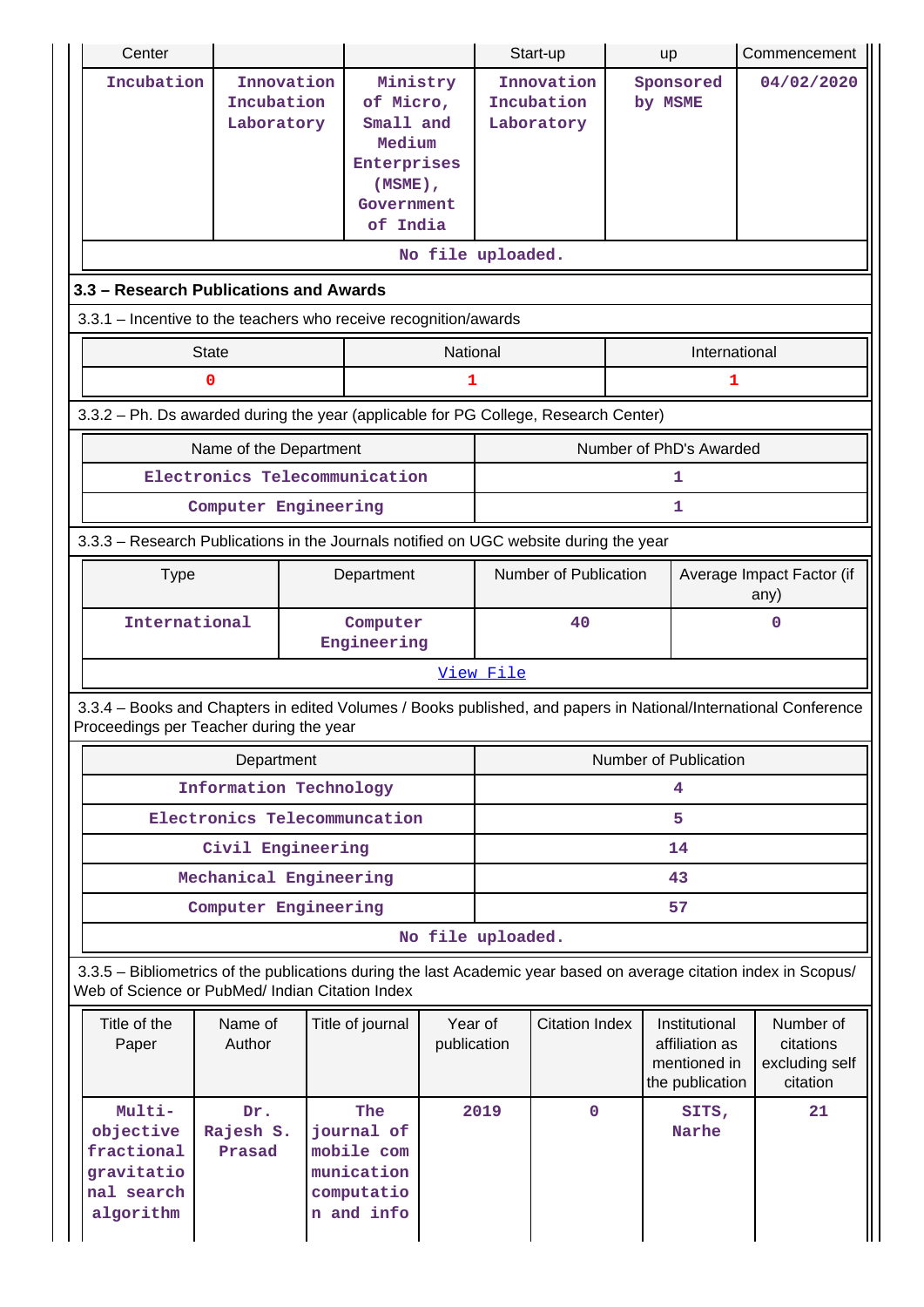| efficient<br>routing in<br><b>ToI</b>                                                                                                                                                                                                            |                            |  | rmation                                                                              |                        |             |                                                          |                                                      |                                                                    |
|--------------------------------------------------------------------------------------------------------------------------------------------------------------------------------------------------------------------------------------------------|----------------------------|--|--------------------------------------------------------------------------------------|------------------------|-------------|----------------------------------------------------------|------------------------------------------------------|--------------------------------------------------------------------|
|                                                                                                                                                                                                                                                  |                            |  |                                                                                      |                        | View File   |                                                          |                                                      |                                                                    |
| 3.3.6 - h-Index of the Institutional Publications during the year. (based on Scopus/ Web of science)                                                                                                                                             |                            |  |                                                                                      |                        |             |                                                          |                                                      |                                                                    |
| Title of the<br>Paper                                                                                                                                                                                                                            | Name of<br>Author          |  | Title of journal                                                                     | Year of<br>publication |             | h-index                                                  | Number of<br>citations<br>excluding self<br>citation | Institutional<br>affiliation as<br>mentioned in<br>the publication |
| Multi-<br>objective<br>fractional<br>gravitatio<br>nal search<br>algorithm<br>for energy<br>efficient<br>routing in<br><b>ToT</b>                                                                                                                | Dr.<br>Rajesh S.<br>Prasad |  | The<br>journal of<br>mobile com<br>munication<br>computatio<br>n and info<br>rmation |                        | 2019        | 41                                                       | 21                                                   | Sinhgad<br>Institute<br>of<br>technology<br>Science,<br>Pune       |
|                                                                                                                                                                                                                                                  |                            |  |                                                                                      |                        | View File   |                                                          |                                                      |                                                                    |
|                                                                                                                                                                                                                                                  |                            |  |                                                                                      |                        |             |                                                          |                                                      |                                                                    |
| 3.3.7 - Faculty participation in Seminars/Conferences and Symposia during the year:                                                                                                                                                              |                            |  |                                                                                      |                        |             |                                                          |                                                      |                                                                    |
| Number of Faculty                                                                                                                                                                                                                                |                            |  | International                                                                        | National               |             | <b>State</b>                                             |                                                      | Local                                                              |
| Presented<br>papers                                                                                                                                                                                                                              |                            |  | 61                                                                                   |                        | <b>Nill</b> | <b>Nill</b>                                              |                                                      | <b>Nill</b>                                                        |
|                                                                                                                                                                                                                                                  |                            |  |                                                                                      |                        | View File   |                                                          |                                                      |                                                                    |
| 3.4 - Extension Activities<br>3.4.1 – Number of extension and outreach programmes conducted in collaboration with industry, community and<br>Non- Government Organisations through NSS/NCC/Red cross/Youth Red Cross (YRC) etc., during the year |                            |  |                                                                                      |                        |             |                                                          |                                                      |                                                                    |
| Title of the activities                                                                                                                                                                                                                          |                            |  | Organising unit/agency/<br>collaborating agency                                      |                        |             | Number of teachers<br>participated in such<br>activities |                                                      | Number of students<br>participated in such<br>activities           |
| NSS Wari 2019                                                                                                                                                                                                                                    |                            |  | SPPU, Pune PDEAs<br>Saswad                                                           |                        |             |                                                          |                                                      | 6                                                                  |
|                                                                                                                                                                                                                                                  |                            |  |                                                                                      |                        |             |                                                          |                                                      |                                                                    |
|                                                                                                                                                                                                                                                  |                            |  |                                                                                      |                        |             |                                                          |                                                      |                                                                    |
|                                                                                                                                                                                                                                                  |                            |  |                                                                                      |                        |             |                                                          |                                                      |                                                                    |
| Waghire college,<br>View File<br>3.4.2 - Awards and recognition received for extension activities from Government and other recognized bodies<br>during the year<br>Award/Recognition<br>Name of the activity                                    |                            |  |                                                                                      |                        |             | <b>Awarding Bodies</b>                                   |                                                      | Number of students<br><b>Benefited</b>                             |
| <b>NCC</b>                                                                                                                                                                                                                                       |                            |  | Gold medal in RC<br>Flying as the RC<br>Aeromodeller of<br>Maharashtra               |                        |             | National Cadet<br>Corps                                  |                                                      | 1                                                                  |
| <b>NSS</b>                                                                                                                                                                                                                                       |                            |  | International<br>Exchange Programme<br>at China                                      |                        |             | Savitribai Phule<br>Pune University                      |                                                      | $\mathbf{1}$                                                       |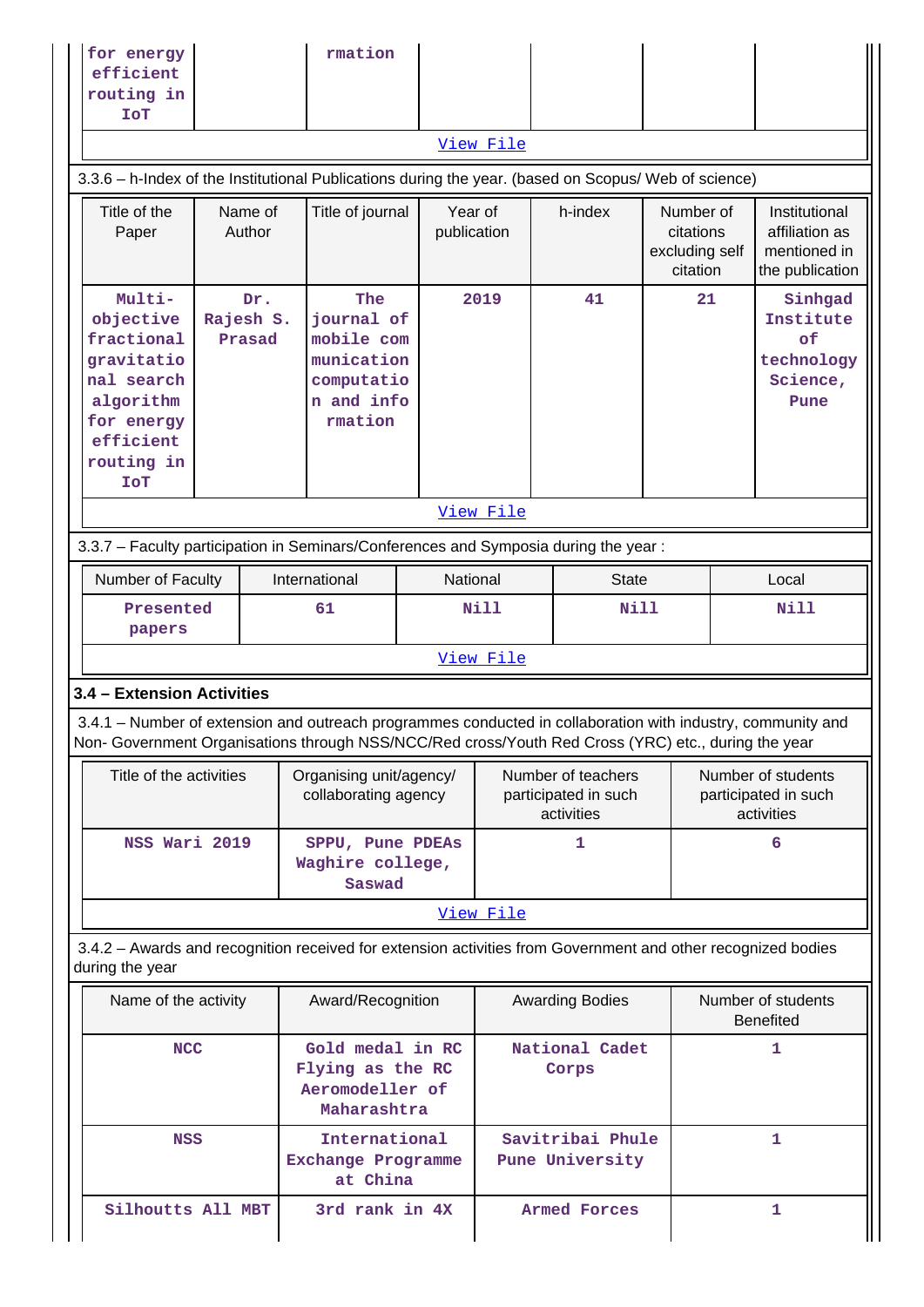| 2019                                                                                                                                                                                                           |                                |                                                    | 100 Relay                     |                                                                                                   | Medical College                                        |                       |                                                         |            |                                                         |
|----------------------------------------------------------------------------------------------------------------------------------------------------------------------------------------------------------------|--------------------------------|----------------------------------------------------|-------------------------------|---------------------------------------------------------------------------------------------------|--------------------------------------------------------|-----------------------|---------------------------------------------------------|------------|---------------------------------------------------------|
| Sinhgad Karandak<br>2019                                                                                                                                                                                       |                                |                                                    | Group Dance<br>Winner         |                                                                                                   |                                                        | Sinhgad<br>Institutes |                                                         |            | 4                                                       |
| Ideaz 2k19                                                                                                                                                                                                     |                                |                                                    |                               | Domain Winner                                                                                     |                                                        | Sinhgad<br>Institutes |                                                         |            | 8                                                       |
| <b>SITSFIST</b><br>International<br>Conference                                                                                                                                                                 |                                |                                                    |                               | Best Paper Award                                                                                  | Sinhgad<br>Institutes                                  |                       |                                                         | 4          |                                                         |
| Mpulse Electra<br>2k19                                                                                                                                                                                         |                                |                                                    |                               | 1st Runnerup in<br>debate competition                                                             | PES Modern<br>College of<br>Engineering                |                       |                                                         | 1          |                                                         |
| Technothon 2k20                                                                                                                                                                                                |                                |                                                    | 2nd prize in                  | debate competition                                                                                | Sinhgad<br>Institutes                                  |                       |                                                         |            | $\mathbf{1}$                                            |
|                                                                                                                                                                                                                |                                |                                                    |                               |                                                                                                   | No file uploaded.                                      |                       |                                                         |            |                                                         |
| 3.4.3 - Students participating in extension activities with Government Organisations, Non-Government<br>Organisations and programmes such as Swachh Bharat, Aids Awareness, Gender Issue, etc. during the year |                                |                                                    |                               |                                                                                                   |                                                        |                       |                                                         |            |                                                         |
| Name of the scheme                                                                                                                                                                                             |                                | Organising unit/Agen<br>cy/collaborating<br>agency |                               | Name of the activity                                                                              |                                                        |                       | Number of teachers<br>participated in such<br>activites |            | Number of students<br>participated in such<br>activites |
| Swaccha<br>Bharat Abhiyan                                                                                                                                                                                      |                                | SITS NSS Unit                                      |                               | Bharat Abhiyan                                                                                    | Swaccha                                                | 1                     |                                                         |            | 7                                                       |
|                                                                                                                                                                                                                |                                |                                                    |                               |                                                                                                   | View File                                              |                       |                                                         |            |                                                         |
| 3.5 - Collaborations                                                                                                                                                                                           |                                |                                                    |                               |                                                                                                   |                                                        |                       |                                                         |            |                                                         |
| 3.5.1 - Number of Collaborative activities for research, faculty exchange, student exchange during the year                                                                                                    |                                |                                                    |                               |                                                                                                   |                                                        |                       |                                                         |            |                                                         |
| Nature of activity                                                                                                                                                                                             |                                |                                                    | Participant                   |                                                                                                   | Source of financial support                            |                       |                                                         |            | Duration                                                |
| Sponsered Project                                                                                                                                                                                              |                                |                                                    | POTE AKSHATA<br><b>ULLHAS</b> |                                                                                                   | Phoenix<br>Refrigeration<br>Private Ltd, Narhe<br>Pune |                       |                                                         |            | 180                                                     |
|                                                                                                                                                                                                                |                                |                                                    |                               |                                                                                                   | View File                                              |                       |                                                         |            |                                                         |
| 3.5.2 - Linkages with institutions/industries for internship, on-the- job training, project work, sharing of research<br>facilities etc. during the year                                                       |                                |                                                    |                               |                                                                                                   |                                                        |                       |                                                         |            |                                                         |
| Nature of linkage                                                                                                                                                                                              | Title of the<br>linkage        |                                                    |                               | Name of the<br>partnering<br>institution/<br>industry<br>/research lab<br>with contact<br>details | <b>Duration From</b>                                   |                       | <b>Duration To</b>                                      |            | Participant                                             |
| Internship                                                                                                                                                                                                     | Internship<br>Program<br>(SIP) | Student                                            |                               | Design<br>Tech System<br>Ltd                                                                      | 16/12/2019                                             |                       |                                                         | 28/12/2019 | 14                                                      |
|                                                                                                                                                                                                                |                                |                                                    |                               |                                                                                                   | View File                                              |                       |                                                         |            |                                                         |
| 3.5.3 - MoUs signed with institutions of national, international importance, other universities, industries, corporate<br>houses etc. during the year                                                          |                                |                                                    |                               |                                                                                                   |                                                        |                       |                                                         |            |                                                         |
| Organisation                                                                                                                                                                                                   |                                |                                                    | Date of MoU signed            |                                                                                                   |                                                        | Purpose/Activities    |                                                         |            | Number of<br>students/teachers                          |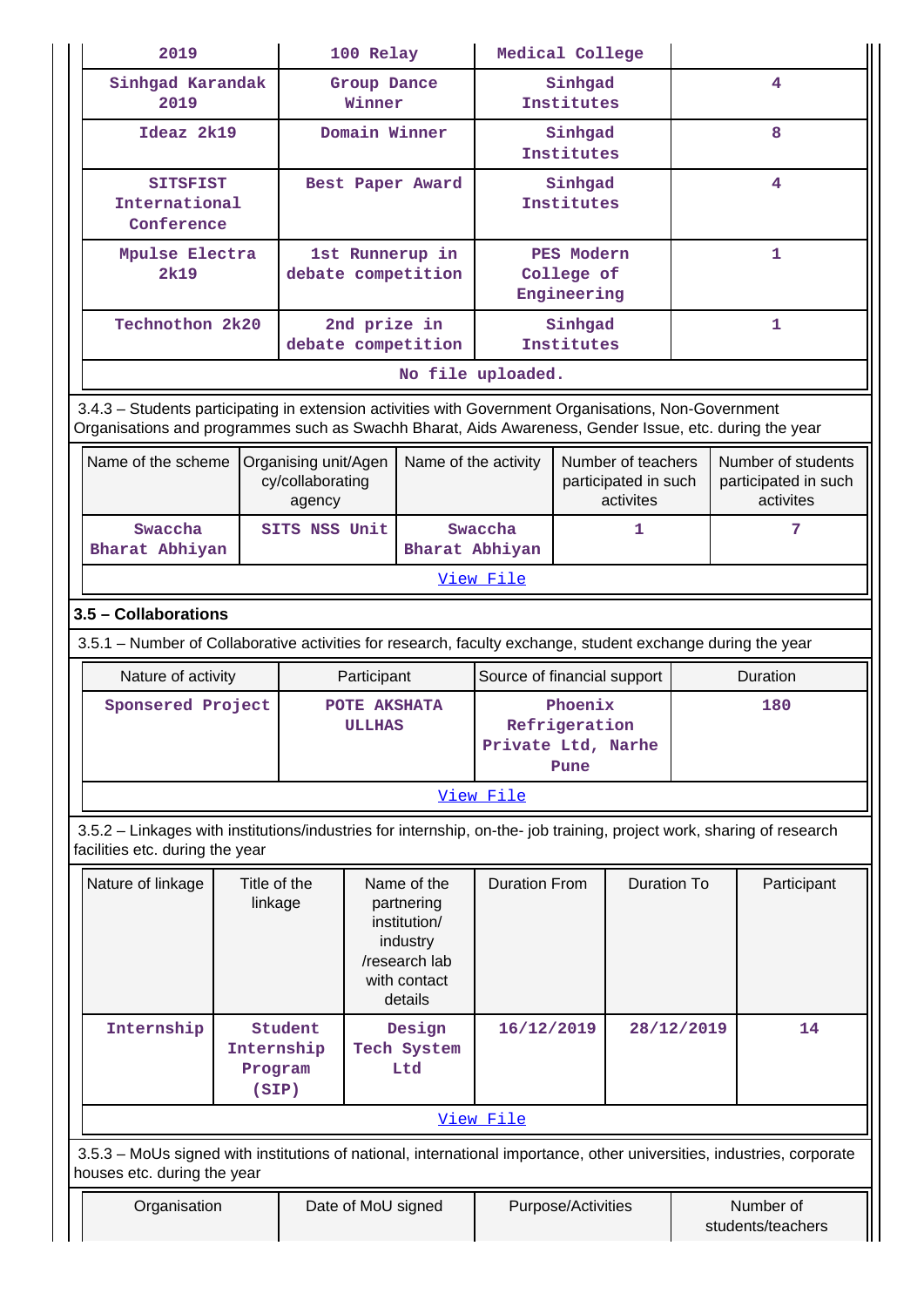|                                                                                                                                                                                                                                                         |                                             |  |             |                                                                                                                                                                   |                                | participated under MoUs         |
|---------------------------------------------------------------------------------------------------------------------------------------------------------------------------------------------------------------------------------------------------------|---------------------------------------------|--|-------------|-------------------------------------------------------------------------------------------------------------------------------------------------------------------|--------------------------------|---------------------------------|
| Mass Technologies<br>, Pune-411041                                                                                                                                                                                                                      | 04/10/2019                                  |  |             | To cooperate and<br>focus on area of<br>Skill Based<br>Training, Education<br>and Research. 3<br>days workshop on<br>Fullstack AWS for<br>final year<br>students. |                                | 153                             |
|                                                                                                                                                                                                                                                         |                                             |  | View File   |                                                                                                                                                                   |                                |                                 |
| <b>CRITERION IV - INFRASTRUCTURE AND LEARNING RESOURCES</b>                                                                                                                                                                                             |                                             |  |             |                                                                                                                                                                   |                                |                                 |
| 4.1 - Physical Facilities<br>4.1.1 - Budget allocation, excluding salary for infrastructure augmentation during the year                                                                                                                                |                                             |  |             |                                                                                                                                                                   |                                |                                 |
| Budget allocated for infrastructure augmentation                                                                                                                                                                                                        |                                             |  |             | Budget utilized for infrastructure development                                                                                                                    |                                |                                 |
|                                                                                                                                                                                                                                                         | 11.96                                       |  |             |                                                                                                                                                                   | 5.8                            |                                 |
| 4.1.2 - Details of augmentation in infrastructure facilities during the year                                                                                                                                                                            |                                             |  |             |                                                                                                                                                                   |                                |                                 |
|                                                                                                                                                                                                                                                         | <b>Facilities</b>                           |  |             |                                                                                                                                                                   | <b>Existing or Newly Added</b> |                                 |
|                                                                                                                                                                                                                                                         | Class rooms                                 |  |             |                                                                                                                                                                   | Existing                       |                                 |
|                                                                                                                                                                                                                                                         | Seminar Halls                               |  |             |                                                                                                                                                                   | Existing                       |                                 |
|                                                                                                                                                                                                                                                         | Classrooms with Wi-Fi OR LAN                |  |             |                                                                                                                                                                   | Existing                       |                                 |
|                                                                                                                                                                                                                                                         | Classrooms with LCD facilities              |  |             |                                                                                                                                                                   | Existing                       |                                 |
|                                                                                                                                                                                                                                                         | Laboratories                                |  |             |                                                                                                                                                                   | Existing                       |                                 |
|                                                                                                                                                                                                                                                         | Campus Area                                 |  |             | Existing                                                                                                                                                          |                                |                                 |
| Seminar halls with ICT facilities                                                                                                                                                                                                                       |                                             |  |             |                                                                                                                                                                   | Existing                       |                                 |
|                                                                                                                                                                                                                                                         |                                             |  | View File   |                                                                                                                                                                   |                                |                                 |
| 4.2 - Library as a Learning Resource                                                                                                                                                                                                                    |                                             |  |             |                                                                                                                                                                   |                                |                                 |
| 4.2.1 - Library is automated {Integrated Library Management System (ILMS)}                                                                                                                                                                              |                                             |  |             |                                                                                                                                                                   |                                |                                 |
| Name of the ILMS<br>software                                                                                                                                                                                                                            | Nature of automation (fully<br>or patially) |  |             | Version                                                                                                                                                           |                                | Year of automation              |
| <b>AutoLib Software</b>                                                                                                                                                                                                                                 | Partially                                   |  |             | $\overline{\mathbf{2}}$                                                                                                                                           |                                | 2017                            |
| 4.2.2 - Library Services                                                                                                                                                                                                                                |                                             |  |             |                                                                                                                                                                   |                                |                                 |
| Library<br>Service Type                                                                                                                                                                                                                                 | Existing                                    |  |             | Newly Added                                                                                                                                                       |                                | Total                           |
| 16122<br>Text<br><b>Books</b>                                                                                                                                                                                                                           | 5619762                                     |  | <b>Nill</b> | <b>Nill</b>                                                                                                                                                       | 16122                          | 5619762                         |
|                                                                                                                                                                                                                                                         |                                             |  | View File   |                                                                                                                                                                   |                                |                                 |
| 4.2.3 - E-content developed by teachers such as: e-PG- Pathshala, CEC (under e-PG- Pathshala CEC (Under<br>Graduate) SWAYAM other MOOCs platform NPTEL/NMEICT/any other Government initiatives & institutional<br>(Learning Management System (LMS) etc |                                             |  |             |                                                                                                                                                                   |                                |                                 |
| Name of the Teacher                                                                                                                                                                                                                                     | Name of the Module                          |  |             | Platform on which module<br>is developed                                                                                                                          |                                | Date of launching e-<br>content |
| Mrs. V. N.<br>Kalyankar                                                                                                                                                                                                                                 | Backtracking                                |  |             | YouTube                                                                                                                                                           | 03/03/2020                     |                                 |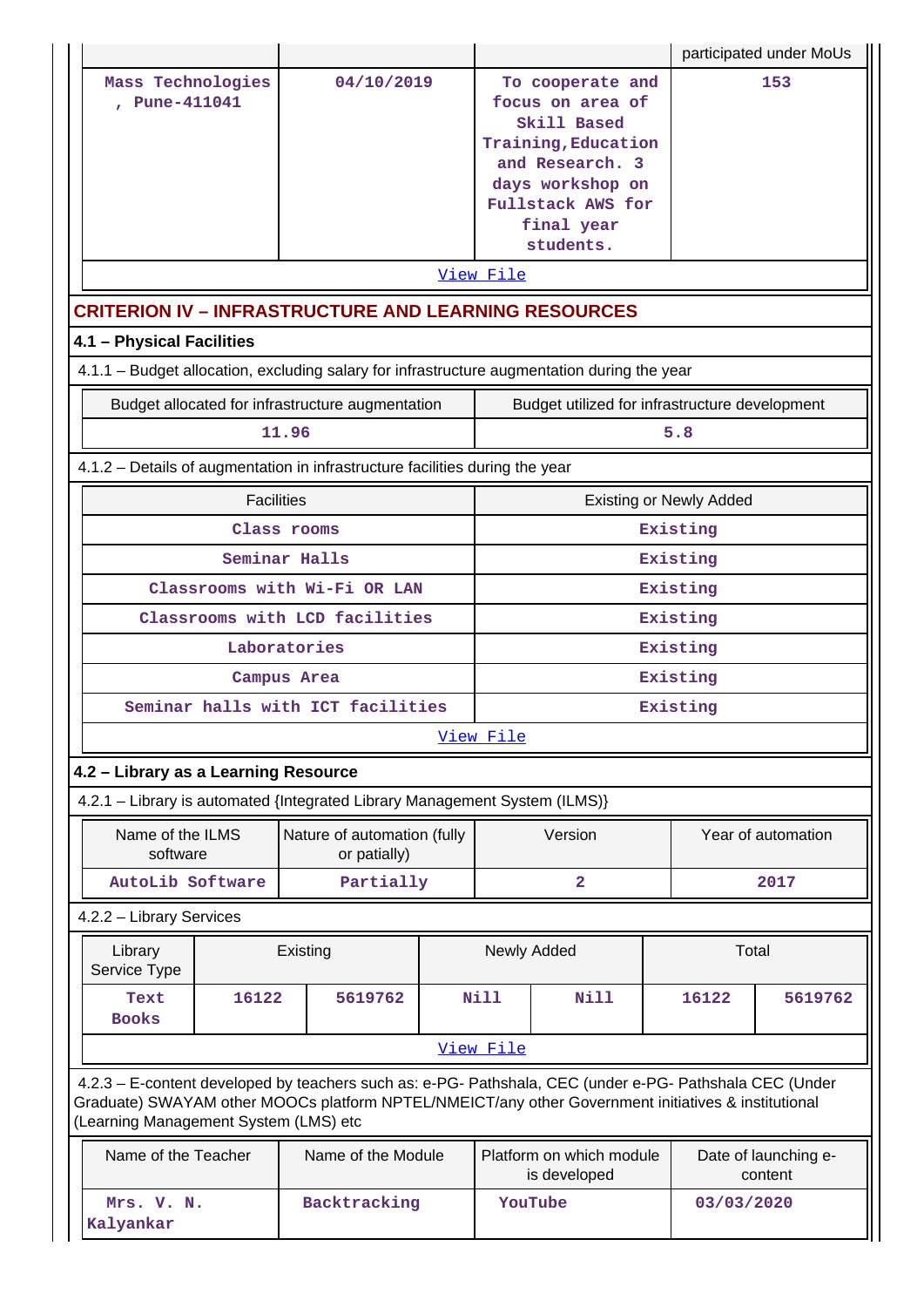|                                                                                                                                                                    |                            |                                            |              |                            | View File                                                        |                         |                       |                                                     |               |  |
|--------------------------------------------------------------------------------------------------------------------------------------------------------------------|----------------------------|--------------------------------------------|--------------|----------------------------|------------------------------------------------------------------|-------------------------|-----------------------|-----------------------------------------------------|---------------|--|
| 4.3 - IT Infrastructure                                                                                                                                            |                            |                                            |              |                            |                                                                  |                         |                       |                                                     |               |  |
| 4.3.1 - Technology Upgradation (overall)                                                                                                                           |                            |                                            |              |                            |                                                                  |                         |                       |                                                     |               |  |
| <b>Type</b>                                                                                                                                                        | <b>Total Co</b><br>mputers | Computer<br>Lab                            | Internet     | <b>Browsing</b><br>centers | Computer<br>Centers                                              | Office                  | Departme<br>nts       | Available<br><b>Bandwidt</b><br>h (MBPS/<br>GBPS)   | <b>Others</b> |  |
| Existin<br>g                                                                                                                                                       | 550                        | 24                                         | 24           | 1                          | 1                                                                | $\overline{\mathbf{2}}$ | 6                     | 50                                                  | 1             |  |
| Added                                                                                                                                                              | 0                          | $\mathbf 0$                                | $\mathbf{0}$ | $\mathbf 0$                | $\mathbf 0$                                                      | 0                       | $\mathbf{0}$          | $\mathbf 0$                                         | $\mathbf 0$   |  |
| Total                                                                                                                                                              | 550                        | 24                                         | 24           | 1                          | 1                                                                | $\overline{\mathbf{2}}$ | 6                     | 50                                                  | 1             |  |
| 4.3.2 - Bandwidth available of internet connection in the Institution (Leased line)                                                                                |                            |                                            |              |                            |                                                                  |                         |                       |                                                     |               |  |
|                                                                                                                                                                    |                            |                                            |              |                            | 50 MBPS/ GBPS                                                    |                         |                       |                                                     |               |  |
| 4.3.3 - Facility for e-content                                                                                                                                     |                            |                                            |              |                            |                                                                  |                         |                       |                                                     |               |  |
|                                                                                                                                                                    |                            | Name of the e-content development facility |              |                            |                                                                  |                         | recording facility    | Provide the link of the videos and media centre and |               |  |
|                                                                                                                                                                    |                            | Microsoft Teams                            |              |                            | https://web.microsoftstream.com/studio/<br>videos                |                         |                       |                                                     |               |  |
|                                                                                                                                                                    |                            | Open Broadcaster Software                  |              |                            |                                                                  |                         |                       | https://obsproject.com/                             |               |  |
|                                                                                                                                                                    |                            | Microsoft Teams                            |              |                            | https://web.microsoftstream.com/studio/<br>videos                |                         |                       |                                                     |               |  |
|                                                                                                                                                                    |                            | Ytube                                      |              |                            | https://www.youtube.com/watch?v=G0qyOUL<br>DYbQ&feature=youtu.be |                         |                       |                                                     |               |  |
|                                                                                                                                                                    |                            | Ytube                                      |              |                            |                                                                  |                         | iONA&feature=youtu.be | https://www.youtube.com/watch?v=1BOB1X              |               |  |
|                                                                                                                                                                    |                            | Ytube                                      |              |                            |                                                                  |                         | MkcO&feature=youtu.be | https://www.youtube.com/watch?v=RRZOHqv             |               |  |
|                                                                                                                                                                    |                            | Ytube                                      |              |                            |                                                                  |                         | cdKI&feature=youtu.be | https://www.youtube.com/watch?v=PxjAqDV             |               |  |
| 4.4 - Maintenance of Campus Infrastructure<br>4.4.1 - Expenditure incurred on maintenance of physical facilities and academic support facilities, excluding salary |                            |                                            |              |                            |                                                                  |                         |                       |                                                     |               |  |
| component, during the year                                                                                                                                         |                            |                                            |              |                            |                                                                  |                         |                       |                                                     |               |  |

| Assigned Budget on<br>academic facilities | Expenditure incurred on<br>maintenance of academic<br>facilities | Assigned budget on<br>physical facilities | Expenditure incurredon<br>maintenance of physical<br>facilites |
|-------------------------------------------|------------------------------------------------------------------|-------------------------------------------|----------------------------------------------------------------|
| 169.91                                    | 146.37                                                           | 11.96                                     | 5.8                                                            |

 4.4.2 – Procedures and policies for maintaining and utilizing physical, academic and support facilities - laboratory, library, sports complex, computers, classrooms etc. (maximum 500 words) (information to be available in institutional Website, provide link)

**Round the clock security arrangements have been made available on the campus.**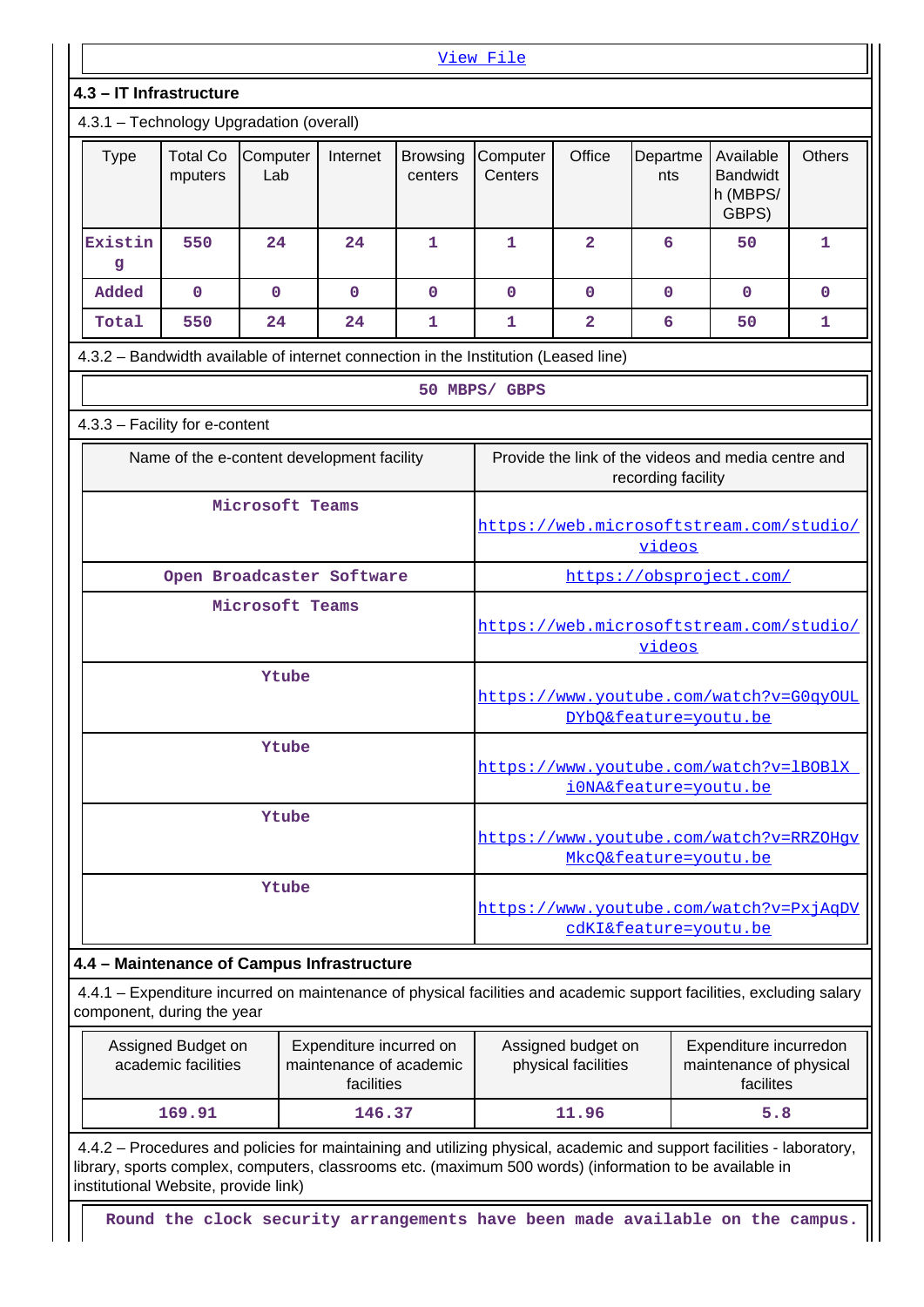**The hostel and Campus premises are under CCTV surveillance. Time to time maintenance is carried out by estate office for proper utilization of facility. Free wi-fi facility is available at campus. Time to Time maintenance is carried out for it. Time to time classroom and laboratory check-up is carried out to ensure the working condition of lights, fans LCD projectors and if any repairing or replacement is required then it is conducted. Annual dead stock audit is carried out for laboratories to check the condition of instruments. The library has a rich collection of technical, personality development communication skill and Career development titles. More than 13.340 books with 2414 titles. Library book collection autobiographies and a few classics. Auto Lib Library Management Software with OPAC (Online Public Access Catalogue) is available, which is convenient to the users to know about the library Collection and its availability Internet facility, Wi-Fi Connectivity, reprography and printing facility, Necessary. E-Resources supporting latest technologies are available in library. New sports complex at Vadgaon campus has been established along with existing sports facilities. This includes a huge cricket ground which matches the international standards, new tennis courts have been provided for practice and to hold top class tournaments. There is also well-maintained swimming pool. Other facilities like laundry, photocopying centres have also been made available to the students Well equipped laboratories are available at each department with maintenance. For pure hygienic water supply double carbon purification filler and aqua guard purifiers are available in campus. Annual renewal as well as timely required repairing and maintenance is carried out for purified water supply. Institute has hostel facilities. Each room has sufficient space and has attached bath cum lavatory. The rooms are fully furnished. Additional facilities for cooking, washing, solar water heater etc. are also provided. Maintenance of hostel is carried out with hostel support staff. The separate electrician is available for electricity related issues. There are separate residential blocks on the campus, providing accommodation to faculty and other supporting staff members. Clean, hygienic and quality food is available at subsidized rates in the mess of all the hostels. There is "Amravati" mess for boys and separate mess "Annapurna" exclusively for girls in the campus. For suggestions and feedback for quality improvement register is maintained at mess. AT campus every Tuesday OPD is arranged for students. A clinic for routine medical services, with quality medical staff is available in the campus for any Mini problem and in case of any major problem the staff and students can avail the facility free of Cost at. Smt.Kashibai Navale Medical College and General Hospital. A vehicle is made available to meet the medical emergencies. The institute has the students Safety Insurance Policy. This policy is renewed each year. According to this policy, all students studying in the institute are insured. Group Insurance**

**scheme is also provided to all employees.**

[http://cms.sinhgad.edu/sinhgad\\_engineering\\_institutes/sits\\_narhetechnicalcampus.aspx](http://cms.sinhgad.edu/sinhgad_engineering_institutes/sits_narhetechnicalcampus.aspx)

#### **CRITERION V – STUDENT SUPPORT AND PROGRESSION**

#### **5.1 – Student Support**

5.1.1 – Scholarships and Financial Support

|                                         | Name/Title of the scheme                          | Number of students | Amount in Rupees |
|-----------------------------------------|---------------------------------------------------|--------------------|------------------|
| Financial Support<br>from institution   | Fee Waiver                                        |                    | 25000            |
| Financial Support<br>from Other Sources |                                                   |                    |                  |
| a) National                             | Rajarshi<br>Chhatrapati Shahu<br>Maharaj Shikshan | 1391               | 58885598         |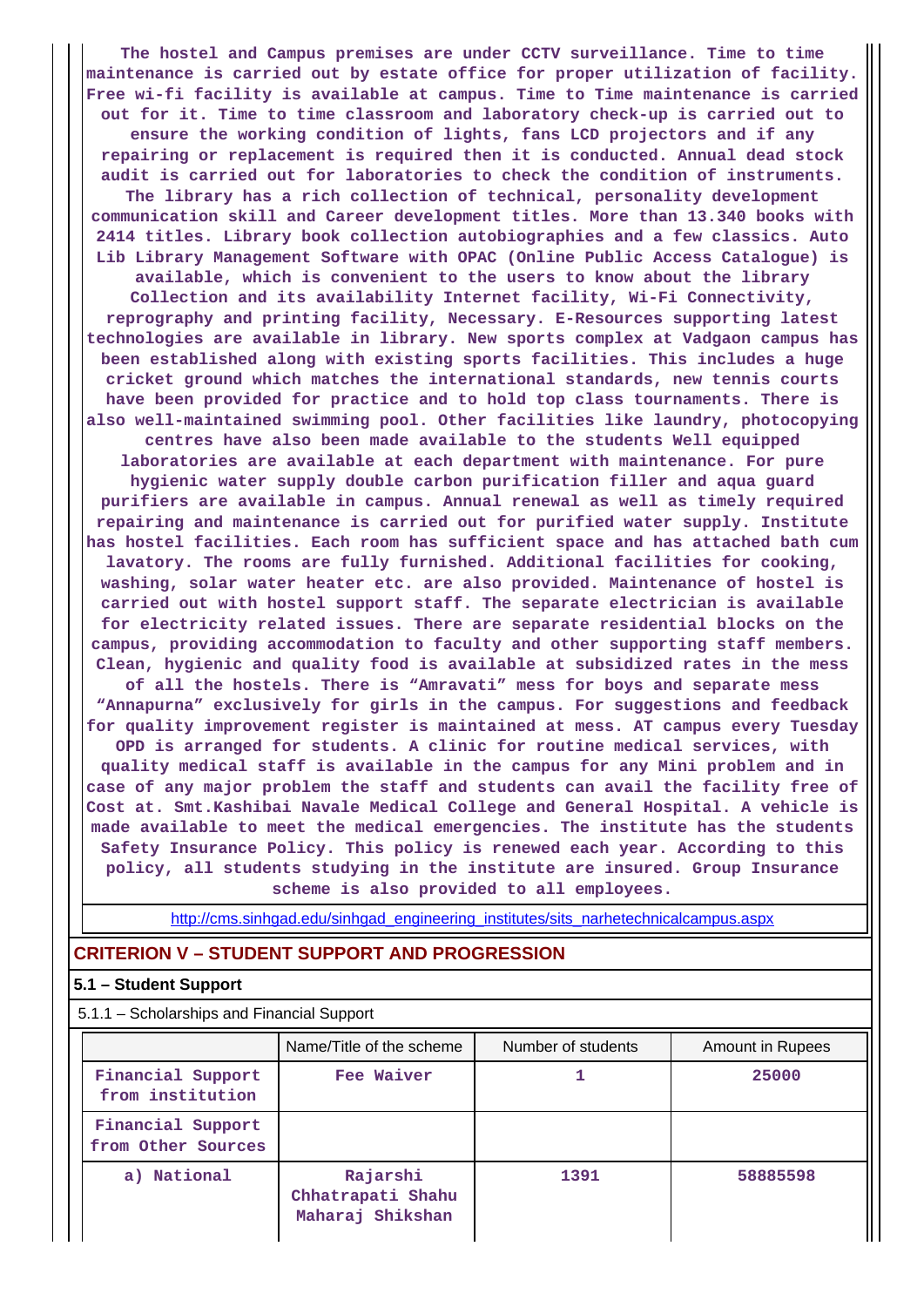|                                                     |                                       |                       | Shulkh<br>Shishyavrutti<br>Yojna(EBC), Post<br>Matric Scholarship<br>to SBC, OBC, VJNT<br>Students etc. |                                                                                                                                                                                                                 |                                                              |           |                                   |
|-----------------------------------------------------|---------------------------------------|-----------------------|---------------------------------------------------------------------------------------------------------|-----------------------------------------------------------------------------------------------------------------------------------------------------------------------------------------------------------------|--------------------------------------------------------------|-----------|-----------------------------------|
| b) International                                    |                                       |                       | 0                                                                                                       | Nill                                                                                                                                                                                                            |                                                              |           | 0                                 |
|                                                     |                                       |                       |                                                                                                         | View File                                                                                                                                                                                                       |                                                              |           |                                   |
|                                                     |                                       |                       |                                                                                                         | 5.1.2 – Number of capability enhancement and development schemes such as Soft skill development, Remedial<br>coaching, Language lab, Bridge courses, Yoga, Meditation, Personal Counselling and Mentoring etc., |                                                              |           |                                   |
| Name of the capability<br>enhancement scheme        |                                       | Date of implemetation |                                                                                                         | Number of students<br>enrolled                                                                                                                                                                                  |                                                              |           | Agencies involved                 |
| Full Stack                                          |                                       |                       | 24/02/2020                                                                                              | 79                                                                                                                                                                                                              |                                                              |           | Mass<br>Technologies, Pune        |
| Artificial<br>Intelligence                          |                                       |                       | 11/02/2020                                                                                              | 72                                                                                                                                                                                                              |                                                              |           | MITU Skillologies                 |
| Student Training<br>Program(STP3)                   |                                       |                       | 16/07/2019                                                                                              | 602<br>52                                                                                                                                                                                                       |                                                              |           | <b>SITS Narhe</b>                 |
| Yoga for Fitness                                    |                                       |                       | 03/02/2020                                                                                              |                                                                                                                                                                                                                 |                                                              |           | <b>SITS Narhe</b>                 |
|                                                     |                                       |                       |                                                                                                         | No file uploaded.                                                                                                                                                                                               |                                                              |           |                                   |
| institution during the year                         |                                       |                       |                                                                                                         | 5.1.3 – Students benefited by guidance for competitive examinations and career counselling offered by the                                                                                                       |                                                              |           |                                   |
| Year                                                | Name of the<br>scheme                 |                       | Number of<br>benefited<br>students for<br>competitive<br>examination                                    | Number of<br>benefited<br>students by<br>career<br>counseling<br>activities                                                                                                                                     | Number of<br>students who<br>have passedin<br>the comp. exam |           | Number of<br>studentsp placed     |
| 2019                                                |                                       | <b>GATE</b>           | 130                                                                                                     | 157                                                                                                                                                                                                             |                                                              | 6         | Nill                              |
|                                                     |                                       |                       |                                                                                                         | View File                                                                                                                                                                                                       |                                                              |           |                                   |
| harassment and ragging cases during the year        |                                       |                       |                                                                                                         | 5.1.4 - Institutional mechanism for transparency, timely redressal of student grievances, Prevention of sexual                                                                                                  |                                                              |           |                                   |
| Total grievances received                           |                                       |                       | Number of grievances redressed                                                                          |                                                                                                                                                                                                                 |                                                              | redressal | Avg. number of days for grievance |
|                                                     | <b>Nill</b>                           |                       |                                                                                                         | Nill                                                                                                                                                                                                            |                                                              |           | <b>Nill</b>                       |
| 5.2 - Student Progression                           |                                       |                       |                                                                                                         |                                                                                                                                                                                                                 |                                                              |           |                                   |
| 5.2.1 - Details of campus placement during the year |                                       |                       |                                                                                                         |                                                                                                                                                                                                                 |                                                              |           |                                   |
|                                                     | On campus                             |                       |                                                                                                         |                                                                                                                                                                                                                 | Off campus                                                   |           |                                   |
| Nameof<br>organizations<br>visited                  | Number of<br>students<br>participated |                       | Number of<br>stduents placed                                                                            | Nameof<br>organizations<br>visited                                                                                                                                                                              | Number of<br>students<br>participated                        |           | Number of<br>stduents placed      |
| 44                                                  |                                       | 1150                  | 167                                                                                                     | 6                                                                                                                                                                                                               |                                                              | 30        | 5                                 |
|                                                     |                                       |                       |                                                                                                         | No file uploaded.                                                                                                                                                                                               |                                                              |           |                                   |
|                                                     |                                       |                       |                                                                                                         | 5.2.2 – Student progression to higher education in percentage during the year                                                                                                                                   |                                                              |           |                                   |
| Year                                                | Number of<br>students                 |                       | Programme<br>graduated from                                                                             | Depratment<br>graduated from                                                                                                                                                                                    | Name of<br>institution joined                                |           | Name of<br>programme              |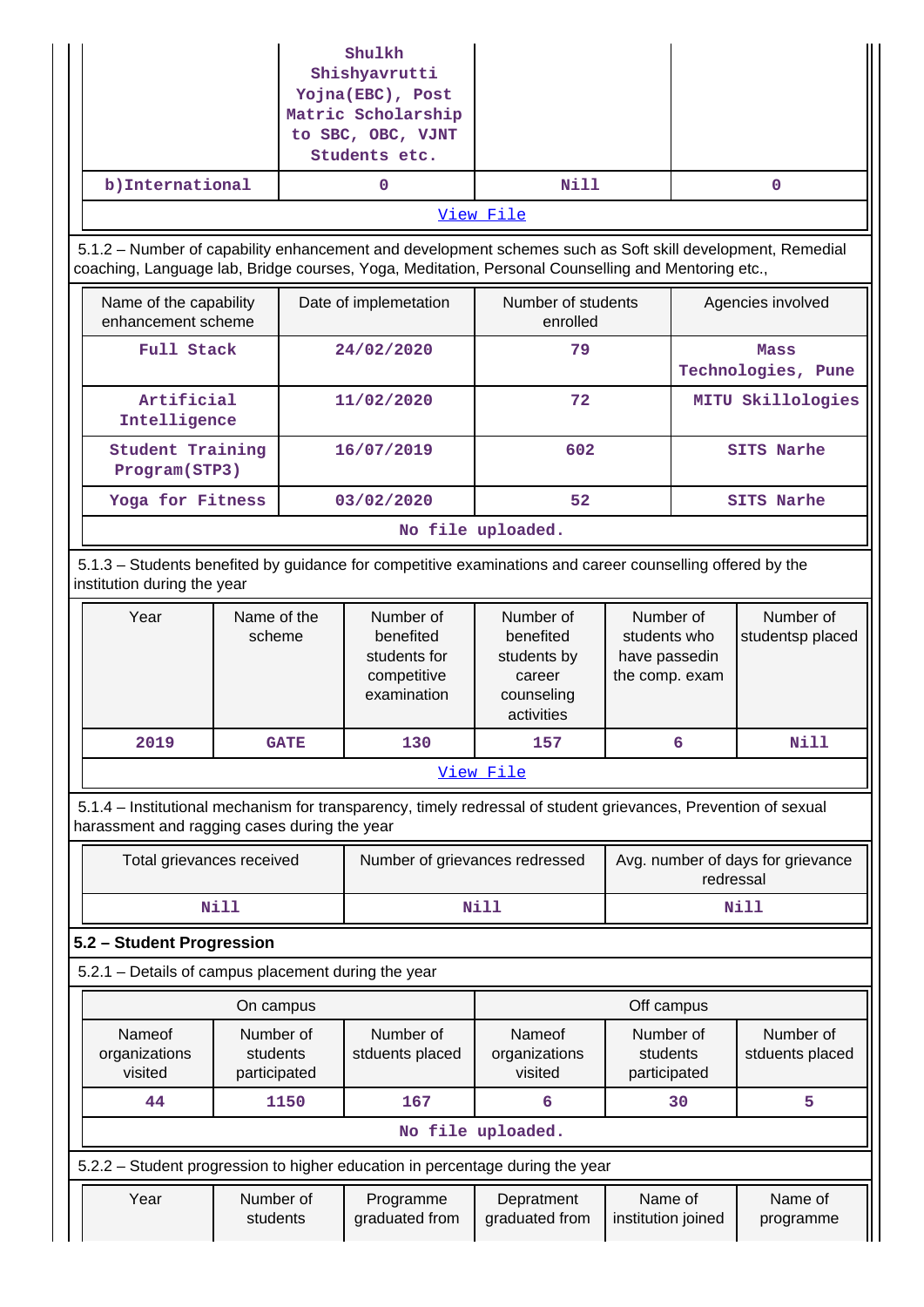|                                                                                                                                                                                        | enrolling into<br>higher education      |                           |                                   |           |                                     |                                         | admitted to                                                                                                        |
|----------------------------------------------------------------------------------------------------------------------------------------------------------------------------------------|-----------------------------------------|---------------------------|-----------------------------------|-----------|-------------------------------------|-----------------------------------------|--------------------------------------------------------------------------------------------------------------------|
| 2020                                                                                                                                                                                   | 1                                       |                           | BE                                |           | Civil                               | NICMAR, PUNE                            | Management<br>of Family<br>Owned<br>Construcion<br><b>Business</b>                                                 |
| 2020                                                                                                                                                                                   | $\overline{2}$                          |                           | BE                                |           | Civil                               | NICMAR, PUNE                            | Advanced<br>Construction<br>Management                                                                             |
|                                                                                                                                                                                        |                                         |                           | No file uploaded.                 |           |                                     |                                         |                                                                                                                    |
| 5.2.3 - Students qualifying in state/ national/ international level examinations during the year<br>(eg:NET/SET/SLET/GATE/GMAT/CAT/GRE/TOFEL/Civil Services/State Government Services) |                                         |                           |                                   |           |                                     |                                         |                                                                                                                    |
|                                                                                                                                                                                        | Items                                   |                           |                                   |           |                                     | Number of students selected/ qualifying |                                                                                                                    |
|                                                                                                                                                                                        | <b>GATE</b>                             |                           |                                   |           |                                     | 9                                       |                                                                                                                    |
|                                                                                                                                                                                        | <b>GRE</b>                              |                           |                                   |           |                                     | 4                                       |                                                                                                                    |
|                                                                                                                                                                                        |                                         |                           |                                   | View File |                                     |                                         |                                                                                                                    |
| 5.2.4 – Sports and cultural activities / competitions organised at the institution level during the year                                                                               |                                         |                           |                                   |           |                                     |                                         |                                                                                                                    |
|                                                                                                                                                                                        | Activity                                |                           | Level                             |           |                                     | <b>Number of Participants</b>           |                                                                                                                    |
|                                                                                                                                                                                        | Street Play 4                           |                           |                                   | National  |                                     |                                         | 15                                                                                                                 |
|                                                                                                                                                                                        |                                         |                           |                                   | View File |                                     |                                         |                                                                                                                    |
|                                                                                                                                                                                        |                                         |                           |                                   |           |                                     |                                         |                                                                                                                    |
| 5.3 - Student Participation and Activities                                                                                                                                             |                                         |                           |                                   |           |                                     |                                         |                                                                                                                    |
| 5.3.1 – Number of awards/medals for outstanding performance in sports/cultural activities at national/international<br>level (award for a team event should be counted as one)         |                                         |                           |                                   |           |                                     |                                         |                                                                                                                    |
| Year                                                                                                                                                                                   | Name of the<br>award/medal              | National/<br>Internaional | Number of<br>awards for<br>Sports |           | Number of<br>awards for<br>Cultural | Student ID<br>number                    | Name of the<br>student                                                                                             |
| 2019                                                                                                                                                                                   | Abhiyanta<br>Karandak<br>Street<br>Play | National                  |                                   | Nill      | 1.                                  | 71833137M                               | Rutwij<br>Jatkar                                                                                                   |
|                                                                                                                                                                                        |                                         |                           |                                   | View File |                                     |                                         |                                                                                                                    |
| the institution (maximum 500 words)                                                                                                                                                    |                                         |                           |                                   |           |                                     |                                         | 5.3.2 - Activity of Student Council & representation of students on academic & administrative bodies/committees of |

**as class representatives, for all the sections from First Year to Final Year. • The Student Council aids the students share their ideas, interests, and concerns with lecturers and principal. They often also help raising the funds**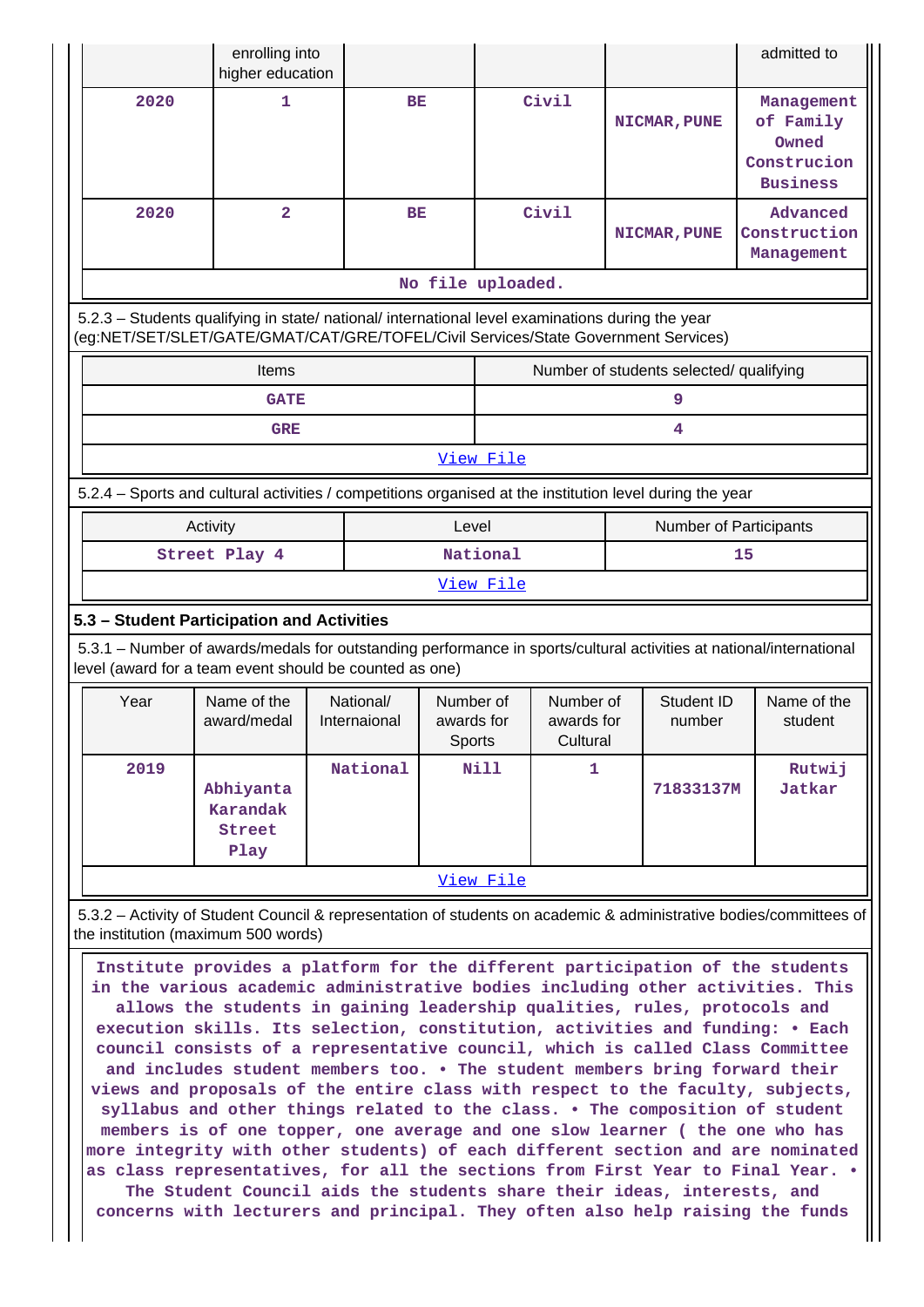**for wide activities, including social events, community projects, helping people in need and college reform. • Various programs like paper presentations, workshops and seminars are organized by these bodies every year. We have formed 6 student committees such as: General Secretary(GS), Ladies Representative(LR), Sports Secretary(SS), Social Gathering Secretary(SGS), Treasurer(TR) and Assistant Ladies Representative(ALR) for five different departments. The students from BE(Mech) are Deepali Birje, Rohal Bagul, Chirag Pingle, Omkar Chavan, Vishwajeet Jadhav, Prabhat Mudrale, Akash Khilare, Aditi Dhabekar, Ankita Dhere, Minika Hinge, Dhanashree Kolamkar. The students from BE(Civil) are Mr. Tele Sahil Sunil, Mr. Akshay Balasaheb Gayake, Mr. Gawade Mangesh Mohan, Mr. Nikam Vijayan Suryakant, Mr. Sonawane Bhagyesh, Ms. Rajashri Rajaram Adhegaonkar, Ms. Priyanka Raju Bachute, Ms. Dikshanti Sunil Bhalerao, Ms. Waghmare Sakshi Satish. The students from BE(Comp) are Kunwar Rajesh Chopra, Kaustubh Yewale, Sapna Ramkumar Nikam, Priya K.P, Pranav Arun Kapse, Darshan Shinde, Nitish Uttamrao Thorat, Saurabh Raj, Gargee Mayur Shah, Gitanjali Kailas Bhujade . The students from BE(IT) Adwait Prashant Adsul, Shubhangi Arjun Karpe, Saloni Bamboli Jain, Shweta Suresh Mane, Bhandare Swaraj Sanjay, Khushi Modi, Rushikesh Dilip Kulkarni, Khushboo Koul. The students from BE(EnTC) are Malhar Karpe, Tambe Manoj, Shubham Kumar, Rushikesh Baheti, Sampada kalbande, Shikha Jaitwar, Rutuja Pardeshi, Patil Kunal, Sahil Ghawghawe and Vinayak Motegaonkar.**

#### **5.4 – Alumni Engagement**

5.4.1 – Whether the institution has registered Alumni Association?

 **Yes**

 **The Alumni Association of SITS Narhe was registered in the academic year 2012-13. The registration number is 1928/2012/Pune dated 03/10/2012. Every year the alumni students are invited to the institute by respective departments to interact with the current batch of students. The Alumni play a key role in sharing their experiences of Campus Placement drives. They provide company specific inputs to the students to help them crack an interview. Alumni Network also plays a major role in guiding and helping the students who plan to pursue MS outside the country. Alumni who are residing in different parts of the world connect with current students and guide them about Foreign Universities, Cost of Living, Scholarships etc. The Alumni also connect with Faculties and Current students via LinkedIn, Facebook, and Twitter etc. They share the Internship as well as job opportunities available in their companies with their fellow juniors. They also recommend their juniors (current batch students) to the HR Department for internship/job positions. The Alumni are invited to judge the Technical and Cultural events and guide the students. This not only motivates the students but helps the Alumni relive their college days and strengthen the bond with their Alma Mater.**

5.4.2 – No. of enrolled Alumni:

#### **5456**

5.4.3 – Alumni contribution during the year (in Rupees) :

**5462000**

5.4.4 – Meetings/activities organized by Alumni Association :

 **Each department arranges various activities under the Alumni Association. ETC, Computer and IT Department mainly organize Guest Lectures or Alumni Interactions, whereas Civil and Mechanical Department also organize Industrial Visits to the Industries/Sites of their Entrepreneur Alumni in addition to Alumni Interactions. The Alumni Association organized an Online Talk Series (Due to on-going pandemic) with Alumni from all the Departments. It was a three**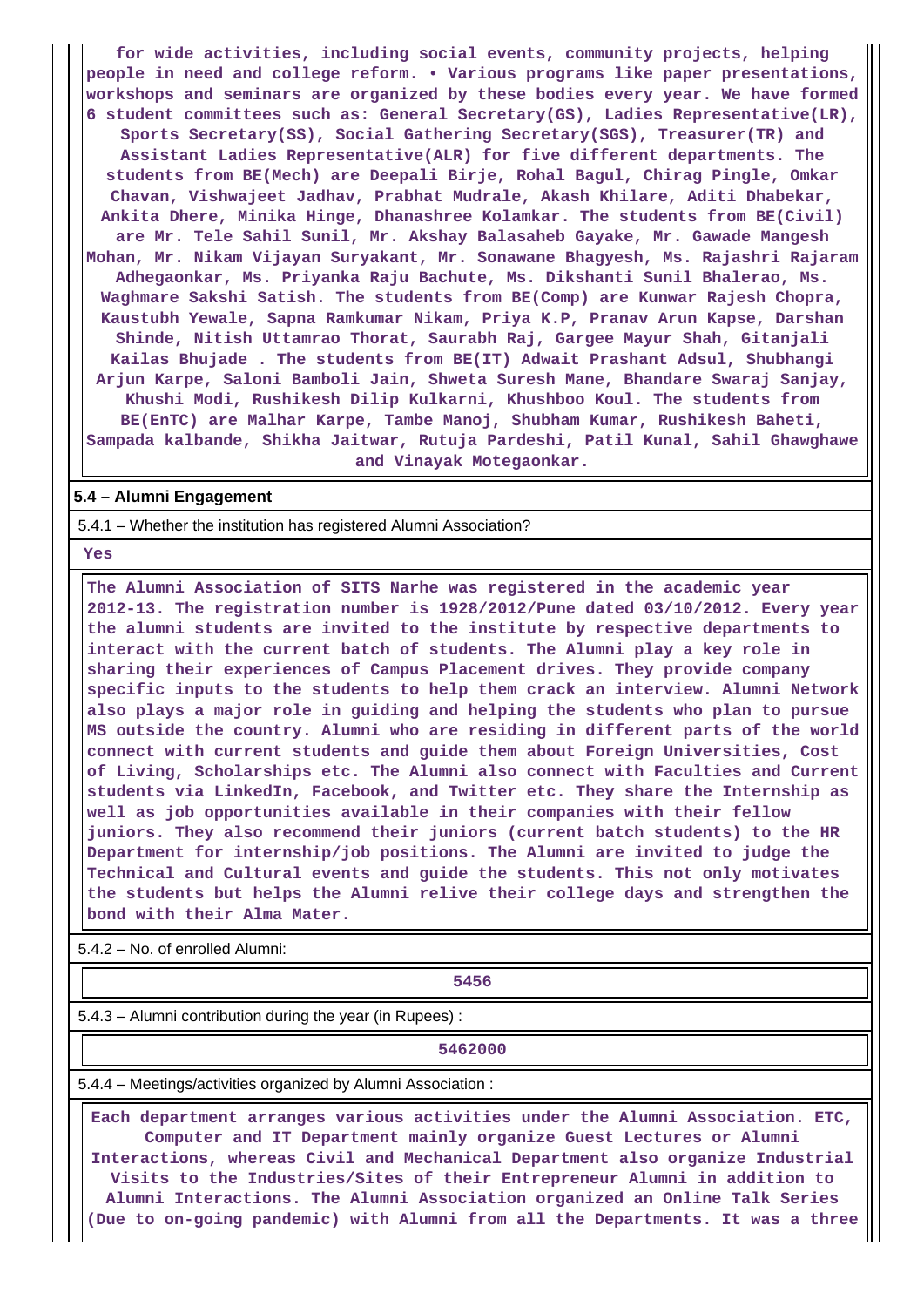**day event from 4th June to 6th June 2020, the Alumni discussed about topics like 'Why I became an Engineer?', 'Engineering the first step towards a successful Career' and 'How Engineering made my life easy?'. The event was streamed Live on Youtube channel of the Institute and received an overwhelming response.**

#### **CRITERION VI – GOVERNANCE, LEADERSHIP AND MANAGEMENT**

#### **6.1 – Institutional Vision and Leadership**

 $\mathbf{1}$ 

 6.1.1 – Mention two practices of decentralization and participative management during the last year (maximum 500 words)

 **The policies are decided by the SITS management. A full freedom (academic, administrative and financial) is then given to the Principal, HODs, and faculty. The details are as follows: • Principal is empowered to appoint appropriate person as the HOD who has leadership qualities and good listening ability to understand the students and faculty, their situations and expected outcome. • HOD is empowered to allocate specific subjects to appropriate faculty to give justice and get maximum quality results. In addition to the academic workload, the HOD also assigns few administrative duties to the individual faculty based on the ability and the leadership qualities of the individuals. • The institute has formed IQAC and it has departmental IQAC coordinator for each department. That coordinator helps in administrative and academic activities throughout the academic year. • Every faculty member has freedom of deciding the suitable teaching methodology by understanding the time frame and evaluation mechanism of SPPU. • Involvement of faculty in various activities and the interest shown by them while executing specific task gives an idea to the HOD to understand the strength of the faculty. HOD is empowered to promote specific faculty to handle dedicated events in best possible way. This process is not only grooming the leadership of HODs but also useful to create a followers while executing various activities efficiently. Similar approach is also followed by the Principal to promote and encourage HODs, faculty and staff while executing specific activities for the development of the institution. • Faculty members of every department follow all the instructions given by the HOD. They are not only handling the responsibilities of completion of academics but also help HOD in various administrative duties such as TG, CT, and coordinator of specific committee. Many dedicated faculties are also getting opportunity to perform their duties at institute level.**

| 6.1.2 – Does the institution have a Management Information System (MIS)?                                              |                                                                                                                                                                                                                                                                                                                                                                                                                                                                                               |  |  |  |  |  |
|-----------------------------------------------------------------------------------------------------------------------|-----------------------------------------------------------------------------------------------------------------------------------------------------------------------------------------------------------------------------------------------------------------------------------------------------------------------------------------------------------------------------------------------------------------------------------------------------------------------------------------------|--|--|--|--|--|
|                                                                                                                       | Partial                                                                                                                                                                                                                                                                                                                                                                                                                                                                                       |  |  |  |  |  |
| 6.2 - Strategy Development and Deployment                                                                             |                                                                                                                                                                                                                                                                                                                                                                                                                                                                                               |  |  |  |  |  |
| 6.2.1 – Quality improvement strategies adopted by the institution for each of the following (with in 100 words each): |                                                                                                                                                                                                                                                                                                                                                                                                                                                                                               |  |  |  |  |  |
| <b>Strategy Type</b>                                                                                                  | Details                                                                                                                                                                                                                                                                                                                                                                                                                                                                                       |  |  |  |  |  |
| Human Resource Management                                                                                             | The institute has optimized human<br>resources by: • Recruiting qualified<br>and experienced faculty as per the<br>guidelines of DTE, AICTE, University<br>and Government of Maharashtra Rules. .<br>Facilitating and deputing faculty for<br>higher studies, • Promoting industry<br>interaction among faculty and staff, .<br>Updating knowledge of faculty through<br>FDP, visiting/guest faculty, • Training<br>to nonteaching staff. • All sort of<br>leaves as per Government rules are |  |  |  |  |  |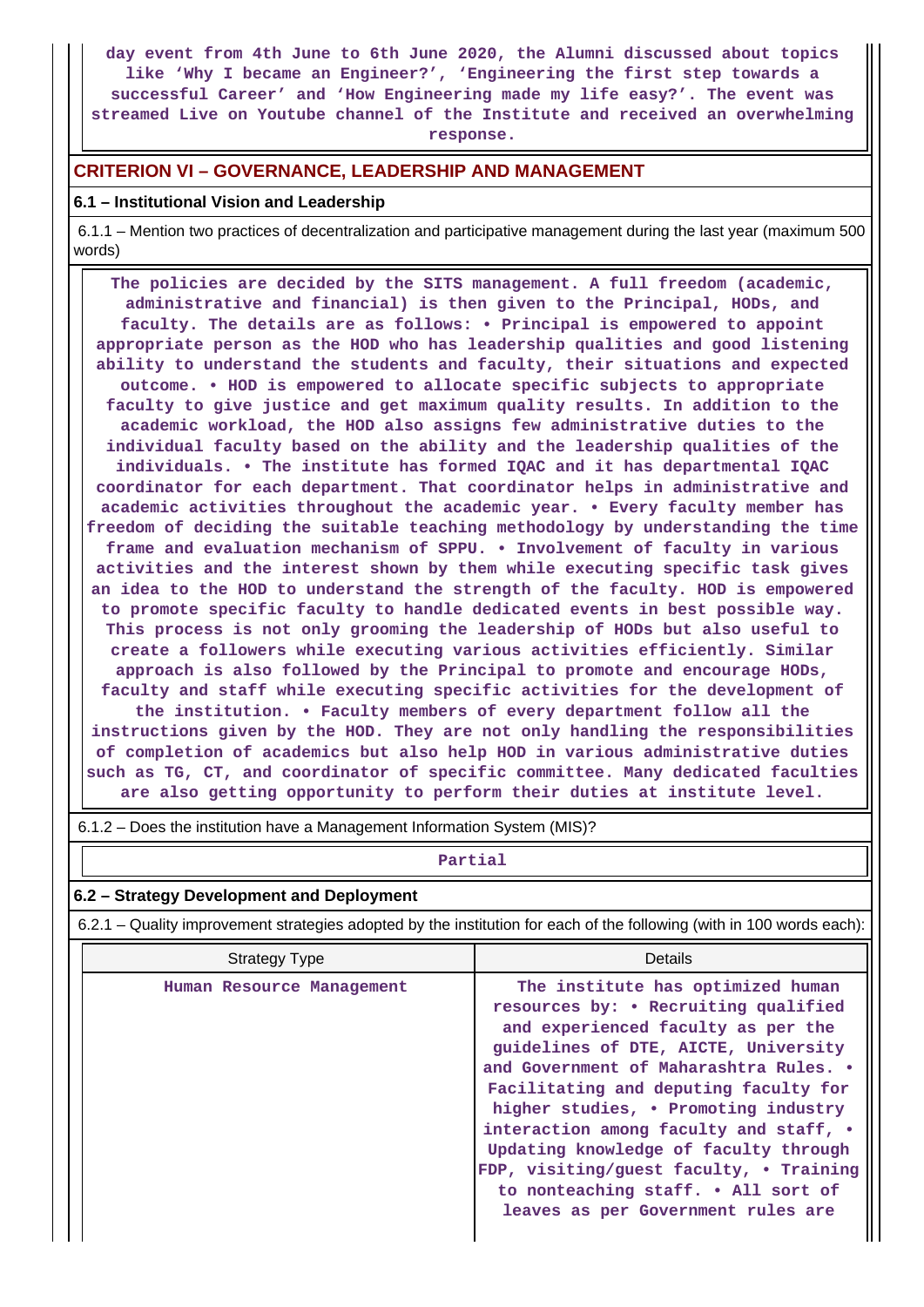|                                                               | applied and implemented . Provident<br>Fund Gratuity scheme are implemented to<br>the employees . Temporary vacancies are<br>filled up by local interview committee<br>and management appointment as per<br>requirement                                                                                                                                                                                                                                                                                                                                                                                                                                                                                                                                                                         |
|---------------------------------------------------------------|-------------------------------------------------------------------------------------------------------------------------------------------------------------------------------------------------------------------------------------------------------------------------------------------------------------------------------------------------------------------------------------------------------------------------------------------------------------------------------------------------------------------------------------------------------------------------------------------------------------------------------------------------------------------------------------------------------------------------------------------------------------------------------------------------|
| Library, ICT and Physical<br>Infrastructure / Instrumentation | . At SITS a Library committee is<br>formed and the responsibilities of<br>library committee is advising in<br>collection, development, selecting<br>books of respective departments. To<br>enrich the library by procuring leading<br>national / international print and e-<br>journals, e-books. Guiding in budget<br>allocation, policy decisions, forming<br>rules regulations and controlling its<br>implementation. To advise librarian to<br>solve administrative problems. .<br>Digital Library provides online access<br>to e-journals and e-resources. .<br>Barcode based issue/return of books. .<br>NPTEL, Spoken tutorial from IIT, Bombay<br>are used for self learning in addition<br>to class room teaching.                                                                     |
| Research and Development                                      | The institute ensures research in<br>faculty and students by: . Developing<br>infrastructural facilities, . Promoting<br>and encouraging faculty for research<br>and publication, . Promoting<br>qualification improvement program<br>through research, . Encouraging<br>students to undertake industry<br>projects, . Encouraging students to<br>present technical papers, . Signing<br>MoUs with industry / foreign<br>universities, . Encouraging faculties<br>to apply for research grants                                                                                                                                                                                                                                                                                                  |
| Examination and Evaluation                                    | The formative evaluation is done by<br>three continuous assessment tests<br>conducted by the Institution. The<br>continuous assessment marks secured by<br>the students are submitted to the<br>University through its web portal. The<br>continuous assessment aids in<br>identification of the slow learners.<br>Further counselling and special<br>training are imparted to the slow<br>learners to enable them to perform<br>better in the University Examinations.<br>• Academic calander is made well in<br>advance considering all the activities<br>useful for quality outcome. .<br>Conduction of mock examination and<br>evaluation to understand effective TLP<br>while transforming the subject matter<br>amongst the students. . External<br>examiners are appointed for Practical |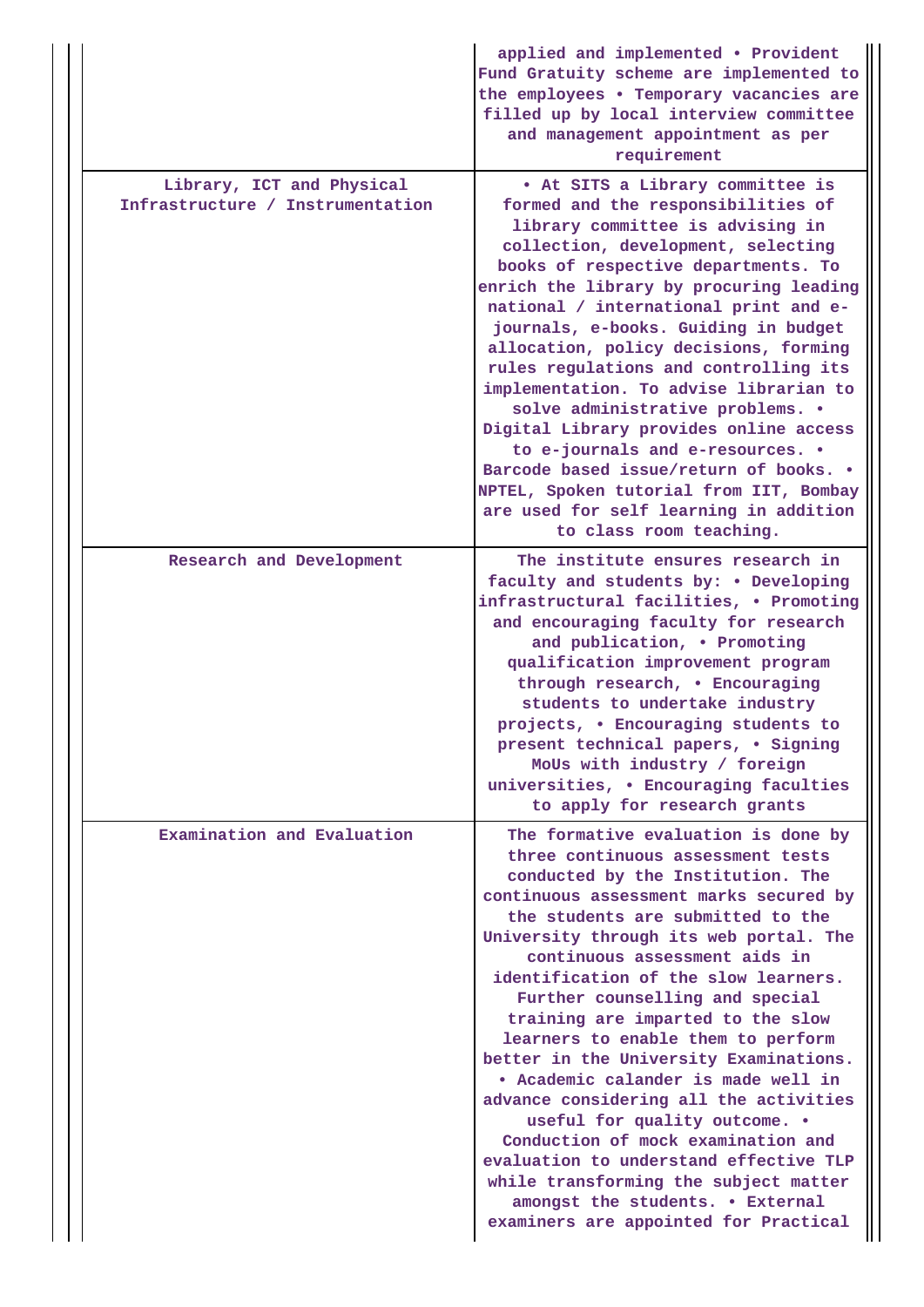| topic understanding by the students is<br>obtained for further action if any.                                                                                                                                                                                                                                                                                                                                                                                                                                                                                                                                                                                                                                                                                                                                                                                                                                                                                                                                                                                                                                                                                                                                                                                                                                                                                                                                                                                                                                                                                                                                                                                                                                                                                                                                                                                                                                                                                                                                                 |  |
|-------------------------------------------------------------------------------------------------------------------------------------------------------------------------------------------------------------------------------------------------------------------------------------------------------------------------------------------------------------------------------------------------------------------------------------------------------------------------------------------------------------------------------------------------------------------------------------------------------------------------------------------------------------------------------------------------------------------------------------------------------------------------------------------------------------------------------------------------------------------------------------------------------------------------------------------------------------------------------------------------------------------------------------------------------------------------------------------------------------------------------------------------------------------------------------------------------------------------------------------------------------------------------------------------------------------------------------------------------------------------------------------------------------------------------------------------------------------------------------------------------------------------------------------------------------------------------------------------------------------------------------------------------------------------------------------------------------------------------------------------------------------------------------------------------------------------------------------------------------------------------------------------------------------------------------------------------------------------------------------------------------------------------|--|
| Teaching and Learning<br>SITS has used following strategies<br>during academic year 2019-20 to enhance<br>Teaching and Learning. 1. Outcome Based<br>Education Implementation: Delivery of<br>subject matter by a teacher is<br>important for effective learning of<br>students. The learning style of every<br>student is different accordingly the<br>teachers at SITs adopt the teaching<br>methodology by understanding the<br>students. By considering this fact the<br>teachers shifted from traditional<br>teaching method to innovative active<br>and participative delivery method<br>called outcome based education system.<br>Therefore, SITs is practicing Outcome<br>based education (OBE) system to improve<br>the teaching learning process. 2. Use<br>of dynamic Teaching Learning Techniques<br>To improve the teaching learning<br>process many innovative teaching tools<br>are being used in SITs such as teaching<br>methodology, teaching by giving live<br>examples, Brainstorming, Audio/ Video<br>tools, and activities involved teamwork<br>etc. 3. Conduction of Remedial Classes<br>Remedial classes are conducted for the<br>weak students and the other students<br>who require additional help. 4. Student<br>feedback regarding teaching Feedback<br>from the students is taken for the<br>respective subject Teachers. Based on<br>the feedback the low performers are<br>counselled and the action plan made for<br>improvement. It helps to improve<br>teaching and learning process. 5. Use<br>of Web based Online Courses In addition<br>to classroom teaching, students are<br>encouraged to apply for web based<br>online courses like NPTEL, SWAYAM,<br>Spoken tutorial which gives them a<br>platform to choose the courses of their<br>interest and earn credits. 6.<br>Implementation of STP, VAP, QALR, ET,<br>and AMCAT etc. 7. Guest lectures 8.<br>Mentor mentee scheme for development of<br>students. To facilitate the achievement<br>of the intended learning outcomes the |  |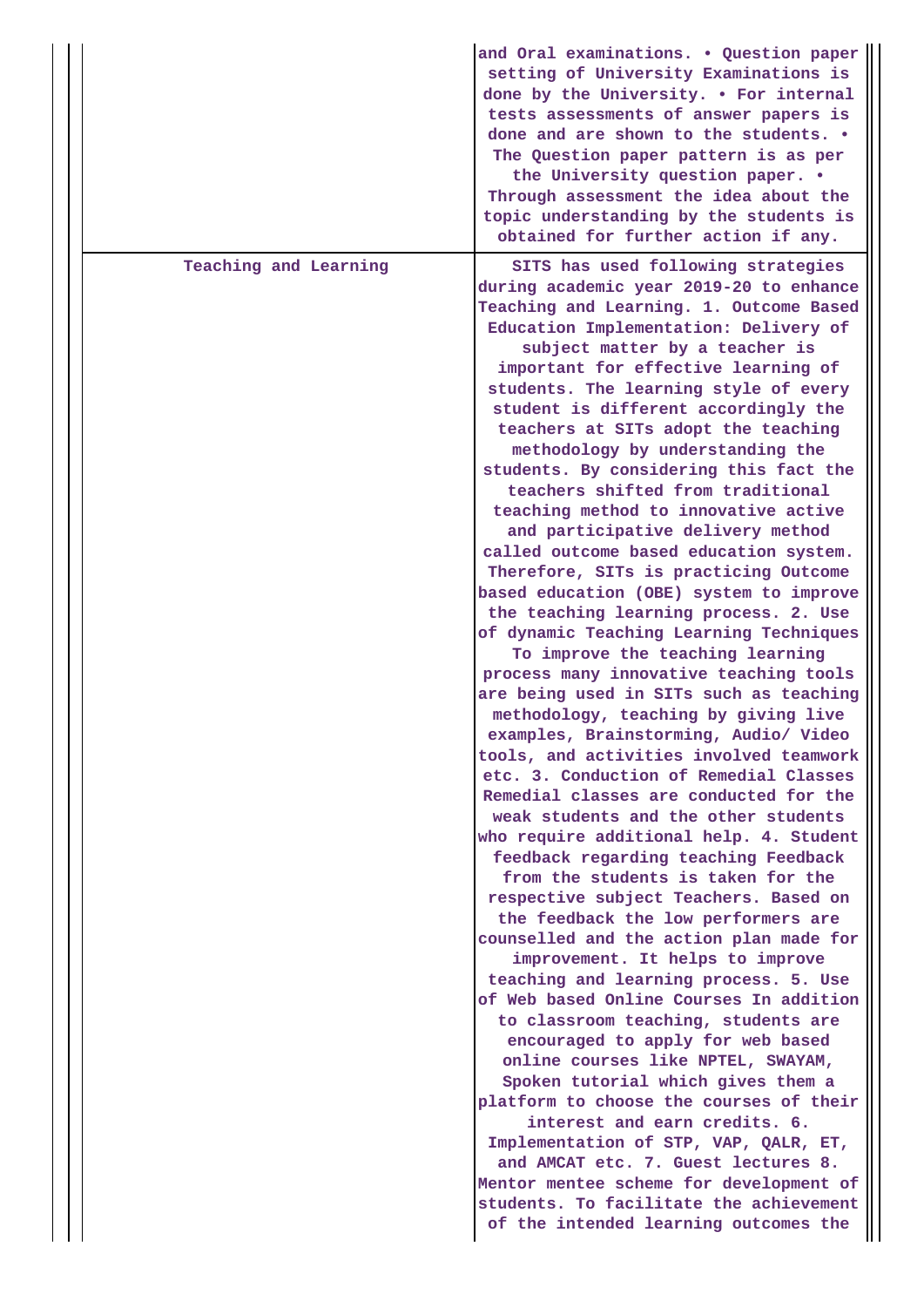|                                      | following strategies are adopted: .<br>Preparation of teaching plan at the<br>beginning of the semester. . Allotment<br>of subjects based on skill sets of the<br>faculty members. . Preparation of the<br>course plan by the Faculty members. .<br>Innovative teaching methodologies like<br>Multimedia lectures, . Assignments,<br>quizzes, Group discussions and case<br>studies etc.                                                                                                                                                                                                                                                                                                                                                                                                                 |  |  |  |
|--------------------------------------|----------------------------------------------------------------------------------------------------------------------------------------------------------------------------------------------------------------------------------------------------------------------------------------------------------------------------------------------------------------------------------------------------------------------------------------------------------------------------------------------------------------------------------------------------------------------------------------------------------------------------------------------------------------------------------------------------------------------------------------------------------------------------------------------------------|--|--|--|
| Curriculum Development               | The University decides curriculum<br>which is implemented and to minimise<br>the gaps as per needs of Industries<br>additional efforts are taken to bridge<br>the gap like: 1) Languages like<br>Japanese, German etc are offered to the<br>students who want to learn for self<br>development. 2) For second, Third and<br>Final year students Professional Skill<br>Development courses like Personal<br>Effectiveness and technical value<br>addition, Interpersonal Skills,<br>Leadership and Public Speaking, etc are<br>additionally taught to the students. 3)<br>All faculty members exploit their<br>knowledge and ability to percolate the<br>knowledge with the help of academic<br>freedom given by the HODs with clear<br>understanding of their responsibilities<br>and expected outcomes. |  |  |  |
| Industry Interaction / Collaboration | III cell of the institute is making<br>students industry ready through: .<br>Expert lectures, industrial visits/site<br>visits of specific domain, MoUs etc., .<br>Student internship to get real world<br>knowledge, . Interaction of faculty and<br>industry expert, . Constructive<br>suggestions while designing the<br>curricula, . Developing skills with<br>specific technology to the students, .<br>Allowing the use of sophisticated<br>equipments to the faculty and students,<br>• Providing financial<br>support/equipment/material/guidance for<br>innovative projects, . Participate in<br>teaching programmes, workshops and<br>training programmes organized by the<br>institute to adopt modern / latest<br>technology in industry . Arranging<br>Industrial visits                    |  |  |  |
| Admission of Students                | Online centralized Admission process<br>is set by the Govt. of Maharashtra,<br>Directorate of Technical Education<br>(DTE, Mumbai) is followed and<br>admissions are given as per the<br>prevailing rules set by Govt. For the<br>management quota seats, the seats are                                                                                                                                                                                                                                                                                                                                                                                                                                                                                                                                  |  |  |  |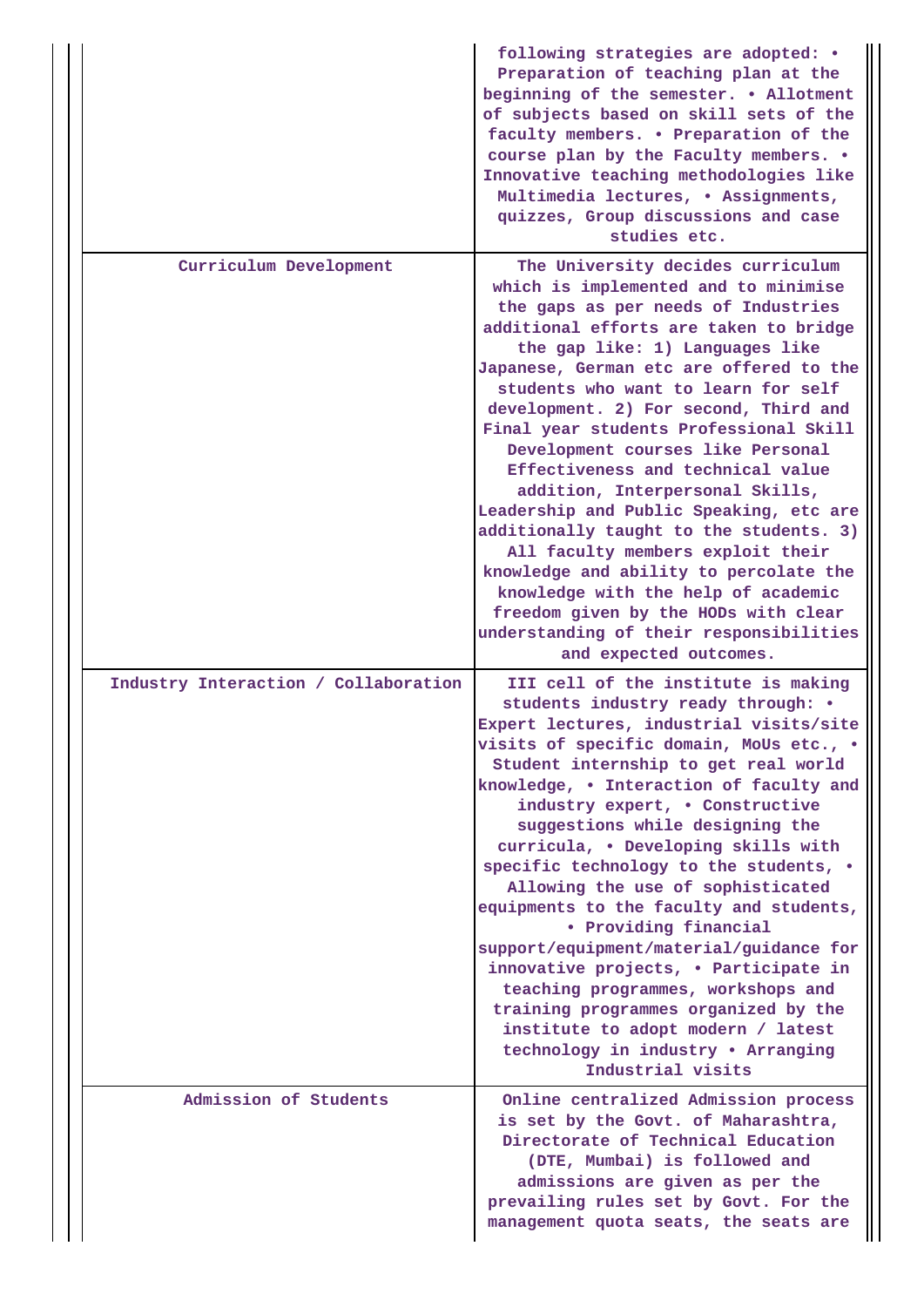**allotted purely on merit basis to the students based on their ranking.**

 6.2.2 – Implementation of e-governance in areas of operations: E-governace area **Details Planning and Development There is a Admin Committee which includes members from like, an architect, an engineer, contractor, teachers and office staff to help out with the planning and execution of development/ modifications of the college infrastructure. This committee discusses financial matters regarding needs of departments, budget required and budget sanctioned so as to plan. Administration The website displays notices before admission, and reports of recent events conducted by students. Most of the college information is digitally maintained, like student information etc. Finance and Accounts Planning committee involves the participation of teachers and nonteaching staff. The budget sanctioned to the college is discussed with the committee. Budgets for each department at the beginning of the academic year also form part of the discussions. The Library committee in coordination with all departments takes book requirements and accordingly prepares and plans for the book budget. Student Admission and Support • The Student Council links between the students and the staff. • Academic support is provided to weak students. • The Library welcomes students for reference and study. • A Book Bank is also available. • In case of serious illness, students are visited in hospital by staff and companions. • Financially challenged students receive support through 'Earn and Learn' Scheme Examination** The University conducts the **examination. The schedule is given by the University. As per the schedule the examination is carried out in the institute. There are two types of theory exams like in semester exam and end semester exam. Institute also conducts various unit tests, online tests and prelim exam. Also mock practical and oral exams are conducted to prepare students for University final examinations.**

**6.3 – Faculty Empowerment Strategies**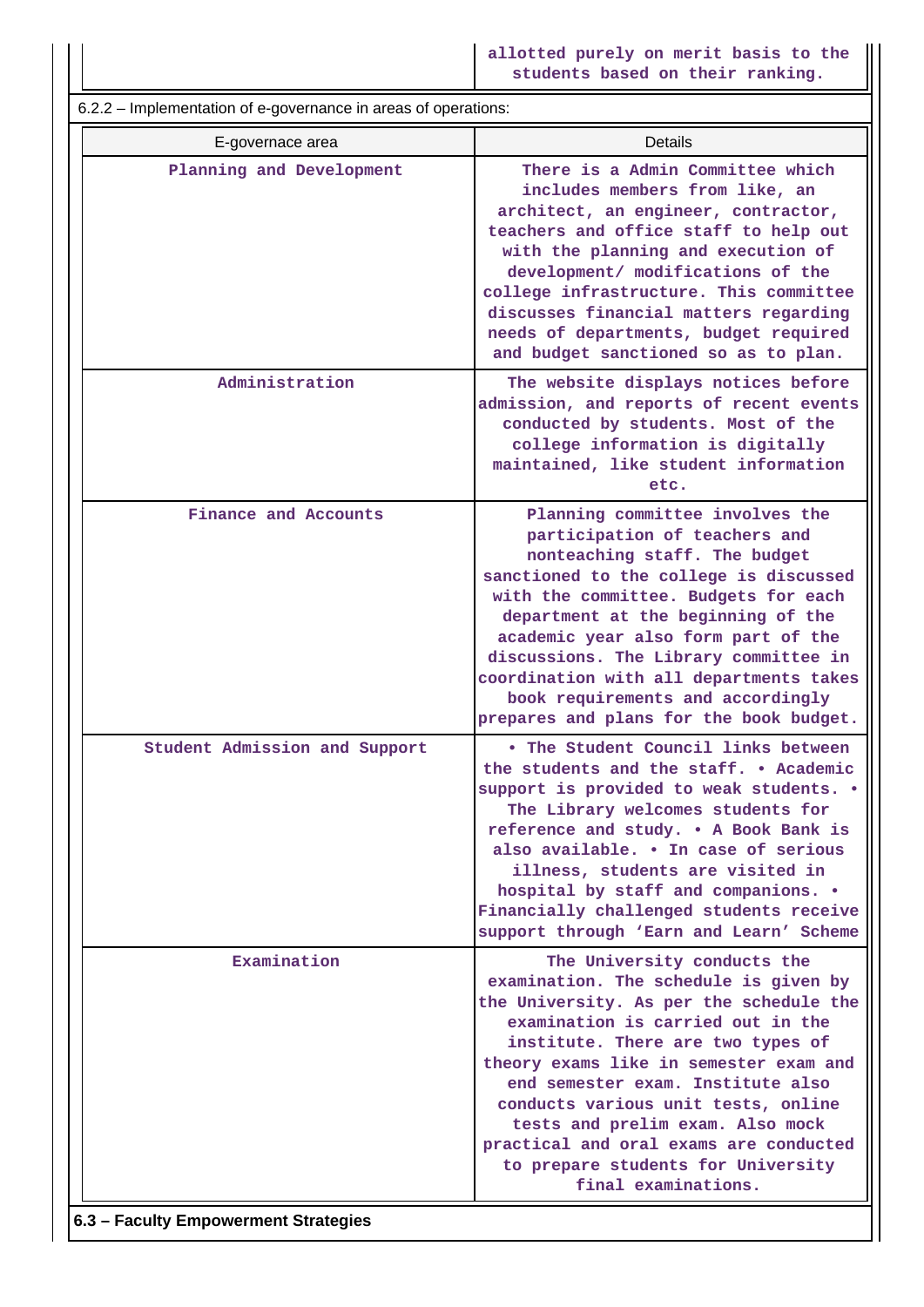6.3.1 – Teachers provided with financial support to attend conferences / workshops and towards membership fee of professional bodies during the year Year **Name of Teacher** Name of conference/ workshop attended for which financial support provided Name of the professional body for which membership fee is provided Amount of support  **2020 Geeta S Navale Python For data Science(NPTEL) NPTEL Faculty Develoment Programme 6050** [View File](https://assessmentonline.naac.gov.in/public/Postacc/Faculty_Emp/7630_Faculty_Emp_1607599966.xlsx) 6.3.2 – Number of professional development / administrative training programmes organized by the College for teaching and non teaching staff during the year Year | Title of the professional development programme organised for teaching staff Title of the administrative training programme organised for non-teaching staff From date To Date Number of participants (Teaching staff) Number of participants (non-teaching staff)  **2019 NITTTR Problem Based Learning (ICT15) 02/12/2019 06/12/2019 120 Nill** [View File](https://assessmentonline.naac.gov.in/public/Postacc/Development_training_programmes/7630_Development_training_programmes_1607600120.xlsx) 6.3.3 – No. of teachers attending professional development programmes, viz., Orientation Programme, Refresher Course, Short Term Course, Faculty Development Programmes during the year Title of the professional development programme Number of teachers who attended From Date  $\overline{a}$  To date  $\overline{a}$  Duration  **ANALYSIS AND DESIGN BY USING-PRACTICAL CONCEPTS (ETABS) 1 06/05/2020 11/05/2020 5** [View File](https://assessmentonline.naac.gov.in/public/Postacc/Training_Programmes/7630_Training_Programmes_1607600278.xlsx) 6.3.4 – Faculty and Staff recruitment (no. for permanent recruitment): Teaching Non-teaching Non-teaching Permanent | Full Time | Permanent | Full Time  **115 115 91 91** 6.3.5 – Welfare schemes for Teaching **Non-teaching** Non-teaching **Non-teaching** Students  **Gratuity, Group Insurance Scheme Gratuity, Group Insurance Scheme Earn and Learn Scheme, Medical Insurance 6.4 – Financial Management and Resource Mobilization** 6.4.1 – Institution conducts internal and external financial audits regularly (with in 100 words each) **Institute conduct both internal and external audits periodically, There are two**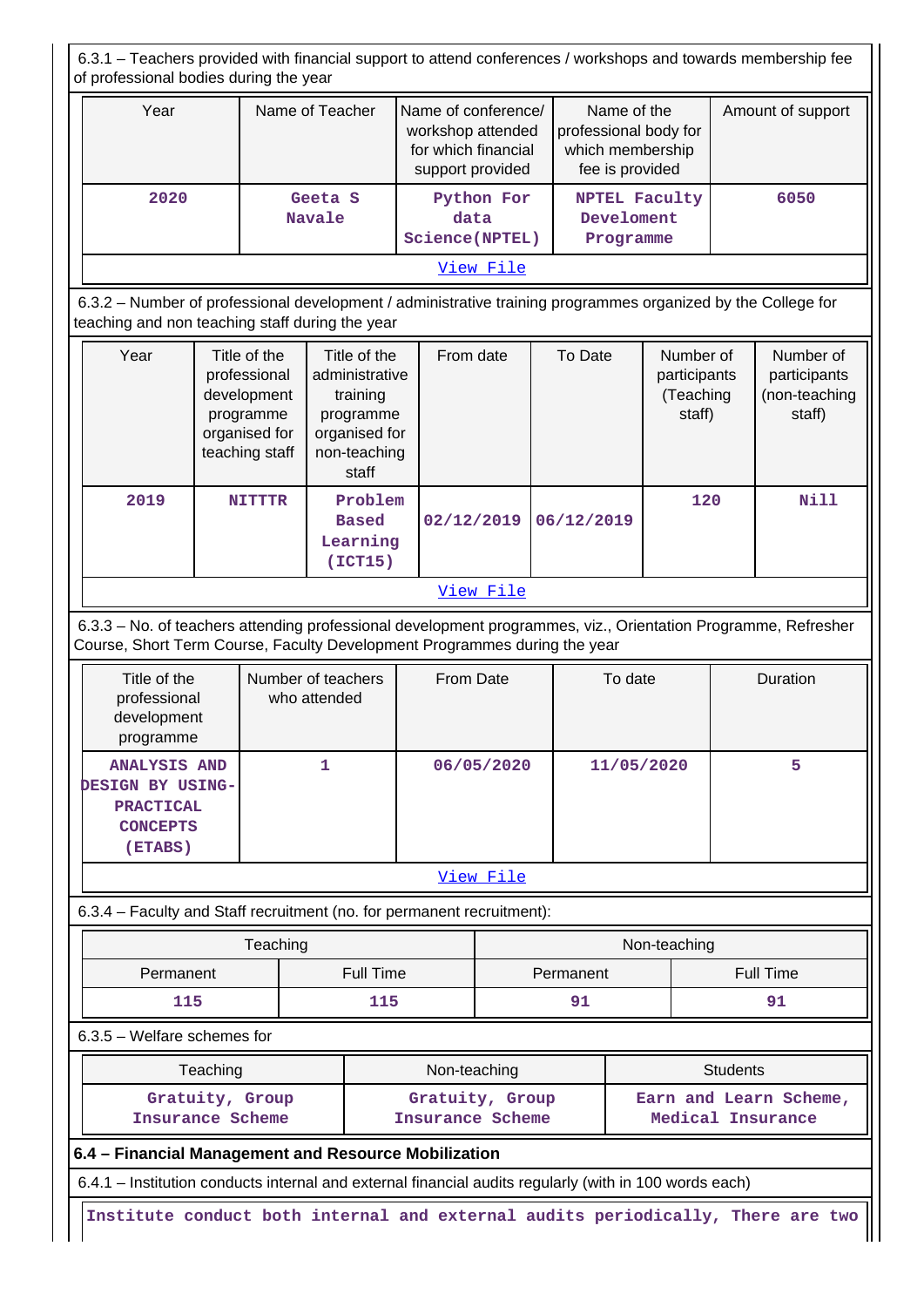**separate two committees for both the audits,balance sheet is done by K. S. Mali external audit is done through Uday Patil auditor. Audit is done basically for following categories: 1. Faculty Salaries and Allowances 2. New Purchase 3. Faculty/Staff Welfare 4. Student Welfare etc.**

| 6.4.2 – Funds / Grants received from management, non-government bodies, individuals, philanthropies during the<br>year(not covered in Criterion III)                                                                                                                                                                                                                                                     |                                        |                               |             |                                                                                                                                     |                                                                       |  |
|----------------------------------------------------------------------------------------------------------------------------------------------------------------------------------------------------------------------------------------------------------------------------------------------------------------------------------------------------------------------------------------------------------|----------------------------------------|-------------------------------|-------------|-------------------------------------------------------------------------------------------------------------------------------------|-----------------------------------------------------------------------|--|
| Name of the non government<br>funding agencies /individuals                                                                                                                                                                                                                                                                                                                                              |                                        | Funds/ Grnats received in Rs. |             |                                                                                                                                     | Purpose                                                               |  |
| 1224844<br><b>STES</b>                                                                                                                                                                                                                                                                                                                                                                                   |                                        |                               |             | Grant for seminar/<br>Workshop, Gathering and<br>Cultural Exp., Student<br>Insurance Softskill,<br>Grant for Equipment<br>Techtonic |                                                                       |  |
|                                                                                                                                                                                                                                                                                                                                                                                                          |                                        |                               | View File   |                                                                                                                                     |                                                                       |  |
| 6.4.3 - Total corpus fund generated                                                                                                                                                                                                                                                                                                                                                                      |                                        |                               |             |                                                                                                                                     |                                                                       |  |
|                                                                                                                                                                                                                                                                                                                                                                                                          |                                        | $\mathbf 0$                   |             |                                                                                                                                     |                                                                       |  |
| 6.5 - Internal Quality Assurance System                                                                                                                                                                                                                                                                                                                                                                  |                                        |                               |             |                                                                                                                                     |                                                                       |  |
| 6.5.1 - Whether Academic and Administrative Audit (AAA) has been done?                                                                                                                                                                                                                                                                                                                                   |                                        |                               |             |                                                                                                                                     |                                                                       |  |
| <b>Audit Type</b>                                                                                                                                                                                                                                                                                                                                                                                        |                                        | External                      |             |                                                                                                                                     | Internal                                                              |  |
|                                                                                                                                                                                                                                                                                                                                                                                                          | Yes/No                                 | Agency                        |             | Yes/No                                                                                                                              | Authority                                                             |  |
| Academic                                                                                                                                                                                                                                                                                                                                                                                                 | <b>No</b>                              |                               | <b>Nill</b> | Yes                                                                                                                                 | <b>IQAC</b><br>Suvillence<br>Committee,<br>Internal IQAC<br>Committee |  |
| Administrative                                                                                                                                                                                                                                                                                                                                                                                           | <b>No</b>                              |                               | <b>Nill</b> | Yes                                                                                                                                 | <b>IQAC</b><br>Suvillence<br>Committee,<br>Internal IQAC<br>Committee |  |
| 6.5.2 - Activities and support from the Parent - Teacher Association (at least three)                                                                                                                                                                                                                                                                                                                    |                                        |                               |             |                                                                                                                                     |                                                                       |  |
| . Parents who are working with Industry support for guest lectures, sponsored<br>projects and student internships. . Parent-Teacher meetings held to know the<br>progress of student. . Parents contacted on a monthly basis regarding student<br>progress . To get feedback, suggestions for improvement . Support for the<br>welfare of students, teachers and for the development of the institution. |                                        |                               |             |                                                                                                                                     |                                                                       |  |
| 6.5.3 – Development programmes for support staff (at least three)                                                                                                                                                                                                                                                                                                                                        |                                        |                               |             |                                                                                                                                     |                                                                       |  |
| For supporting staff various skill development programs were organized as<br>mentioned below: 1) Hands on Microsoft Excel 2) Workshop on Stress Management                                                                                                                                                                                                                                               |                                        |                               |             |                                                                                                                                     |                                                                       |  |
| 6.5.4 – Post Accreditation initiative(s) (mention at least three)                                                                                                                                                                                                                                                                                                                                        |                                        |                               |             |                                                                                                                                     |                                                                       |  |
| 1. To Apply AICTE ATAL Proposals 2. To conduct International Conference 3. To<br>improve UG Projects quality                                                                                                                                                                                                                                                                                             |                                        |                               |             |                                                                                                                                     |                                                                       |  |
| 6.5.5 - Internal Quality Assurance System Details                                                                                                                                                                                                                                                                                                                                                        |                                        |                               |             |                                                                                                                                     |                                                                       |  |
|                                                                                                                                                                                                                                                                                                                                                                                                          | a) Submission of Data for AISHE portal |                               |             | Yes                                                                                                                                 |                                                                       |  |
| b) Participation in NIRF<br>Yes                                                                                                                                                                                                                                                                                                                                                                          |                                        |                               |             |                                                                                                                                     |                                                                       |  |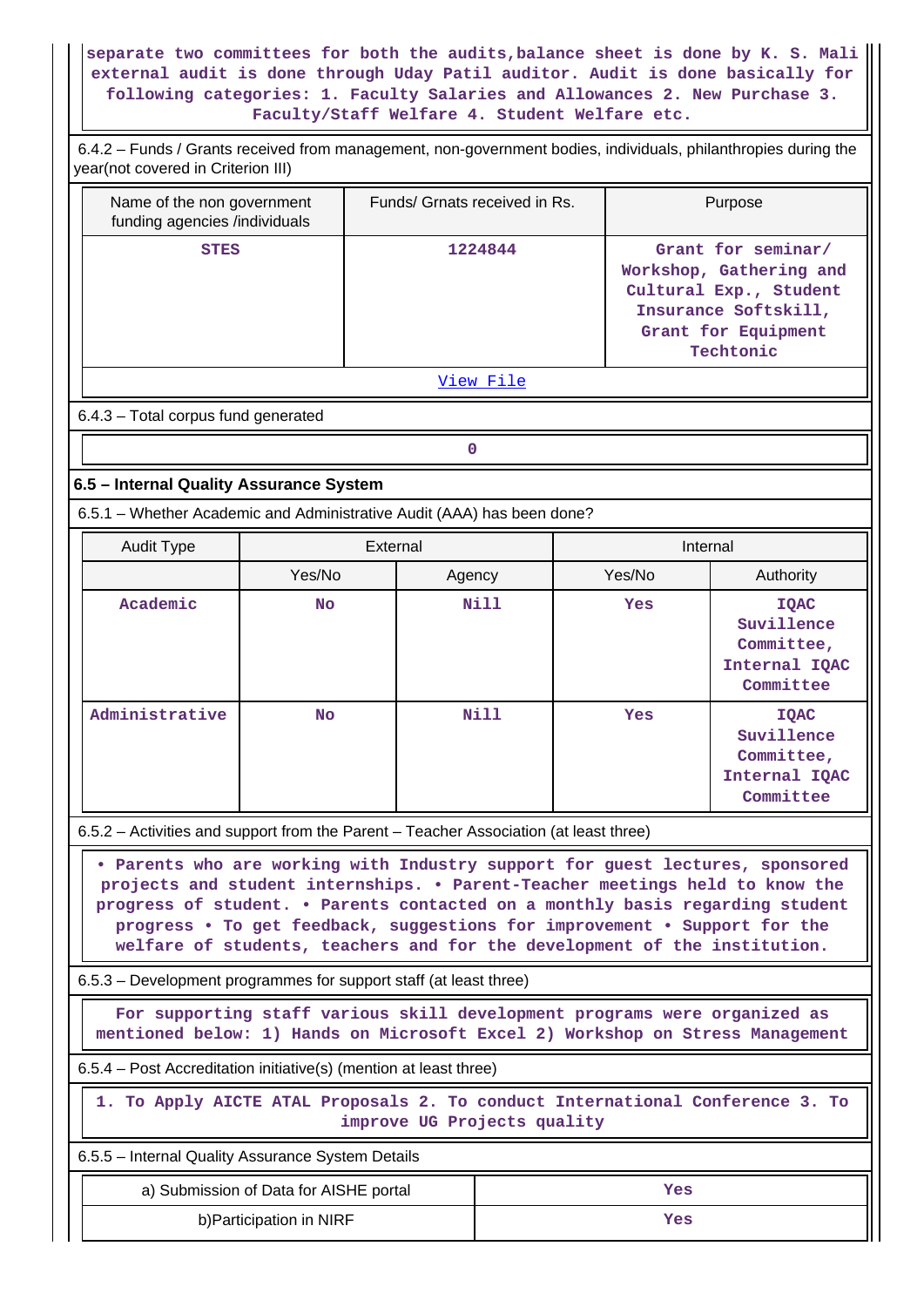| c)ISO certification                                                                                                  |                                                                                                                                           |           | <b>No</b>                  |                      |      |                        |                                                                               |
|----------------------------------------------------------------------------------------------------------------------|-------------------------------------------------------------------------------------------------------------------------------------------|-----------|----------------------------|----------------------|------|------------------------|-------------------------------------------------------------------------------|
|                                                                                                                      | d)NBA or any other quality audit                                                                                                          |           |                            | No                   |      |                        |                                                                               |
| 6.5.6 - Number of Quality Initiatives undertaken during the year                                                     |                                                                                                                                           |           |                            |                      |      |                        |                                                                               |
| Year                                                                                                                 | Name of quality<br>initiative by IQAC                                                                                                     |           | Date of<br>conducting IQAC | <b>Duration From</b> |      | <b>Duration To</b>     | Number of<br>participants                                                     |
| 2019                                                                                                                 | Regular<br>meetings of<br><b>IQAC</b>                                                                                                     |           | 09/07/2019                 | 09/07/2019           |      | 09/07/2019             | 21                                                                            |
|                                                                                                                      |                                                                                                                                           |           |                            | View File            |      |                        |                                                                               |
| <b>CRITERION VII - INSTITUTIONAL VALUES AND BEST PRACTICES</b>                                                       |                                                                                                                                           |           |                            |                      |      |                        |                                                                               |
| 7.1 - Institutional Values and Social Responsibilities                                                               |                                                                                                                                           |           |                            |                      |      |                        |                                                                               |
| 7.1.1 – Gender Equity (Number of gender equity promotion programmes organized by the institution during the<br>year) |                                                                                                                                           |           |                            |                      |      |                        |                                                                               |
| Title of the<br>programme                                                                                            | Period from                                                                                                                               |           | Period To                  |                      |      | Number of Participants |                                                                               |
|                                                                                                                      |                                                                                                                                           |           |                            |                      |      | Female                 | Male                                                                          |
| Women<br>Empowerment<br>Speech                                                                                       | 10/01/2020                                                                                                                                |           |                            | 10/01/2020           |      | 87                     | 10                                                                            |
| Yoga for<br>Fitness                                                                                                  | 03/02/2020                                                                                                                                |           |                            | 47<br>03/02/2020     |      |                        | 5                                                                             |
| Self Defence<br>Training                                                                                             | 04/02/2020                                                                                                                                |           |                            | 04/02/2020<br>35     |      |                        | 5                                                                             |
| 7.1.2 - Environmental Consciousness and Sustainability/Alternate Energy initiatives such as:                         |                                                                                                                                           |           |                            |                      |      |                        |                                                                               |
| Percentage of power requirement of the University met by the renewable energy sources                                |                                                                                                                                           |           |                            |                      |      |                        |                                                                               |
|                                                                                                                      | relief funds, Earth Day and Water Day are arranged to motivate and create a<br>feeling of awareness among the students about environment. |           |                            |                      |      |                        | Various events such as Environment Day, Fire safety awareness, Kolhapur flood |
|                                                                                                                      | 7.1.3 - Differently abled (Divyangjan) friendliness                                                                                       |           |                            |                      |      |                        |                                                                               |
|                                                                                                                      | Item facilities                                                                                                                           |           | Yes/No                     |                      |      |                        | Number of beneficiaries                                                       |
|                                                                                                                      | Physical facilities                                                                                                                       |           | <b>No</b>                  |                      | Nill |                        |                                                                               |
|                                                                                                                      | Provision for lift                                                                                                                        | Yes       |                            | <b>Nill</b>          |      |                        |                                                                               |
|                                                                                                                      | Ramp/Rails                                                                                                                                |           | Yes                        |                      | Nill |                        |                                                                               |
| <b>Braille</b><br>Software/facilities                                                                                |                                                                                                                                           | <b>No</b> |                            | Nill                 |      |                        |                                                                               |
| Rest Rooms                                                                                                           |                                                                                                                                           | Yes       |                            | Nill                 |      |                        |                                                                               |
| Scribes for examination                                                                                              |                                                                                                                                           | Yes       |                            |                      | Nill |                        |                                                                               |
|                                                                                                                      | Special skill<br>development for<br>differently abled<br>students                                                                         |           |                            | <b>No</b>            |      |                        | <b>Nill</b>                                                                   |
|                                                                                                                      | Any other similar<br>facility                                                                                                             |           |                            | Yes                  |      |                        | 1                                                                             |
| 7.1.4 - Inclusion and Situatedness                                                                                   |                                                                                                                                           |           |                            |                      |      |                        |                                                                               |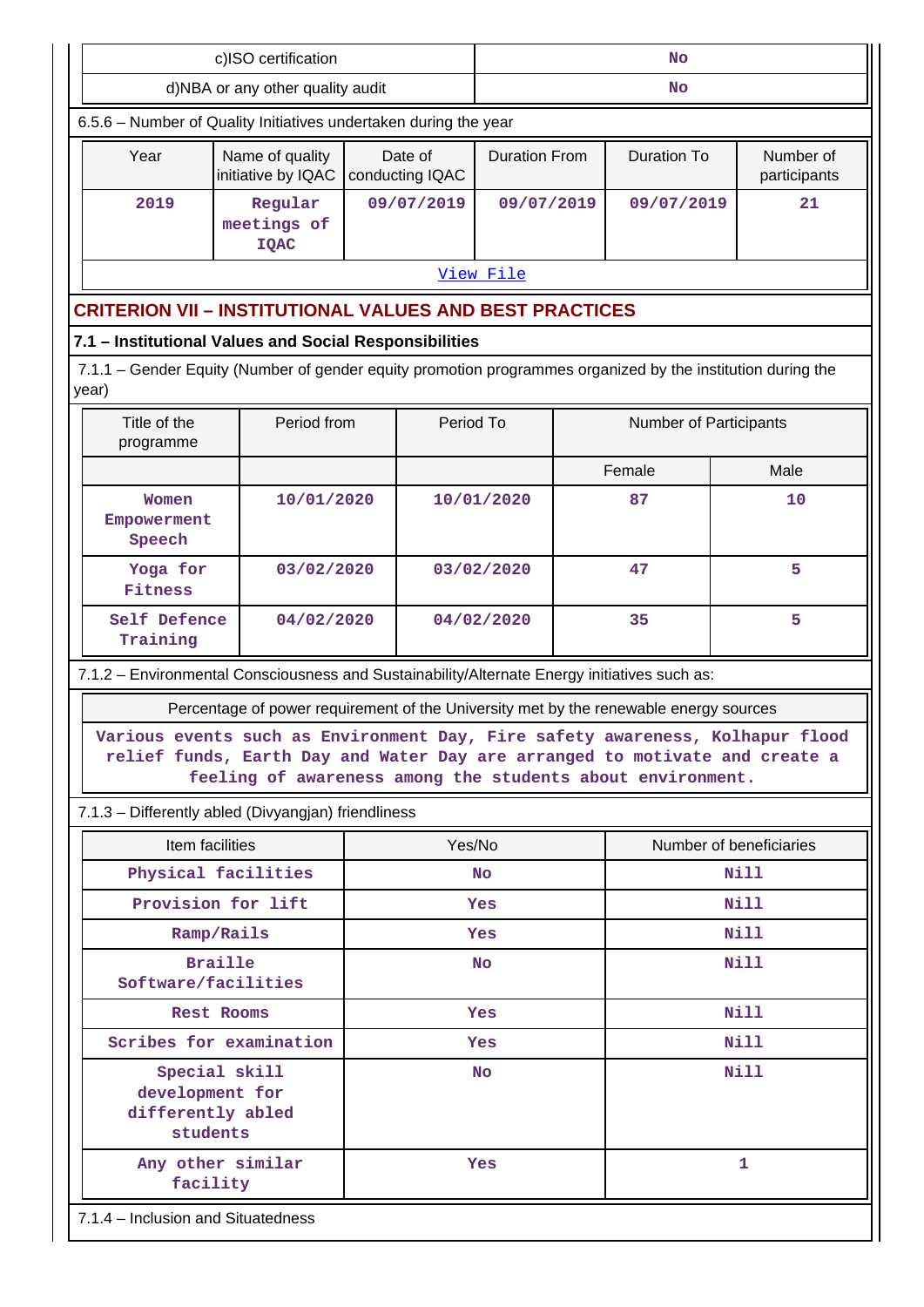| Year                                                                                              | Number of<br>initiatives to<br>address<br>locational<br>advantages<br>and disadva<br>ntages | Number of<br>initiatives<br>taken to<br>engage with<br>and<br>contribute to<br>local<br>community | Date                | Duration                | Name of<br>initiative                            | <b>Issues</b><br>addressed                                                                                                                                                                                                                                                                                                                                                                                                                                                                                                                                                                                                                                                                                                                                                                                                                                                                                           | Number of<br>participating<br>students<br>and staff |
|---------------------------------------------------------------------------------------------------|---------------------------------------------------------------------------------------------|---------------------------------------------------------------------------------------------------|---------------------|-------------------------|--------------------------------------------------|----------------------------------------------------------------------------------------------------------------------------------------------------------------------------------------------------------------------------------------------------------------------------------------------------------------------------------------------------------------------------------------------------------------------------------------------------------------------------------------------------------------------------------------------------------------------------------------------------------------------------------------------------------------------------------------------------------------------------------------------------------------------------------------------------------------------------------------------------------------------------------------------------------------------|-----------------------------------------------------|
| 2019                                                                                              | $\mathbf{1}$                                                                                | 1                                                                                                 | 29/08/2<br>019      | $\mathbf{1}$            | Fire<br>safety<br>awareness                      | <b>Awareness</b><br>to firesa<br>fety                                                                                                                                                                                                                                                                                                                                                                                                                                                                                                                                                                                                                                                                                                                                                                                                                                                                                | 105                                                 |
| 2019                                                                                              | 1                                                                                           | $\mathbf{1}$                                                                                      | 15/08/2<br>019      | $\overline{\mathbf{2}}$ | Flag<br>Hoisting<br>and Clean<br>liness<br>Drive | National                                                                                                                                                                                                                                                                                                                                                                                                                                                                                                                                                                                                                                                                                                                                                                                                                                                                                                             | 70                                                  |
|                                                                                                   |                                                                                             |                                                                                                   |                     | View File               |                                                  |                                                                                                                                                                                                                                                                                                                                                                                                                                                                                                                                                                                                                                                                                                                                                                                                                                                                                                                      |                                                     |
| 7.1.5 - Human Values and Professional Ethics Code of conduct (handbooks) for various stakeholders |                                                                                             |                                                                                                   |                     |                         |                                                  |                                                                                                                                                                                                                                                                                                                                                                                                                                                                                                                                                                                                                                                                                                                                                                                                                                                                                                                      |                                                     |
|                                                                                                   | <b>Title</b>                                                                                |                                                                                                   | Date of publication |                         |                                                  | Follow up(max 100 words)                                                                                                                                                                                                                                                                                                                                                                                                                                                                                                                                                                                                                                                                                                                                                                                                                                                                                             |                                                     |
|                                                                                                   | The College Times                                                                           |                                                                                                   |                     | 18/07/2019              |                                                  | Electronics and<br>Telecommunication<br>Engineering is a<br>dynamically changing and<br>widening branch of the<br>engineering profession,<br>having application in<br>every discipline of<br>engineering. It is the<br>driving force behind<br>rapid development in<br>latest technological<br>growth. Electronics and<br>Telecommunication<br>engineering provides<br>excellent career<br>opportunities in various<br>sectors of Industries.<br>The department has a fine<br>blend of qualified and<br>experienced faculty and<br>staff members. We are<br>continuously striving<br>hard to improve upon the<br>quality of education and<br>maintain its position of<br>leadership in engineering<br>and technology. The<br>Department is equipped<br>with state-of-the-art<br>Laboratories to provide<br>adequate opportunities<br>for the students to learn<br>and innovate new skills<br>and ideas. The Industry |                                                     |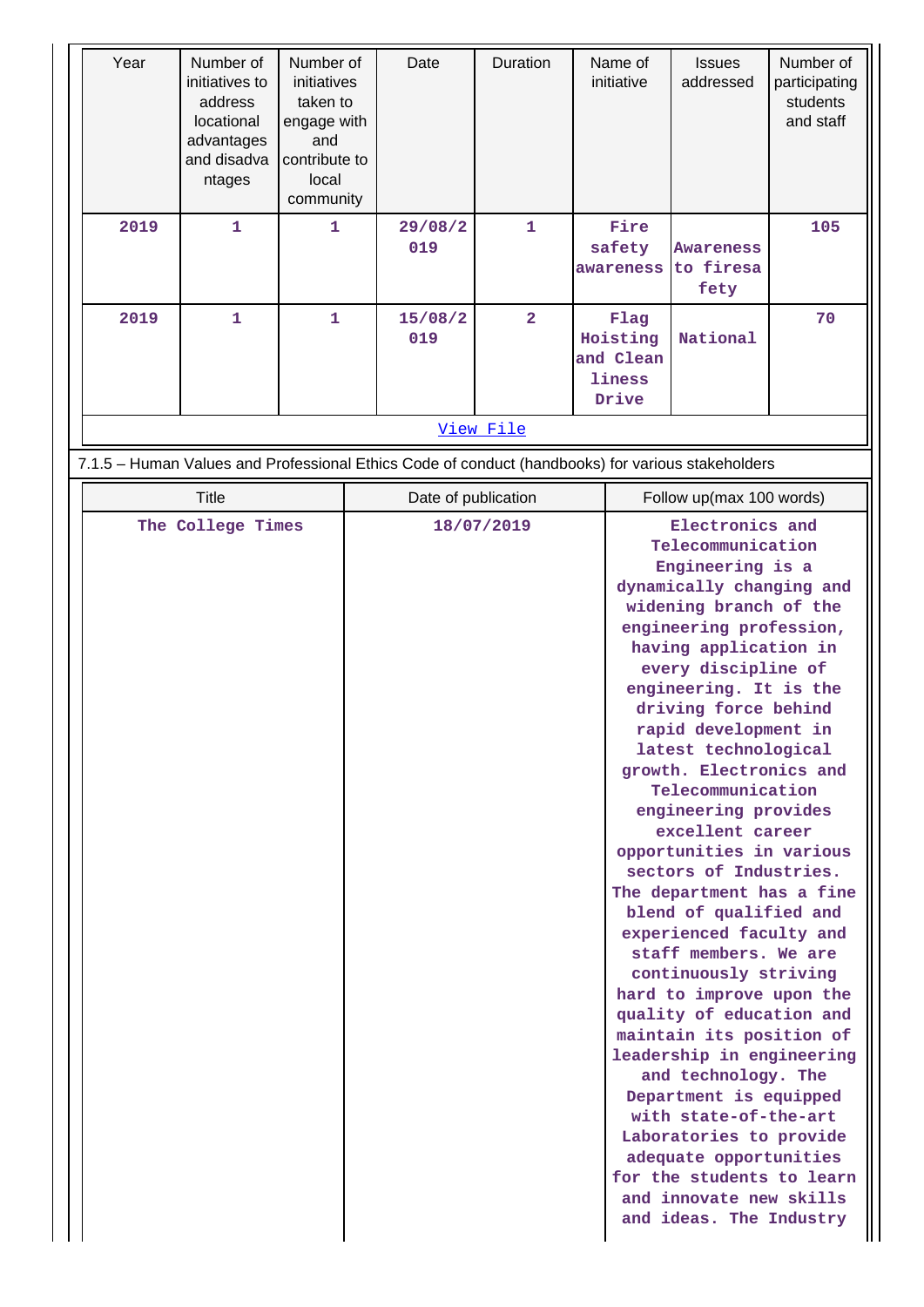|      |            | Academia relationship<br>helps in developing a<br>powerful engine for<br>innovation and economic<br>growth. This relationship<br>helps in modernizing<br>teaching and learning<br>methods by fostering an<br>exchange of ideas and<br>skills. Is also develop<br>people with the skills<br>and competencies required<br>for new innovations which<br>transforms world-wide<br>markets and industries.<br>The main goal of the<br>department is to develop<br>innovative professionals<br>and researchers in line<br>with the requirement of<br>industry and research<br>organizations. At<br>Electronics and<br>Telecommunication<br>Engineering we are<br>committed to create an<br>environment for the<br>students where they can<br>develop critical thinking<br>and problem-solving<br>skills. I am confident<br>enough that our students<br>will prove to be an<br>invaluable asset for any<br>organization. This<br>motivate us to publish |
|------|------------|--------------------------------------------------------------------------------------------------------------------------------------------------------------------------------------------------------------------------------------------------------------------------------------------------------------------------------------------------------------------------------------------------------------------------------------------------------------------------------------------------------------------------------------------------------------------------------------------------------------------------------------------------------------------------------------------------------------------------------------------------------------------------------------------------------------------------------------------------------------------------------------------------------------------------------------------------|
|      |            | this Magazine ElectroBits                                                                                                                                                                                                                                                                                                                                                                                                                                                                                                                                                                                                                                                                                                                                                                                                                                                                                                                        |
| CLog | 29/09/2020 | It is an absolute<br>pleasure to welcome you<br>to Department of Computer<br>Engineering of Sinhgad<br>Institute of Technology<br>and Science, Narhe. Also<br>we take great pleasure in<br>welcoming you to our<br>Magazine CLog. The origin<br>and intentionality behind<br>our name, CLog, is<br>simple: CLog means<br>records of information of<br>yearly events in<br>department. We are<br>grounded in sharing the<br>views, perspectives, and<br>stories of SITS Computer<br>Department students and<br>faculties. We have<br>created this publication                                                                                                                                                                                                                                                                                                                                                                                     |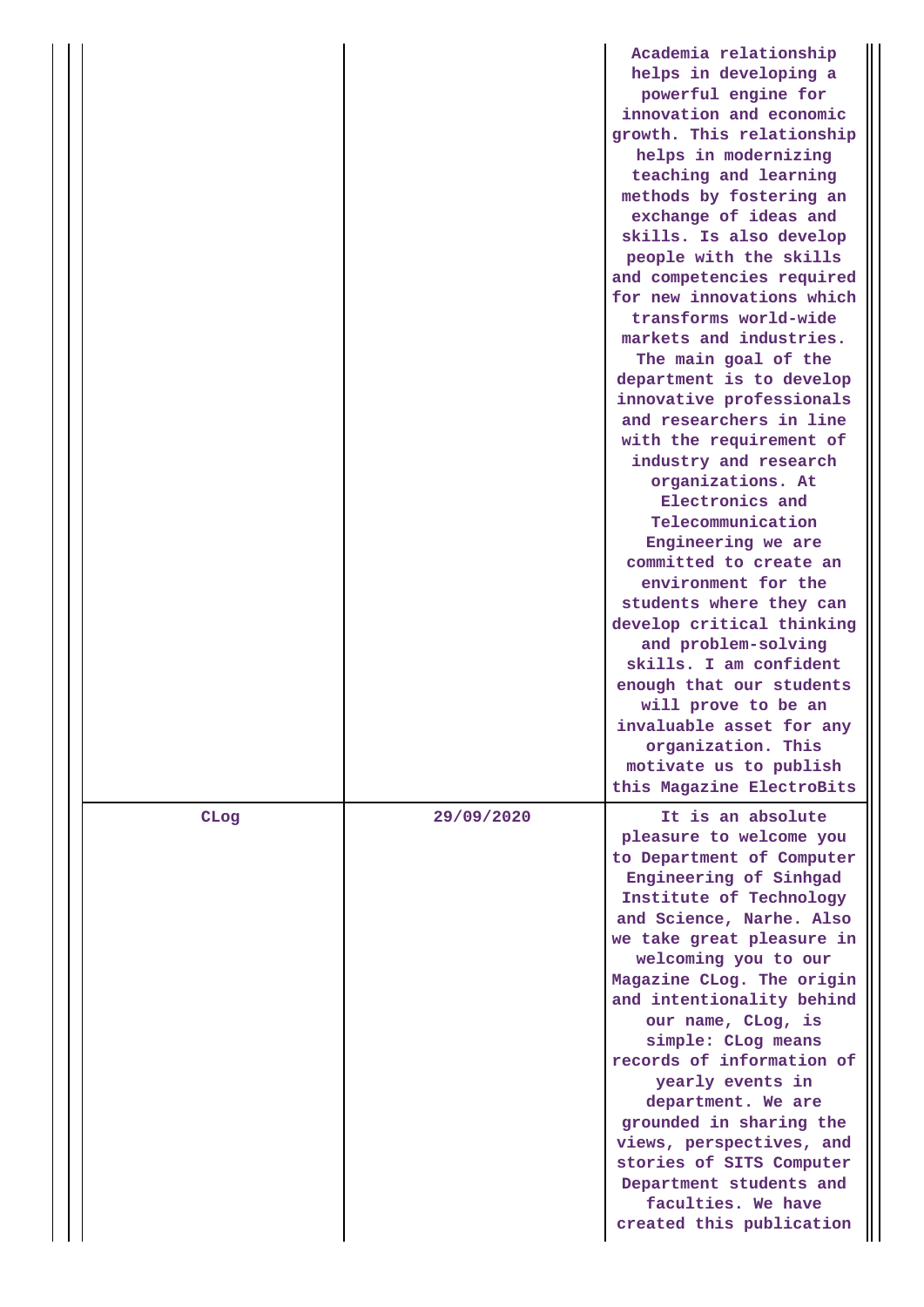**with the intention of providing a space for the generation of knowledge, dialogue, and collaboration among a community of students, faculties, parents, and alumina and industry persons. The immediacy of e-based publication makes it possible for us all to be fully connected to each other and to developments in our department. Our vision is to create a high-quality publication that will be relevant and inclusive of a diverse range of events and activities arranged for students and faculties. Throughout the year our faculties and students always makes opportunity to appreciate and congratulate them for their achievements in various fields. This motivates us to keep records of their achievement and publish through magazine "Clog". This magazine "CLog" will keep records of all events which arranged in department throughout the year like workshops, seminars, and faculty development program, student welfare programs, Project and technical competitions for students, Placement activities, and industry interaction programs, with glimpses of cultural program and student achievements. Through this publication we found way to acknowledge and appreciate our students and faculties achievements. Like us, we want that people from different community must appreciate and acknowledge our students and faculties**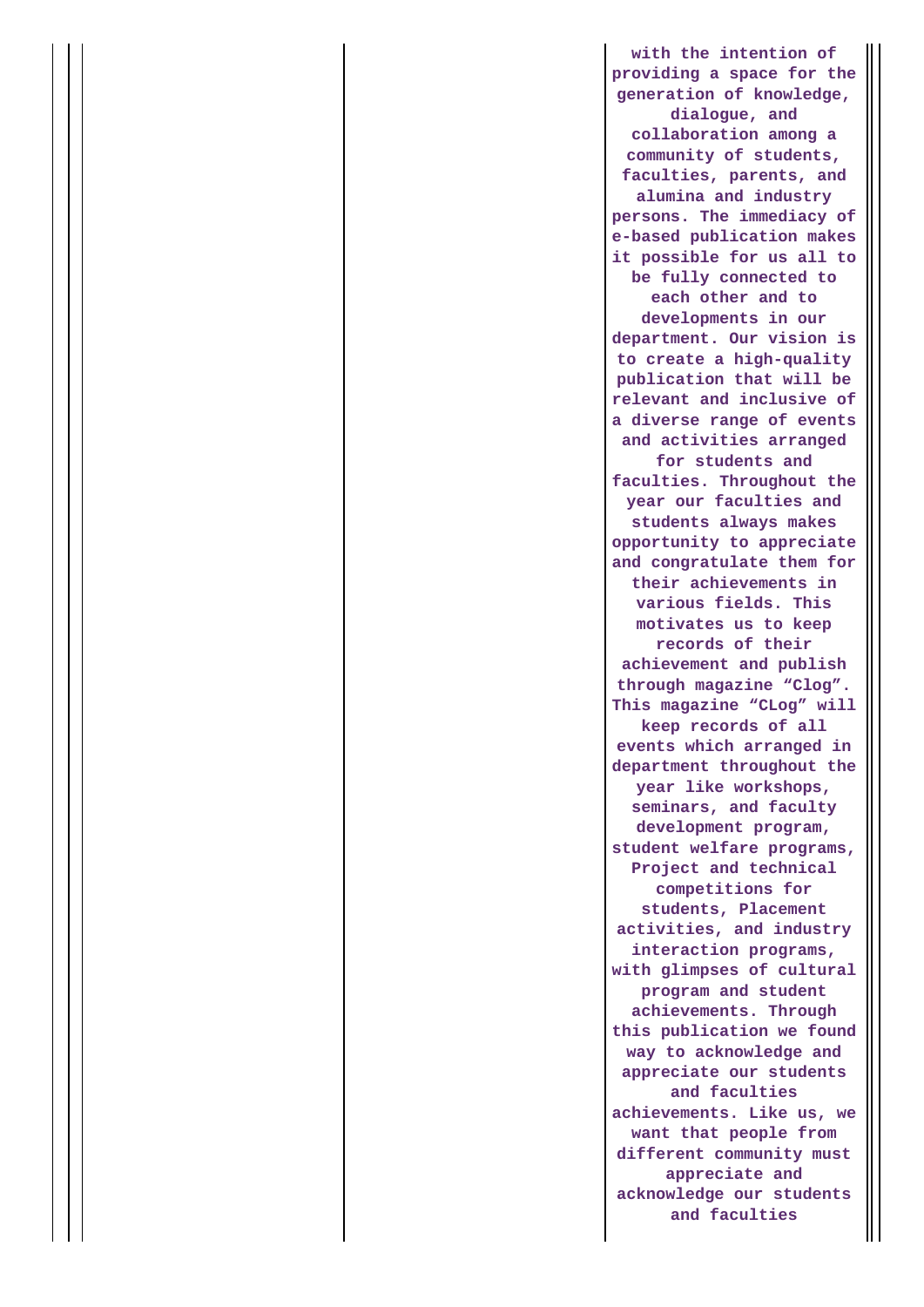|           |            | achievements so at the<br>end of the year all event<br>log will be open for<br>readers through "CLog".                                                                                                                                                                                                                                                                                                                                                                                                                                                                                                                                                                                                                                                                               |
|-----------|------------|--------------------------------------------------------------------------------------------------------------------------------------------------------------------------------------------------------------------------------------------------------------------------------------------------------------------------------------------------------------------------------------------------------------------------------------------------------------------------------------------------------------------------------------------------------------------------------------------------------------------------------------------------------------------------------------------------------------------------------------------------------------------------------------|
| Juvenilia | 18/03/2020 | JUVENILIA, is a magazine<br>of college which helps to<br>bring out the essence of<br>S.I.T.S and puts to<br>display the talents<br>within our college and<br>also gives an opportunity<br>to collegians to prove<br>their worth as it is a<br>University of Pune level<br>competition. The<br>institute publishes an<br>annual magazine<br>"JUVENILIA". This College<br>Magazine sends a positive<br>signal to the faculty,<br>staff, students and the<br>persons who are<br>interested in the<br>educational and literary<br>activities. A magazine is<br>like a mirror which<br>reflects the clear<br>picture of all sorts of<br>activities undertaken by<br>the develops writing<br>skills institution and<br>among students in<br>particular and teaching<br>faculty in general. |

#### 7.1.6 – Activities conducted for promotion of universal Values and Ethics

| Activity                               | <b>Duration From</b> | Duration To | Number of participants |  |  |
|----------------------------------------|----------------------|-------------|------------------------|--|--|
| Fire safety<br>awareness               | 29/08/2019           | 29/08/2019  | 105                    |  |  |
| Flag Hoisting and<br>Cleanliness Drive | 14/08/2019           | 15/08/2019  | 70                     |  |  |
| View File                              |                      |             |                        |  |  |

#### 7.1.7 – Initiatives taken by the institution to make the campus eco-friendly (at least five)

 **1. Swach Bharat Abhiyan 2. Display of instructions in classrooms/ labs to switch off the fans and lights when not in use. 3. Well maintained solar water system in hostels 4.Tree plantation 5. Proper arrangement of classrooms and laboratories for good ventilation 6. Cleanliness Drive**

#### **7.2 – Best Practices**

7.2.1 – Describe at least two institutional best practices

 **Best Practices I – Team Glycon Goal: To encourage students for participation in BAJA, SUPRA to compete at various national events thereby enhancing technical and competitive skills. The Context: To compete BAJA, SUPRA events the groups of students are formed which are taken from FE to BE by encouraging them. These**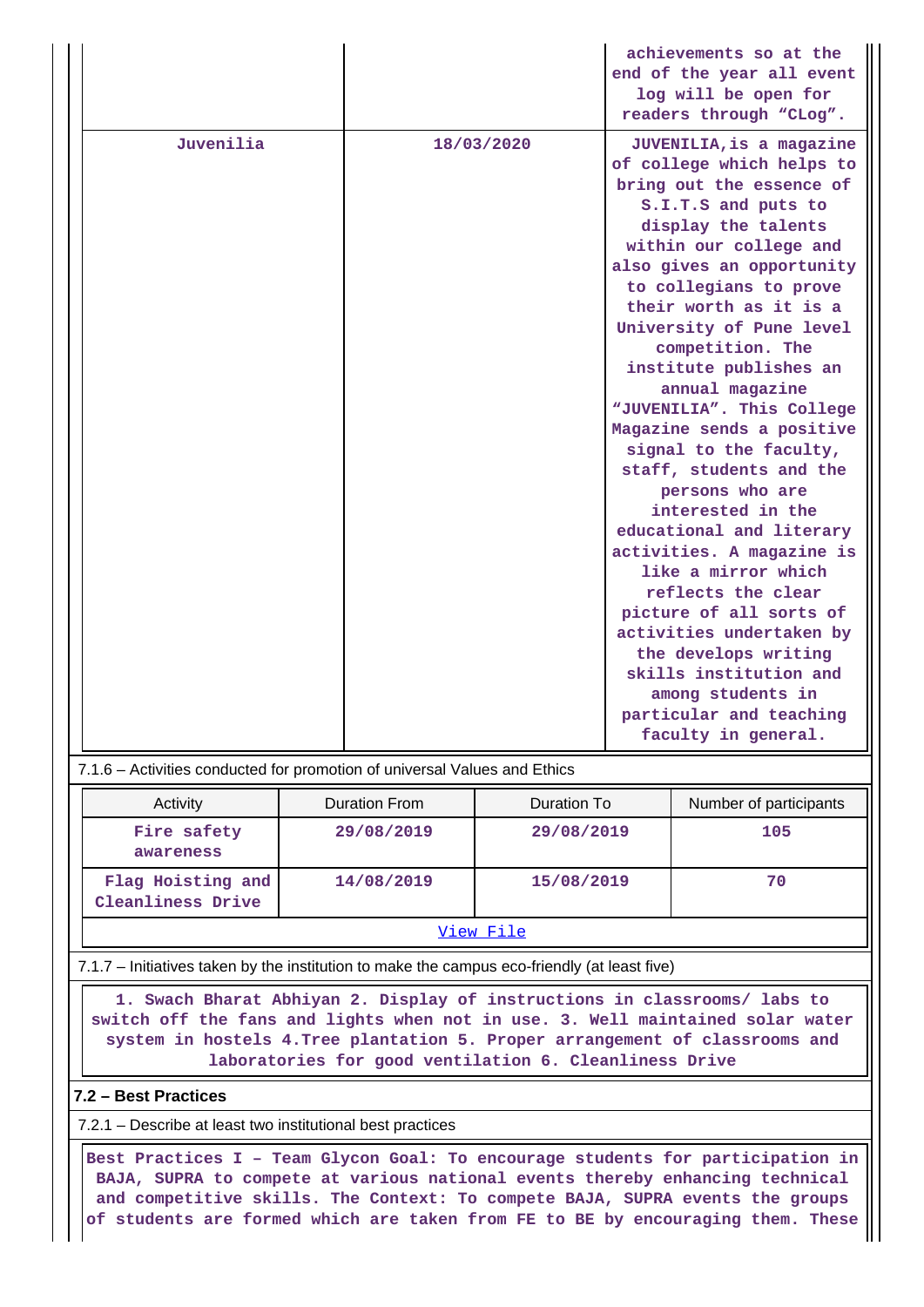**groups of students are then design and develop the racing cars for various competitions. The development of these vehicles is done according to the specifications provided by the respective event organizers. The Practice: Every year the outgoing students are briefing about their activities to their juniors to motivate them to participate in this event so as to improve themselves. The**

**final year students then train the juniors so as to take their legacy next level. Evidence of success: From last six years the institute team has improving themselves year on year basis. In first year the institute did not get the prize but gradually from the past experiences the institute team has shown remarkable improvement by winning prizes at various competitions. Problems Encountered and Resources Required: Initially the students were hesitant to participate due to the cost associated for the development of**

**racing car. The students were unknown about the requirements for the development of the cars. There was also the problem for transportation of the car to the desired location. The institute supported the students by providing the proper place along with the basic instruments required. The faculties supported to understand the basic knowledge for the development. Best Practices II – Kautuk Goal: To appreciate and motivate students to excel their skills. The Context: Department appreciate students who perform well in curricular, co-**

**curricular, extra-curricular activities, competitive/entrance exams. This motivates students to participate in various technical, cultural, social and other activities. The Practice: Every academic year department organizes an event like "Kautuk" or "Best outgoing student" etc. to appreciate and motivate students to excel their skills. Evidence of success: Due to this activity the students are motivated and are trying to achieve this award and as a result it has been observed an improvement in students performance. The students not only**

**work hard to excel in exam but also participate in various activities to achieve this award. Problems Encountered and Resources Required: Initially the students were hesitant to participate due to the fear that it may affect their study. The institute provides all the necessary support and resources required**

**like event arrangement, deciding prize etc. Best Practices III – Effective Communication Goal: To have effective and fast communication among students and staff. The Context: A group in Whatsapp is created for faculty as well as the students department wise to have instant communication. The Practice: The groups department wise, class wise and batch wise are formed for effective communication and tracking of progress of students. For each division the respective subject faculties are also in division groups. Evidence of success: All the students at any point of time can interact personally with any faculty**

**to clear his doubts or they can interact in the group among themselves to resolve any issue. This has given the students a platform to have immediate communication. It is observed that the communication by this way is fast and**

**effective. All the students get the information immediately. Problems Encountered and Resources Required: If someone isn't using WhatsApp or don't have smart phone. Best Practice IV: Social Activities Goal To Promote Humanity, Self-responsibility and Social awareness among students Context NSS group have**

**been initiated to create awareness on issues such as environmental ethics, public welfare and promoting health and hygiene among the local community through students. The students of the college involve in various in-house and external public events such as blood donation camps, tree plantation drives, awareness rallies etc. to encourage and create awareness in local community. Apart from these the NSS Group activities help to understand the importance of conservation of water, preservation of soil and climate impact. Practice • NSS group, mostly run by students, under this several social service activities are carried out. Senior students address and encourage juniors to be part of their NSS group. • Students take leadership roles in these NSS group and connect with the people through various activities, organised in villages. • Students also involve in many welfare activities, cleanliness drives, health hygiene**

**programmes in and around areas. • Multiple Tree plantation programmes are**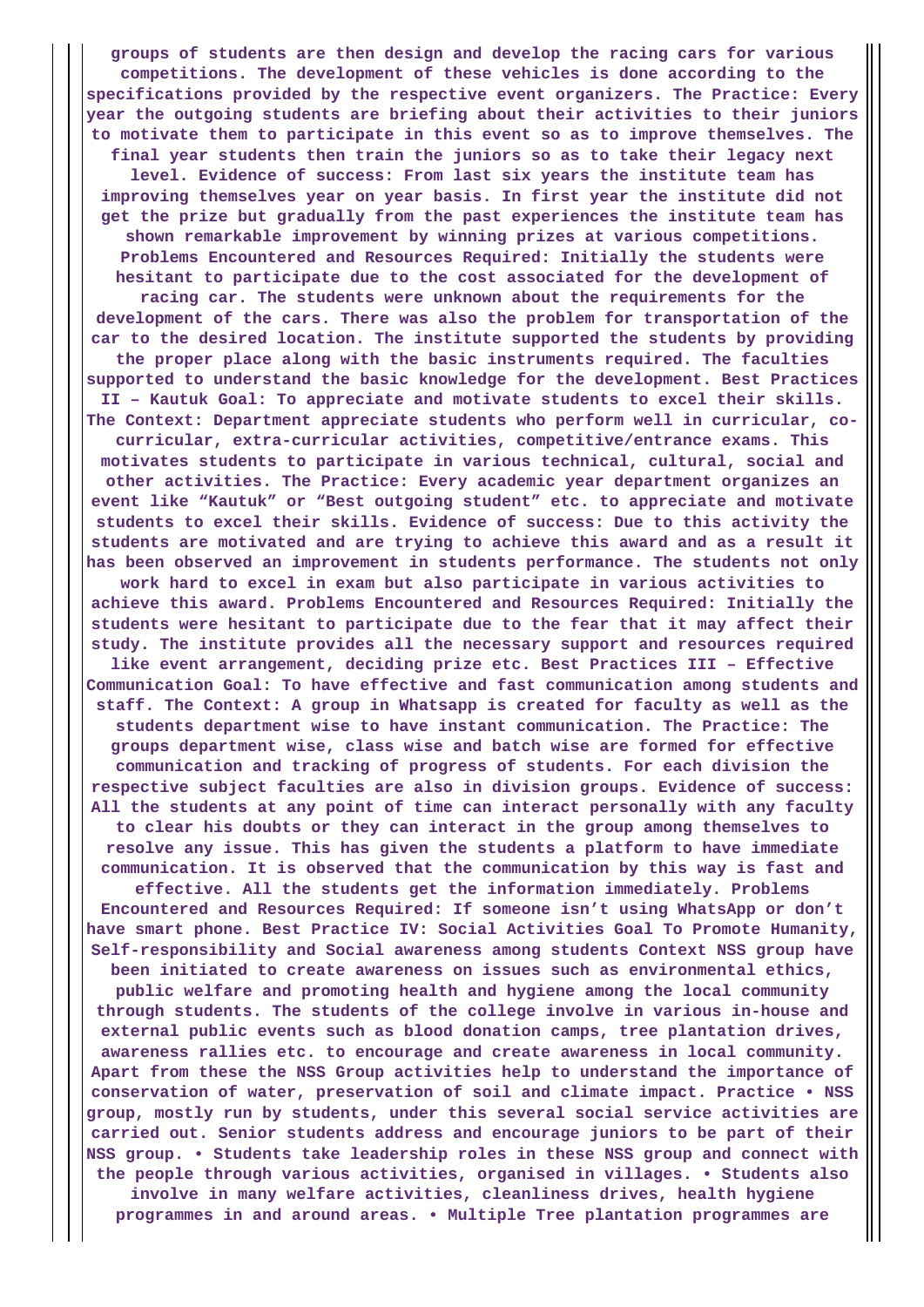**conducted by the NSS group and the students. • As part of Swach Bharat Abhiyan initiative, these NSS group conduct health and hygiene campaigns, awareness on rain water harvesting system and Tree Plantation drives at nearby locality. Evidence of success • As a result of such practices, awareness has been created among all the students to be a part of NSS group to serve the community around**

**them. • In the event of natural calamities Food, clothing and other basic necessities have been supplied. The NSS group participation has helped create more awareness among the public which has made them to volunteer for more such services. Problems Encountered and Resources Required • For helping in natural calamities, as NSS group is self-funded by the students, therefore generating enough funds and resources is a challenge. This is met through donations from individuals, and the institute. • Mobilising and Organising people is a task that requires voluntary involvement and guidance. Senior students and faculty members assist these NSS group through their participation. They come forward with great interest and support all the activities. The college facilitates by arranging necessary transportation. • Allotting time, apart from their regular**

**academic work, for such social activities is a challenge. Our student volunteers even spend hours after college to make a significant contribution. Best Practices V – Experience Live Projects Goal: To get awareness of currents trends, technology etc. to have company live projects for students The Context: Company experts conduct workshop for students. Student groups have been formed and per group live project is given by company. The Practice: To handle customer related queries of live projects. Evidence of success: 32 Students started working on live projects and revenue has been generated for students from live projects. Problems Encountered and Resources Required: The institute provides required infrastructure.**

 Upload details of two best practices successfully implemented by the institution as per NAAC format in your institution website, provide the link

<https://drive.google.com/file/d/10N0NsQ6lLTD1n9USo38Bw6A1lGDsmIbU/view>

#### **7.3 – Institutional Distinctiveness**

 7.3.1 – Provide the details of the performance of the institution in one area distinctive to its vision, priority and thrust in not more than 500 words

 **SITS is under the brand name of Sinhgad Technical Education Society (STES) known for imparting quality technical education. We are changing the World our Weapon is Quality Education. In today's world there is a need of world-class engineers. Our effort is to train the young scholars to develop interpersonal skills and moral values along with state of art technology, which will help to match the high global standards in engineering. At Sinhgad Institutes, the need was identified to start an innovative "Student Training Programme" that would help the students to build a personality equipped with exquisite technical and nontechnical skills. With this in mind a state of the art Student Training Programme is being implemented. Institute conducts student training program (STP) for five continuous semesters. It is based on Soft Skill Training that includes 5 modules. STP I: Personal Career goal Setting, SWOT Analysis, Resume Writing, Report Writing, Effective Letter Cover Letter Writing, Group Discussion, Listening Skills, Presentation Skills, Public Speaking, Behavioral Skills. STP II: Listening, Reading (Technical and Nontechnical), Writing (Letter, Report), Speaking (Public speaking, Group Discussion). STP III: Training on Technical Skills Training and refreshing of Technical Fundamentals. STP IV: Research Methodology. STP V: Value Addition Program Training from outside expert to add value to CV. Sinhgad Institutes and Study Estonia, India signed a Memorandum of Understanding for international collaboration in education in numerous activities such as student exchange programs, faculty exchange programs, customized short term summer and winter schools for students of Sinhgad Institutes, PhD programs for faculty of Sinhgad Institutes and such**